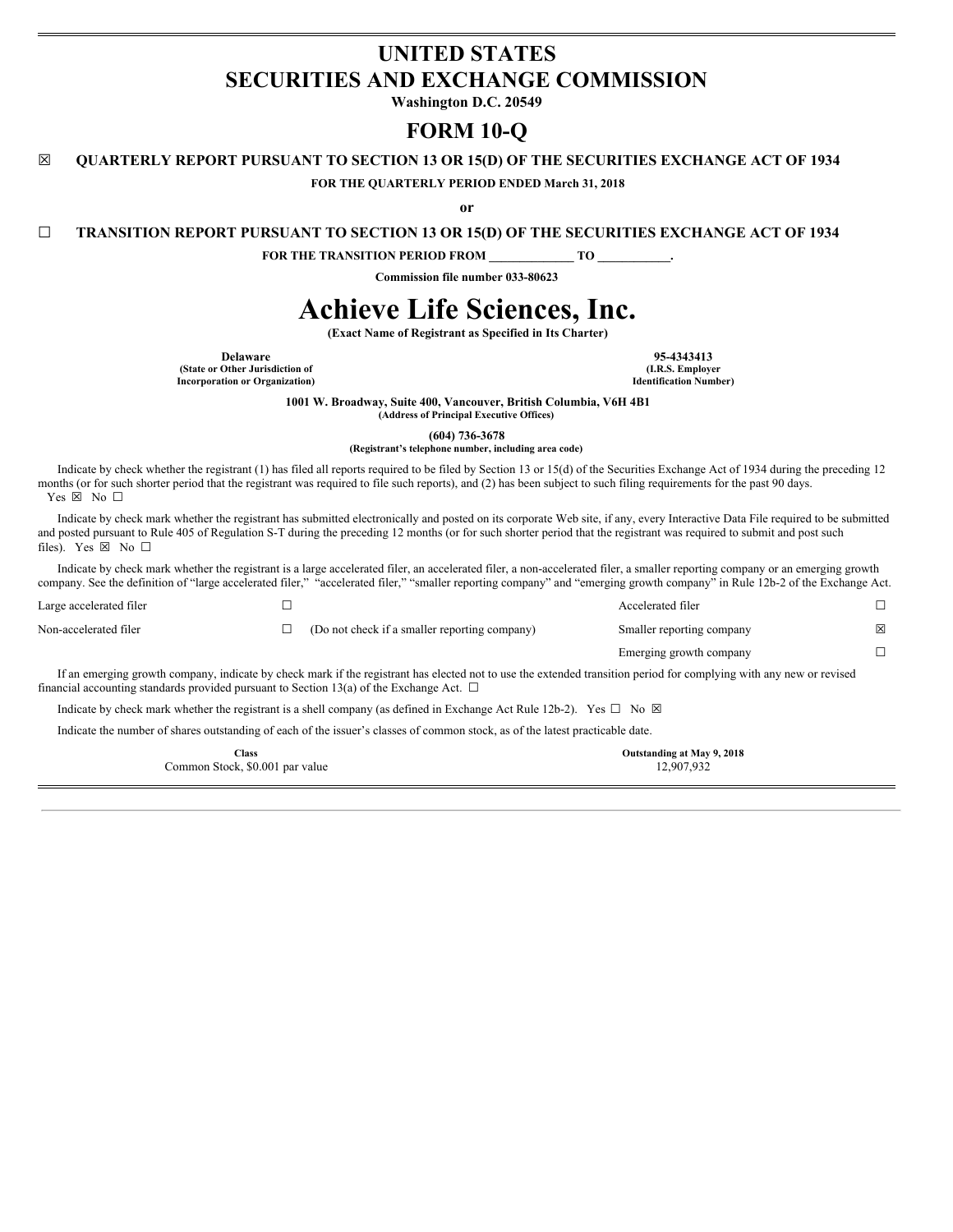#### **Achieve Life Sciences, Inc.**

#### **Index to Form 10-Q**

|                                   |                                                                                                                                 | Page<br>Number |
|-----------------------------------|---------------------------------------------------------------------------------------------------------------------------------|----------------|
|                                   | <b>Part I. Financial Information</b>                                                                                            | 3              |
| Item 1                            | <b>Consolidated Financial Statements (unaudited)</b>                                                                            | 3              |
|                                   | Consolidated Balance Sheets as of March 31, 2018 (unaudited) and December 31, 2017                                              | 3              |
|                                   | Consolidated Statements of Loss and Comprehensive Loss (unaudited) for the three months ended March 31, 2018 and March 31, 2017 | 4              |
|                                   | Consolidated Statements of Cash Flows (unaudited) for the three months ended March 31, 2018 and March 31, 2017                  | 5              |
|                                   | Notes to Consolidated Financial Statements (unaudited)                                                                          | 6              |
| Item 2.                           | Management's Discussion and Analysis of Financial Condition and Results of Operations                                           | 21             |
| Item 3.                           | Quantitative and Qualitative Disclosures About Market Risk                                                                      | 28             |
| Item 4.                           | <b>Controls and Procedures</b>                                                                                                  | 28             |
| <b>Part II. Other Information</b> |                                                                                                                                 | 29             |
| Item 1A.                          | <b>Risk Factors</b>                                                                                                             | 29             |
| Item 6.                           | <b>Exhibits</b>                                                                                                                 | 50             |
|                                   | Items 2, 3 and 4 are not applicable and therefore have been omitted.                                                            |                |
| <b>Signatures</b>                 |                                                                                                                                 | 51             |
|                                   | 2                                                                                                                               |                |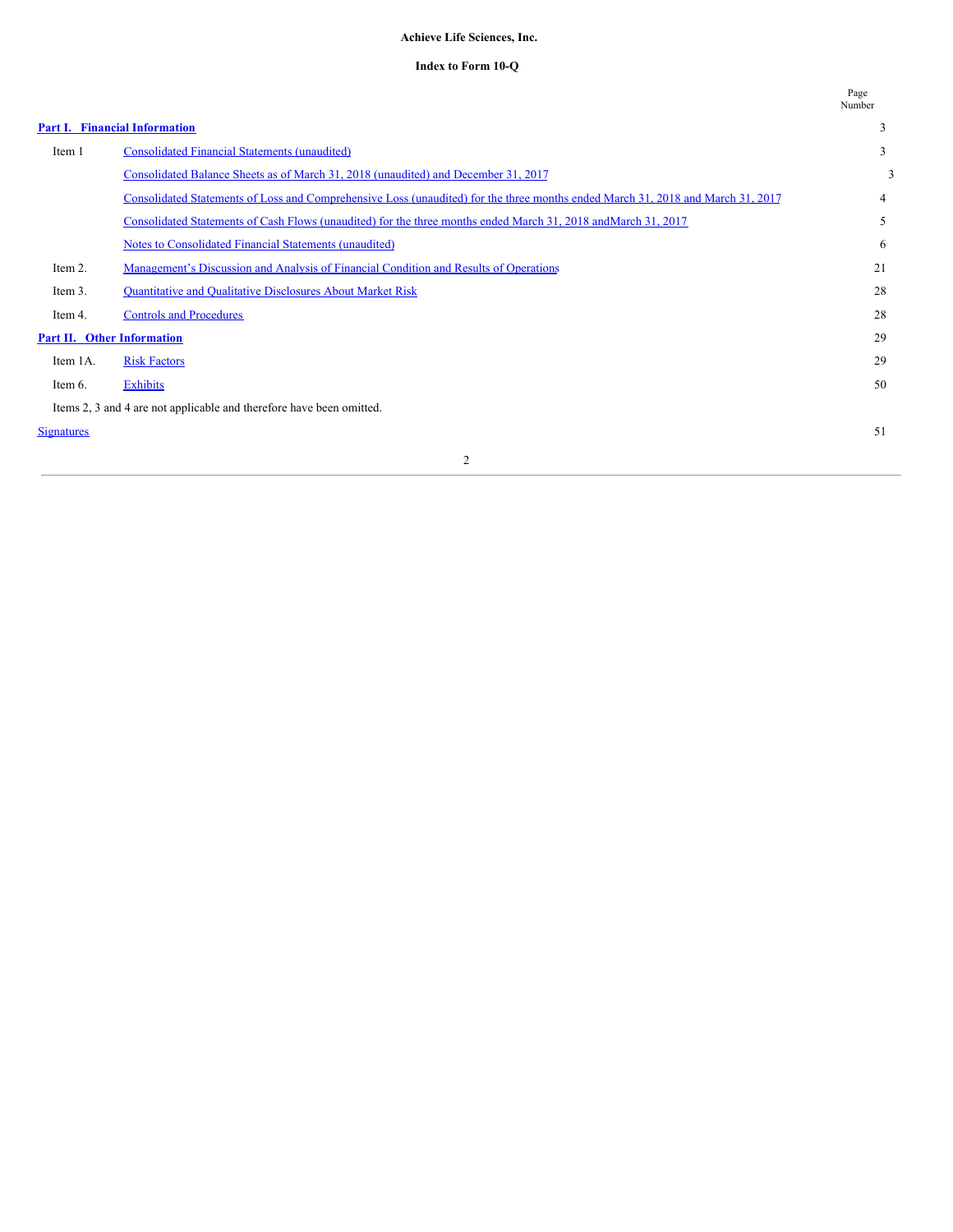<span id="page-2-1"></span><span id="page-2-0"></span>**Item 1. Consolidated Financial Statements**

### **Achieve Life Sciences, Inc.**

### <span id="page-2-2"></span>**Consolidated Balance Sheets**

#### **(Unaudited)**

### (In thousands, except per share and share amounts)

|                                                                                                                                                               | March 31,<br>2018 |                | December 31,<br>2017 |
|---------------------------------------------------------------------------------------------------------------------------------------------------------------|-------------------|----------------|----------------------|
| <b>ASSETS</b>                                                                                                                                                 |                   |                |                      |
| Current assets:                                                                                                                                               |                   |                |                      |
| Cash and cash equivalents [note 7]                                                                                                                            | $\mathcal{S}$     | 4,165          | \$<br>5,284          |
| Restricted cash [note 7 and note 10]                                                                                                                          |                   | 222            | 222                  |
| Amounts receivable                                                                                                                                            |                   | $\overline{7}$ | 9                    |
| Prepaid expenses                                                                                                                                              |                   | 352            | 393                  |
| Total current assets                                                                                                                                          |                   | 4,746          | 5,908                |
| Restricted cash [note 7]                                                                                                                                      |                   | 50             | 50                   |
| Property and equipment, net                                                                                                                                   |                   | 18             | 59                   |
| Other assets                                                                                                                                                  |                   | 135            | 309                  |
| License agreement [note 2, 4, 5 and 6]                                                                                                                        |                   | 2,477          | 2,532                |
| Goodwill [note 2 and 5]                                                                                                                                       |                   | 1,034          | 1,034                |
| <b>Total</b> assets                                                                                                                                           |                   | 8,460          | \$<br>9,892          |
| <b>LIABILITIES AND STOCKHOLDERS' EQUITY</b>                                                                                                                   |                   |                |                      |
| Current liabilities:                                                                                                                                          |                   |                |                      |
| Accounts payable                                                                                                                                              | \$                | 420            | \$<br>213            |
| Accrued liabilities other                                                                                                                                     |                   | 532            | 438                  |
| Accrued clinical liabilities                                                                                                                                  |                   | 774            | 877                  |
| Accrued compensation                                                                                                                                          |                   | 592            | 458                  |
| Current portion of long-term obligations [note 10]                                                                                                            |                   |                | 27                   |
| Total current liabilities                                                                                                                                     |                   | 2,318          | 2,013                |
| Long-term obligations, less current portion [note 10]                                                                                                         |                   |                |                      |
| <b>Total liabilities</b>                                                                                                                                      |                   | 2,318          | 2,013                |
| Commitments and contingencies [note 10]                                                                                                                       |                   |                |                      |
| Stockholders' equity:                                                                                                                                         |                   |                |                      |
| Common stock, \$0.001 par value, 75,000,000 shares authorized, 12,756,752 and<br>11,956,752 issued at March 31, 2018 and December 31, 2017, respectively, and |                   |                |                      |
| 12,747,932 and 11,947,932 outstanding at March 31, 2018 and December 31, 2017, respectively                                                                   |                   | 13             | 12                   |
| Additional paid-in capital                                                                                                                                    |                   | 21,840         | 20,556               |
| Accumulated deficit                                                                                                                                           |                   | (15,716)       | (12,694)             |
| Accumulated other comprehensive income                                                                                                                        |                   | 5              | 5                    |
| Total stockholders' equity                                                                                                                                    |                   | 6,142          | 7,879                |
| Total liabilities and stockholders' equity                                                                                                                    |                   | 8,460          | 9,892                |

Going concern *[note 1]*

See accompanying notes.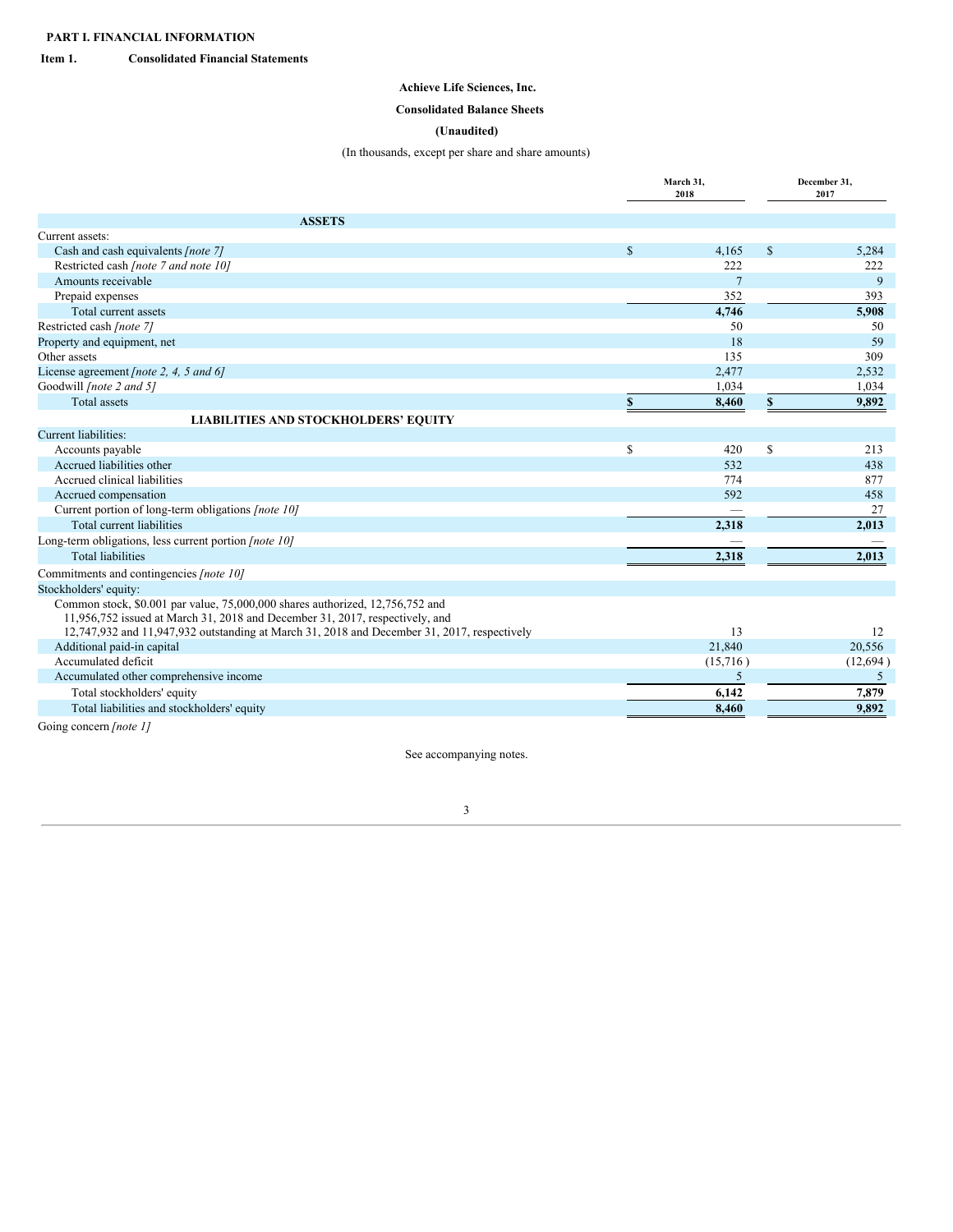#### **Achieve Life Sciences, Inc.**

### <span id="page-3-0"></span>**Consolidated Statements of Loss and Comprehensive Loss**

### **(Unaudited)**

(In thousands, except per share and share amounts)

|                                                              | <b>Three Months Ended</b><br>March 31, |  |        |
|--------------------------------------------------------------|----------------------------------------|--|--------|
|                                                              | 2018                                   |  | 2017   |
| <b>EXPENSES</b>                                              |                                        |  |        |
| Research and development                                     | 1,201                                  |  | 61     |
| General and administrative                                   | 1,813                                  |  | 260    |
| Total operating expenses                                     | 3,014                                  |  | 321    |
| <b>OTHER INCOME (EXPENSE)</b>                                |                                        |  |        |
| Interest income                                              | 10                                     |  |        |
| Other expenses                                               | (18)                                   |  | (8)    |
| Total other income (expense)                                 | (8)                                    |  | (8)    |
| Net loss before income taxes                                 | (3,022)                                |  | (329)  |
| Recovery of deferred income taxes [note 4]                   |                                        |  | 124    |
| <b>Net loss</b>                                              | (3,022)                                |  | (205)  |
| <b>OTHER COMPREHENSIVE INCOME</b>                            |                                        |  |        |
| Net unrealized gain on securities                            |                                        |  |        |
| Total other comprehensive income                             |                                        |  |        |
| <b>Comprehensive loss</b>                                    | (3,022)                                |  | (205)  |
| Basic and diluted net loss per common share                  | (0.24)                                 |  | (9.66) |
| Shares used in computation of basic and diluted net loss per |                                        |  |        |
| common share                                                 | 12,431,488                             |  | 21,230 |
|                                                              |                                        |  |        |

See accompanying notes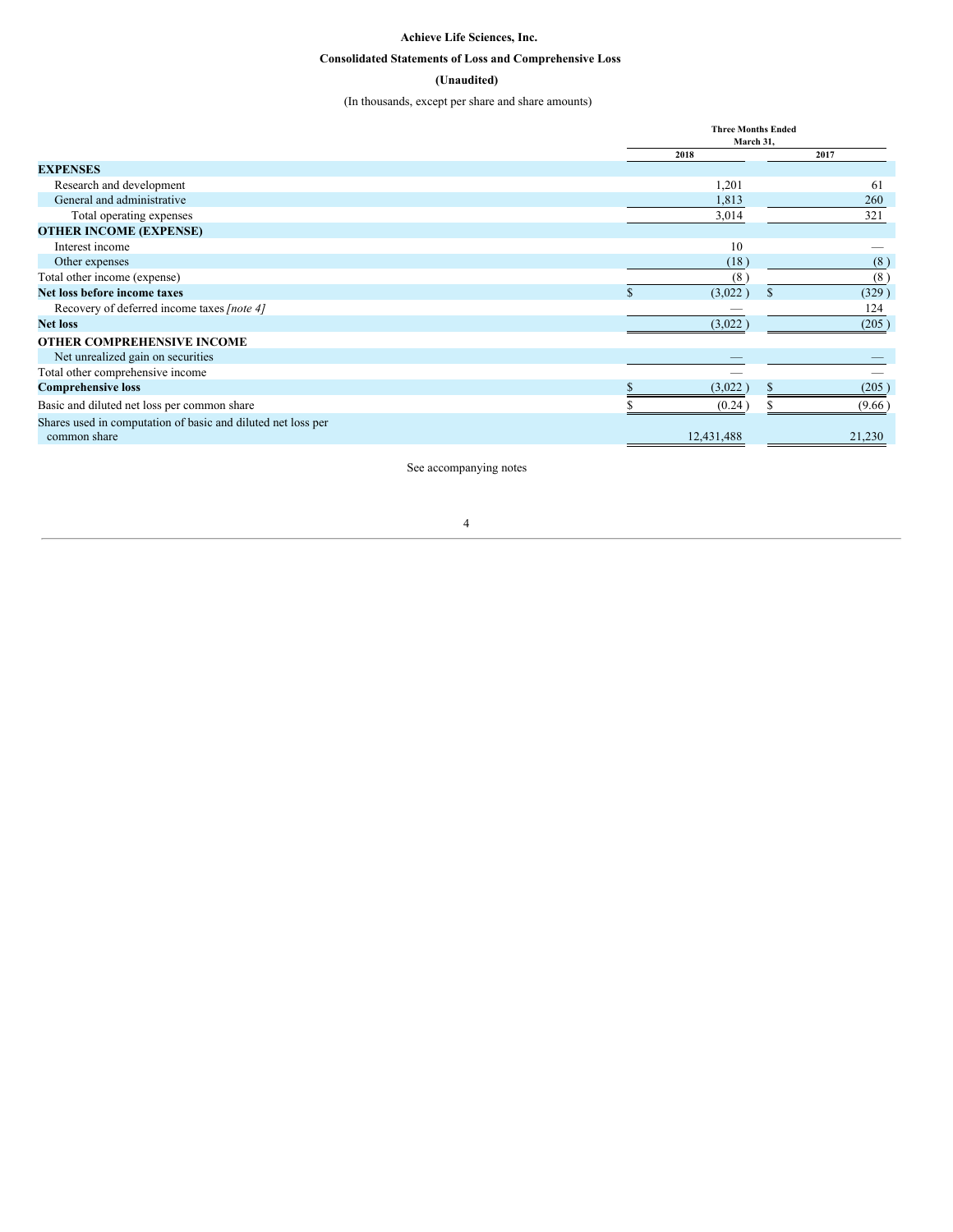### <span id="page-4-0"></span>**Achieve Life Sciences, Inc. Consolidated Statements of Cash Flows (Unaudited)** (In thousands)

|                                                                                   | <b>Three Months Ended</b><br>March 31, |               |       |  |
|-----------------------------------------------------------------------------------|----------------------------------------|---------------|-------|--|
|                                                                                   |                                        | 2018          | 2017  |  |
| <b>Operating Activities:</b>                                                      |                                        |               |       |  |
| Net loss                                                                          | <sup>\$</sup>                          | (3,022)<br>-S | (205) |  |
| Adjustments to reconcile net loss to net cash used in operating activities:       |                                        |               |       |  |
| Depreciation and amortization [note 4]                                            |                                        | 86            | 56    |  |
| Deferred income tax (recovery) [note 2 and note 4]                                |                                        |               | (124) |  |
| Stock-based compensation [note 8 [c] and note 8 [d]]                              |                                        | 181           |       |  |
| Changes in operating assets and liabilities:                                      |                                        |               |       |  |
| Prepaid expenses and other assets                                                 |                                        | 217           |       |  |
| Accounts payable                                                                  |                                        | 207           | 149   |  |
| Accrued liabilities other                                                         |                                        | 94            | 113   |  |
| Accrued clinical liabilities                                                      |                                        | (103)         |       |  |
| Accrued compensation                                                              |                                        | 134           |       |  |
| Lease obligation                                                                  |                                        | (27)          |       |  |
| Net cash used in operating activities                                             |                                        | (2,233)       | (11)  |  |
| <b>Financing Activities:</b>                                                      |                                        |               |       |  |
| Stockholder loans                                                                 |                                        |               | 20    |  |
| Proceeds from purchase agreement with Lincoln Park Capital, net of issuance costs |                                        | 1,105         |       |  |
| Net cash provided by financing activities                                         |                                        | 1,105         | 20    |  |
| <b>Investing Activities:</b>                                                      |                                        |               |       |  |
| Proceeds on disposal of assets                                                    |                                        | 10            |       |  |
| Net cash provided by investing activities                                         |                                        | 10            |       |  |
| Effect of exchange rate changes on cash                                           |                                        | (1)           |       |  |
| Net increase (decrease) in cash, cash equivalents and restricted cash             |                                        | (1, 119)      | 9     |  |
| Cash, cash equivalents and restricted cash at beginning of year                   |                                        | 5,556         | 15    |  |
| Cash, cash equivalents and restricted cash at end of year                         |                                        | 4,437         | 24    |  |

See accompanying notes.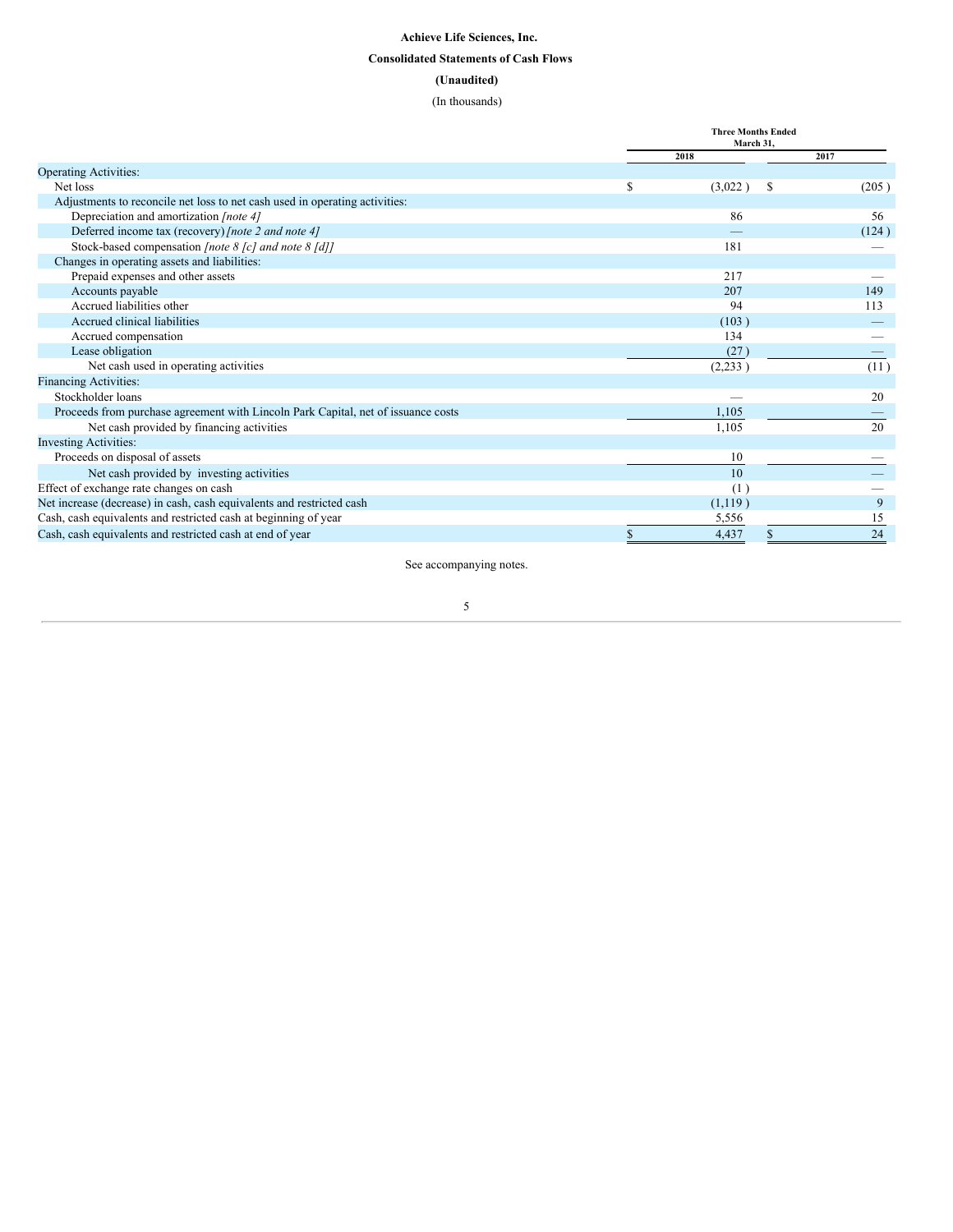#### **Achieve Life Sciences, Inc.**

#### <span id="page-5-0"></span>**Notes to Consolidated Financial Statements**

#### **(Unaudited)**

#### **1. NATURE OF BUSINESS AND BASIS OF PRESENTATION**

Achieve Life Sciences, Inc. (referred to as "Achieve," "we," "us," or "our") is a clinical-stage pharmaceutical company committed to the global development and commercialization of cytisine for smoking cessation. We were incorporated in the state of Delaware, and operate out of Vancouver, British Columbia and Bothell, Washington.

On August 1, 2017, OncoGenex Pharmaceuticals, Inc., or OncoGenex, completed a transaction, or the Arrangement, with Achieve Life Science, Inc., or Achieve, as contemplated by the Merger Agreement between Achieve and OncoGenex dated January 5, 2017, or the Merger Agreement. Under the terms of the Merger Agreement, OncoGenex changed its name to Achieve Life Sciences, Inc., instituted an one-for-eleven reverse stock split, issued 8,210,118 shares of its common stock (after accounting for the elimination of resulting fractional shares) in exchange for all of the outstanding preferred shares, common shares and convertible debentures of Achieve, and as a result Achieve became a wholly-owned subsidiary of OncoGenex, and is listed on the Nasdaq Capital Market under the ticker symbol ACHV. These consolidated financial statements account for the Arrangement between OncoGenex and Achieve as a reverse merger, whereby Achieve is deemed to be the acquiring entity from an accounting perspective. The consolidated results of operations for the three month period ended March 31, 2018 include the results of operations of the combined company. The consolidated results of operations for the three month period ended March 31, 2017 include only our consolidated results of operations and do not include historical results of OncoGenex.

The unaudited consolidated financial statements have been prepared in accordance with generally accepted accounting principles in the United States for interim financial information and with the instructions to Form 10-Q. Accordingly, they do not include all of the information and footnotes required to be presented for complete financial statements. The accompanying unaudited consolidated financial statements reflect all adjustments (consisting only of normal recurring items) which are, in the opinion of management, necessary for a fair presentation of the results for the interim periods presented. The accompanying consolidated Balance Sheet at December 31, 2017 has been derived from the audited consolidated financial statements included in our Annual Report on Form 10-K for the year then ended. The unaudited consolidated financial statements and related disclosures have been prepared with the assumption that users of the interim financial information have read or have access to the audited consolidated financial statements for the preceding fiscal year. Accordingly, these financial statements should be read in conjunction with the audited consolidated financial statements and the related notes thereto included in the Annual Report on Form 10-K for the year ended December 31, 2017 and filed with the United States Securities and Exchange Commission, or the SEC, on March 1, 2018.

The consolidated financial statements include the accounts of Achieve and our wholly owned subsidiaries, Achieve Life Sciences Technologies Inc., Achieve Life Science, Inc., Extab Corporation, and Achieve Pharma UK Limited. All intercompany balances and transactions have been eliminated.

#### **Liquidity and Going Concern Uncertainty**

We have historically experienced recurring losses from operations that have generated an accumulated deficit of \$15.7 million through March 31, 2018. During the three months ended March 31, 2018, we incurred a net loss of \$3.0 million. As of March 31, 2018, we had a cash and cash equivalents balance of \$4.2 million and a positive working capital balance of \$2.2 million.

The accompanying financial statements have been prepared assuming we will continue to operate as a going concern, which contemplates the realization of assets and liabilities and commitments in the normal course of business.

Substantial doubt exists as to our ability to continue as a going concern. Our ability to continue as a going concern is uncertain and dependent on our ability to obtain additional financing. There is no assurance that we will obtain financing from other sources. We have, thus far, financed our operations through the closing of the Arrangement (Note 2— Reverse Merger), debt and equity financing (Note 8—Common Stock). Without additional funds, we may be forced to delay, scale back or eliminate some of our research and development activities or other operations and potentially delay product development in an effort to provide sufficient funds to continue our operations. If any of these events occurs, our ability to achieve our development and commercialization goals would be adversely affected.

Our current capital resources are insufficient to fund our planned operations for the next 12 months. We will continue to require substantial additional capital to continue our clinical development activities. Accordingly, we will need to raise substantial additional capital to continue to fund our operations from the sale of our securities, partnering arrangements or other financing transactions in order to finance the commercialization of our product candidate. The amount and timing of our future funding requirements will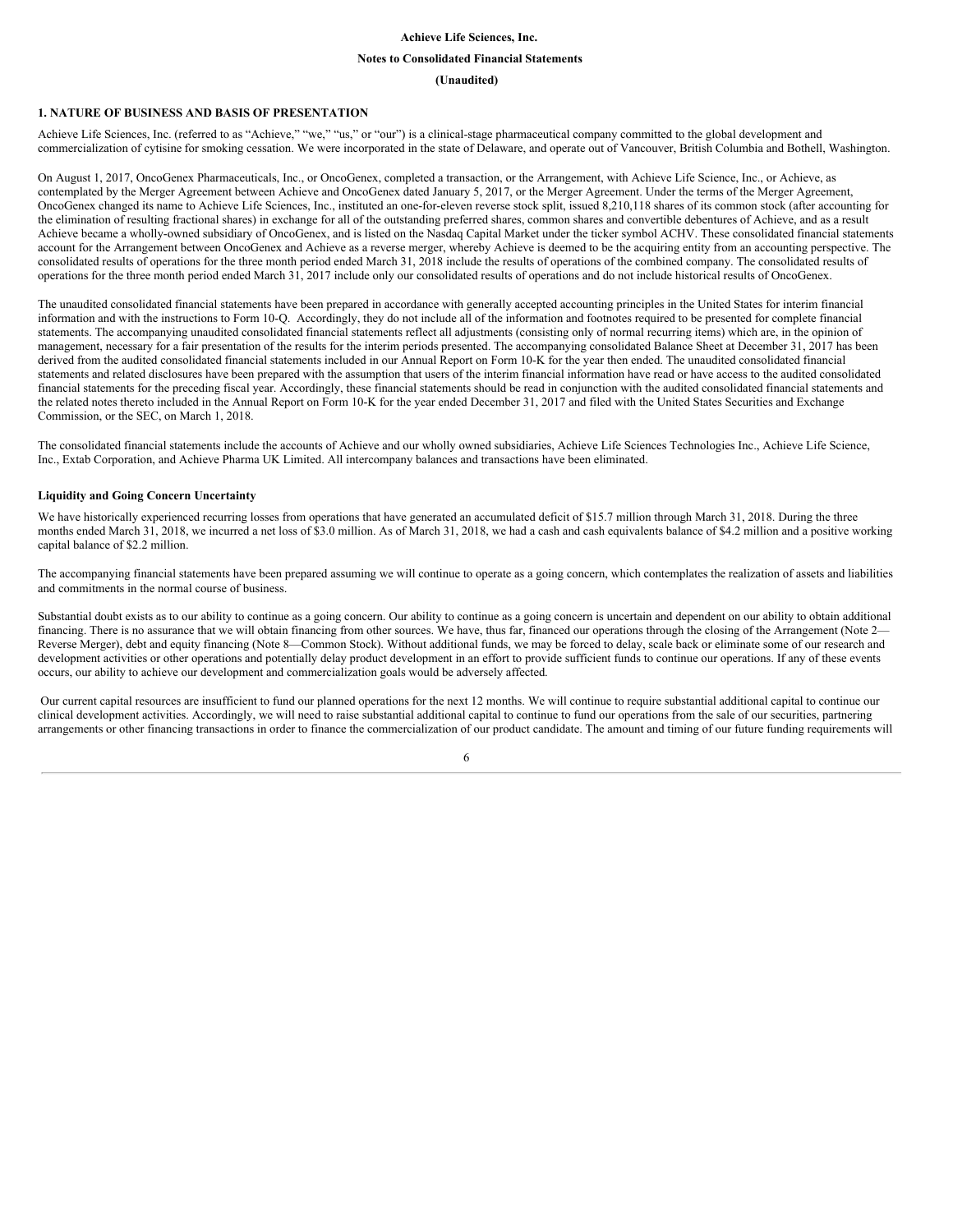depend on many factors, including the pace and results of our clinical development efforts. Failure to raise capital as and when needed, on favorable terms or at all, will have a negative impact on our financial condition and our ability to develop our product candidate. We expect our research and development expenses to substantially increase in connection with our ongoing activities, particularly as we advance our product candidate in clinical development.

The consolidated financial statements do not include any adjustments to the amounts and classification of assets and liabilities that might be necessary should we be unable to continue as a going concern. Such adjustments could be material.

#### **2. REVERSE MERGER**

The consolidated financial statements account for the Arrangement between us and OncoGenex, whereby OncoGenex acquired all of our outstanding common shares, as a reverse merger wherein we are deemed to be the acquiring entity from an accounting perspective. The consolidated results of operations include the results of operations of the combined company for the three month period ended March 31, 2018. The consolidated results of operations for the three month period ended March 31, 2017 include only our consolidated results of operations and do not include historical results of OncoGenex.

On August 1, 2017, our stockholders approved the Arrangement described above and on the same date, OncoGenex stockholders approved the Arrangement and a one-foreleven reverse stock split of its common stock. The reverse stock split occurred immediately prior to the closing of the Arrangement. Resulting fractional shares were eliminated. All information in the financial statements and the notes thereto relating to the number of shares, price per share, and per share amounts of common stock are presented on a post-split basis.

Under the purchase method of accounting, OncoGenex's outstanding shares of common stock were valued using the closing price on The Nasdaq Capital Market of \$4.62 as at August 1, 2017. There were 2,736,703 shares of common stock outstanding, as adjusted for the reverse stock split, on August 1, 2017, immediately prior to closing. The fair value of the OncoGenex outstanding stock options was determined using the Black-Scholes pricing model with the following assumptions: stock price of \$4.62, volatility of 97.23% to 106.63%, risk-free interest rate of 1.31% to 1.54%, and expected lives ranging from 1.82 to 3.31 years. The fair value of the OncoGenex outstanding warrants was determined using the Black-Scholes pricing model with the following assumptions: stock price of \$4.62, volatility of 90.33% to 106.08%, risk-free interest rate of 1.32% to 1.53%, and expected lives ranging from 1.91 to 3.24 years.

The final purchase price is summarized as follows (dollars in thousands, except per share amounts):

| Shares of the combined company to be owned by OncoGenex equity holders    | 2,736,709  |
|---------------------------------------------------------------------------|------------|
| Multiplied by the price per share of OncoGenex stock                      | 4.62       |
| Value of shares of the combined company owned by OncoGenex equity holders | 12.643     |
| Fair value of options and warrants assumed                                | 207        |
| Fair value of contingent value rights assumed                             | <b>200</b> |
| Total purchase price                                                      | 13.050     |

Under the purchase method of accounting, the total purchase price as shown in the table above is allocated to the OncoGenex net tangible and identifiable intangible assets acquired and liabilities assumed based on their fair values as of the date of the completion of the Arrangement. The final purchase price allocation is as follows (in thousands):

| Cash, cash equivalents and marketable securities         | 12,376  |
|----------------------------------------------------------|---------|
| Prepaid expenses and other assets                        | 518     |
| Intangible assets license agreements                     | 8,610   |
| Accounts payable, accrued expenses and other liabilities | (4,054) |
| Deferred tax liability                                   | (2,928) |
| Contingent value rights                                  | (200)   |
| Excess negative goodwill                                 | (1,272) |
| Total purchase price                                     | 13,050  |

In accordance with ASC 805, "Business Combinations," any excess of fair value of acquired net assets over purchase price (negative goodwill) has been recognized as a gain in the period the Arrangement was completed. We have reassessed whether all acquired assets and assumed liabilities have been identified and recognized and performed remeasurements to verify that the consideration paid, assets acquired, and liabilities assumed have been properly valued. The remaining excess has been recognized as a gain. There was no other impact to other comprehensive income.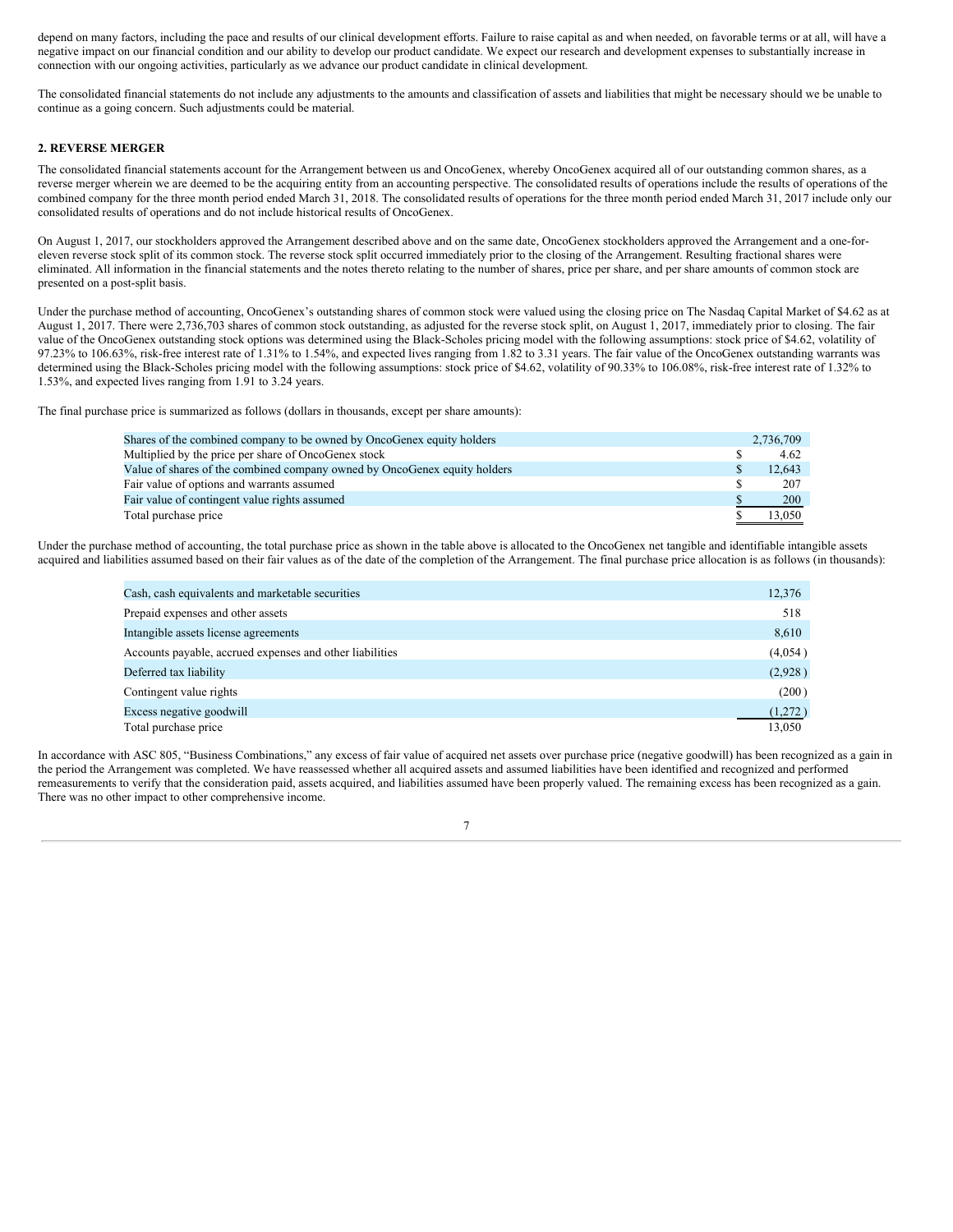OncoGenex issued contingent value rights, or each, a CVR and collectively, the CVRs, on July 31, 2017 to their existing stockholders as of July 27, 2017. One CVR was a nontransferable right to potentially receive certain cash, equity or other consideration received by us in the event that we received any such consideration during the five-year period after consummation of the Arrangement as a result of the achievement of certain clinical milestones, regulatory milestones, sales-based milestones and/or up-front payment milestones relating to apatorsen, or the Milestones, upon the terms and subject to the conditions set forth in a contingent value rights agreement to be entered into between us and an as of yet unidentified third party, as rights agent, or the CVR Agreement. The aggregate consideration to be distributed to the holders of the CVRs would have been equal to 80% of the consideration received by us as a result of the achievement of the Milestones less certain agreed to offsets, as determined pursuant to the CVR Agreement.

The contingent value rights expired on August 17, 2017, as we did not enter into any term sheets or agreement with third parties for the development or commercialization of apatorsen. A recovery of \$0.2 million was recognized on our Consolidated Statements of Loss and Comprehensive Loss in 2017.

#### *Pro Forma Results of Operations*

The results of operations of OncoGenex are included in our consolidated financial statements from the date of the completion of the transaction on August 1, 2017. The following table presents pro forma results of operations and gives effect to the business combination transaction as if the transaction was consummated at the beginning of the period presented. The unaudited pro forma results of operations are not necessarily indicative of what would have occurred had the business combination been completed at the beginning of the retrospective periods or of the results that may occur in the future.

|                                            |    | <b>Three Months Ended</b> |  |           |  |  |  |  |
|--------------------------------------------|----|---------------------------|--|-----------|--|--|--|--|
|                                            |    | March 31,                 |  |           |  |  |  |  |
|                                            |    | 2018                      |  | 2017      |  |  |  |  |
| Revenue                                    | \$ | $\overline{\phantom{a}}$  |  | _         |  |  |  |  |
| Net loss applicable to common shareholders | ۰D | (3,022)                   |  | (3,474)   |  |  |  |  |
| Net loss per share-basic and diluted       | \$ | (0.24)                    |  | (1.27)    |  |  |  |  |
| Weighted average shares                    |    | 12,431,488                |  | 2,734,196 |  |  |  |  |

#### **3. ACCOUNTING POLICIES**

#### **Pending Adoption of Recent Accounting Pronouncements**

On February 2016, the Financial Accounting Standards Board, or FASB, issued its new leases standard, ASU No. 2016-02, Leases (Topic 842), or ASU 2016-02. ASU 2016-02 is aimed at putting most leases on lessees' balance sheets, but it would also change aspects of lessor accounting. ASU 2016-02 is effective for public business entities for annual periods beginning after December 15, 2019 and interim periods within that year. This standard is expected to have a significant impact on our accounting for our lease arrangements, particularly our current operating lease arrangements, as well as our disclosures.

#### **Recently Adopted Accounting Policies**

In May 2014, the FASB issued ASU No. 2014-09, Revenue from Contracts with Customers (Topic 606): Revenue from Contracts with Customers, which guidance in this update will supersede the revenue recognition requirements in Topic 605, Revenue Recognition, and most industry-specific guidance when it becomes effective. ASU No. 2014- 09 affects any entity that enters into contracts with customers to transfer goods or services or enters into contracts for the transfer of nonfinancial assets unless those contracts are within the scope of other standards. The core principal of ASU No. 2014-09 is that a company will recognize revenue when it transfers promised goods or services to customers in an amount that reflects the consideration to which the company expects to be entitled in exchange for those goods or services. In doing so, companies will need to use more judgment and make more estimates than under current guidance. These may include identifying performance obligations in the contract, estimating the amount of variable consideration to include in the transaction price and allocating the transaction price to each separate performance obligation. ASU No. 2014-09 is effective for annual reporting periods beginning after December 15, 2017, including interim periods within that reporting period, which will be our fiscal year 2018 (or December 31, 2018), and entities can transition to the standard either retrospectively or as a cumulative-effect adjustment as of the date of adoption. Early adoption is permitted. We have updated our policies and procedures to reflect the adoption of ASU No. 2014-09. The adoption of this standard did not have an impact on our financial position or results of operations.

In March 2016, the FASB issued ASU 2016-09,*Improvements to Employee Share-Based Payment Accounting*. ASU 2016-09 simplifies several aspects of the accounting for share-based payment transactions, including the income tax consequences, classification of awards as either equity or liabilities, and classification on the statement of cash flows. Some of the areas for simplification apply only to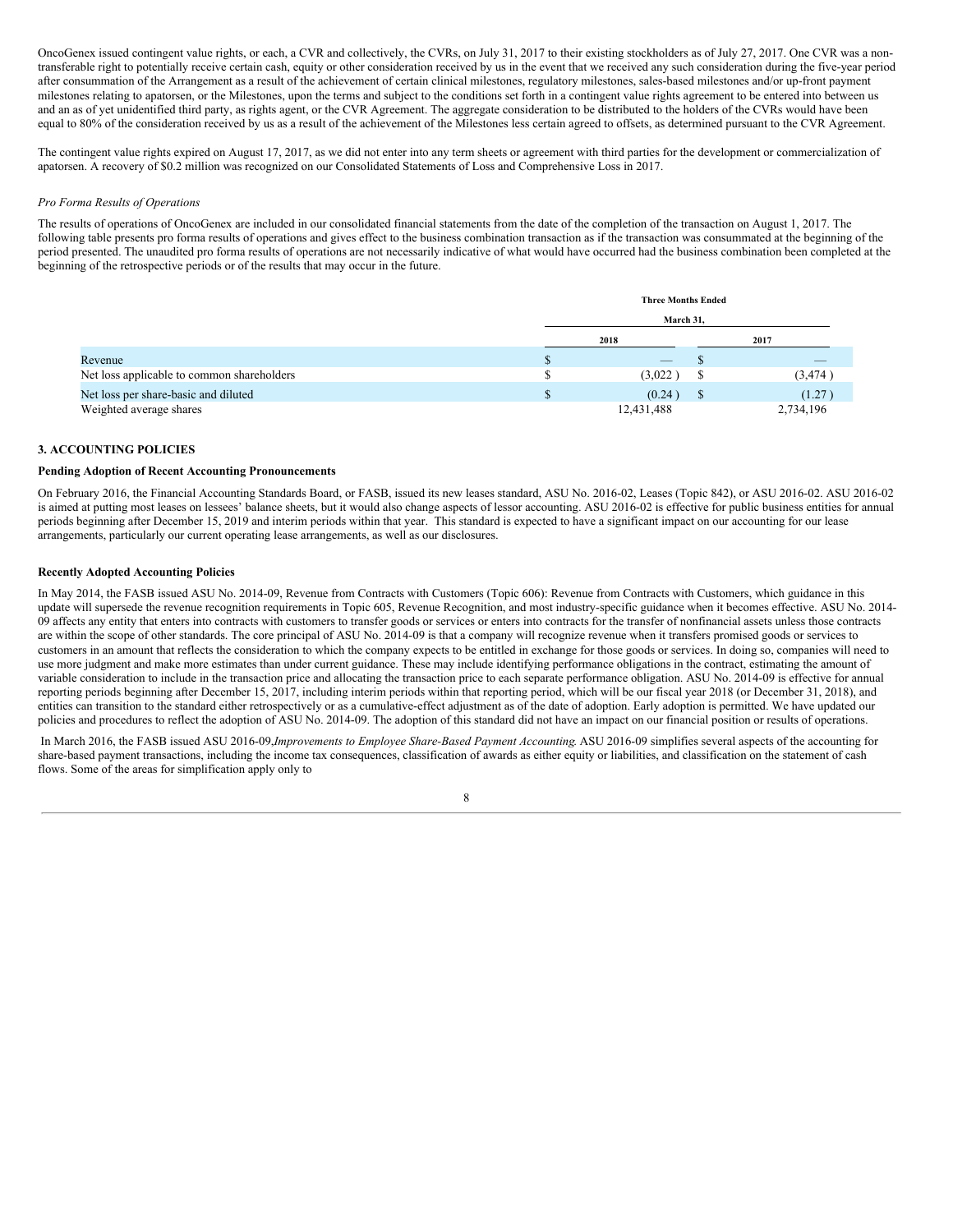nonpublic entities. For public business entities, the amendments in this Update are effective for annual periods beginning after 15 December 2016, and interim periods within those annual periods. For all other entities, the amendments are effective for annual periods beginning after 15 December 2017, and interim periods within annual periods beginning after 15 December 2018. The adoption of this standard did not have a significant impact on our financial position or results of operations.

In November 2015, the FASB issued ASU No. 2015-17, Income Taxes (Topic 740): Balance Sheet Classification of Deferred Taxes. The standard requires that deferred tax liabilities and assets be classified as noncurrent in a classified statement of financial position. Entities are currently required to separate deferred income tax liabilities and assets into current and noncurrent amounts in a classified statement of financial position. The amendments, which require non-current presentation only (by jurisdiction), are effective for financial statements issued for annual periods beginning after December 15, 2016 with earlier application permitted as of the beginning of an interim or annual reporting period. The guidance is to be applied either prospectively to all deferred tax liabilities and assets or retrospectively to all periods presented. The adoption of this standard did not have a significant impact on our financial position or results of operations.

In February 2015, the FASB issued ASU 2015-02, Consolidation (Topic 810) — Amendments to the Consolidation Analysis. ASU 2015-02 eliminates the deferral of FAS 167 and makes changes to both the variable interest model and the voting model. For public business entities, the guidance is effective for annual and interim periods beginning after 15 December 2015. For nonpublic business entities, it is effective for annual periods beginning after 15 December 2016, and interim periods beginning after 15 December 2017. The adoption of this standard did not have a significant impact on our financial position or results of operations.

#### **4. INTANGIBLES**

All of our intangible assets are subject to amortization and are amortized using the straight-line method over their estimated useful life.

We acquired license agreements, related to OncoGenex's product candidate apatorsen, upon the acquisition of OncoGenex on August 1, 2017. As at the date of the acquisition, the agreements were determined to have a fair value of \$8.6 million with an estimated useful life of 6 years. (Note 2—Reverse Merger)

In August 2017, we discontinued further development of apatorsen. We provided a notice of discontinuance to our former development partners for apatorsen, Ionis Pharmaceuticals, Inc., or Ionis, and a letter of termination to the University of British Columbia, or UBC, notifying them that we have discontinued development of apatorsen resulting in termination of all licensing agreements related to this product candidate. We believe that all financial obligations, other than continuing mutual indemnification obligations and our requirement to pay for out-of-pocket patent expenses incurred up to the date of termination and for abandoning the apatorsen patents and patent applications, under all apatorsen related agreements with Ionis and UBC, are no longer owed and no further payments are due. We recognized a loss on disposition of apatorsen of \$8.6 million and a deferred income tax recovery of \$2.9 million as a result of discontinuing the development program and providing a notice of discontinuance of the license agreements with Ionis.

We acquired license and supply agreements, in relation to cytisine upon the acquisition of Extab Corporation, or Extab, on May 18, 2015. The agreements were determined to have a fair value of \$3.1 million with an estimated useful life of 14 years (Note 5— Extab Acquisition).

The components of intangible assets were as follows:

|                    |                            | March 31, 2018              |                              |                            | December 31, 2017           |                              |
|--------------------|----------------------------|-----------------------------|------------------------------|----------------------------|-----------------------------|------------------------------|
|                    | Gross<br>Carrying<br>Value | Accumulated<br>Amortization | <b>Net Carrying</b><br>Value | Gross<br>Carrving<br>Value | Accumulated<br>Amortization | <b>Net Carrying</b><br>Value |
| License Agreements |                            | (640)                       | 2,477                        |                            | (585                        | 2,532                        |

For the three months ended March 31, 2018 we recorded license agreement amortization expense of \$0.1 million. For the three months ended March 31, 2017 we recorded license agreement amortization expense of \$0.1 million. The following table outlines the estimated future amortization expense related to intangible assets held as of March 31, 2018: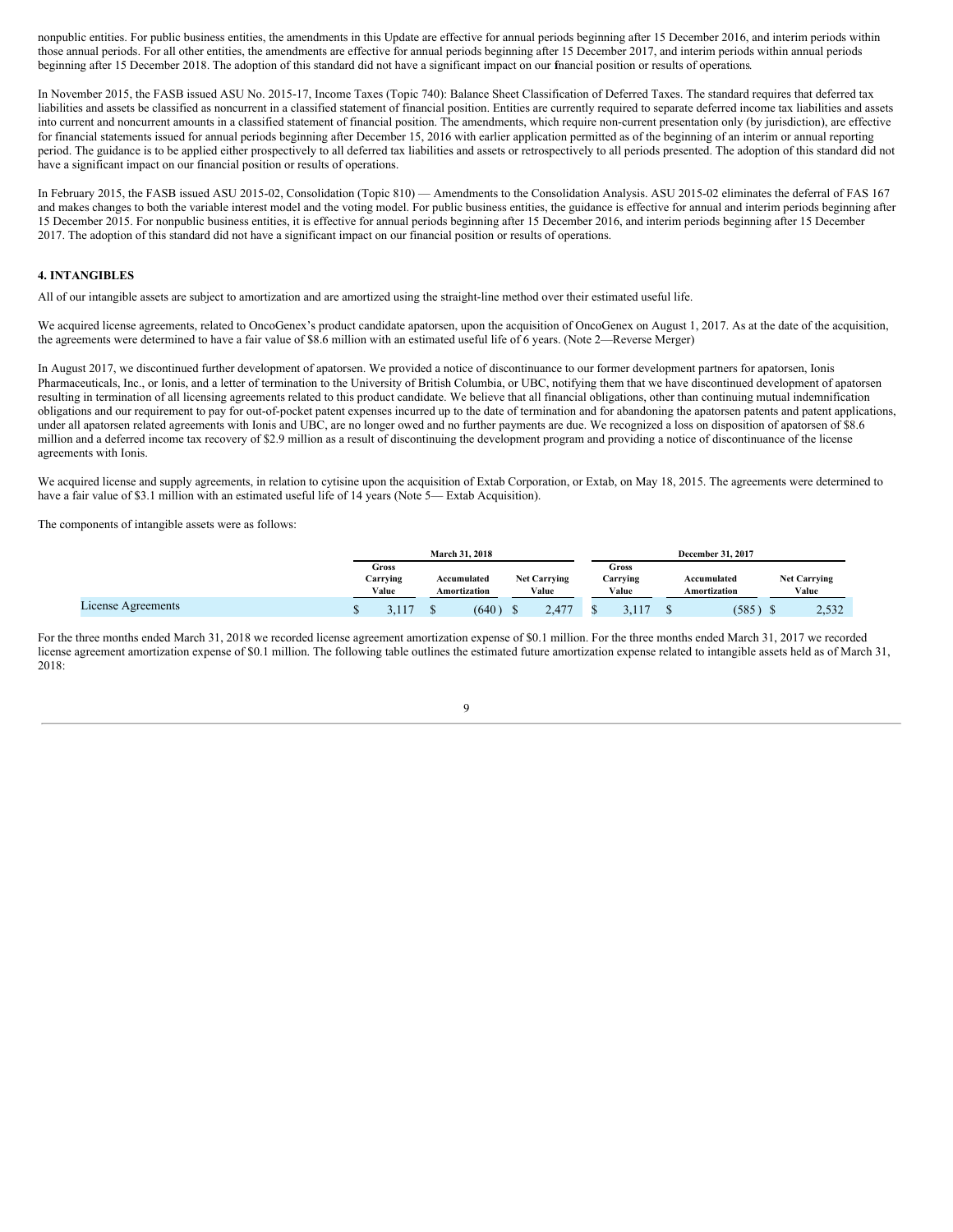| Year Ending December 31, |             |
|--------------------------|-------------|
| 2018                     | 167         |
| 2019                     | 223         |
| 2020                     | 223         |
| 2021                     | 223         |
| 2022                     | 223         |
| Thereafter               | 1,418       |
| <b>Total</b>             | \$<br>2,477 |

We evaluate the carrying amount of intangible assets periodically by taking into account events or circumstances that may warrant revised estimates of useful life or that indicate the asset may be impaired. We conducted an impairment analysis for long lived assets, including the license and supply agreements for the active pharmaceutical ingredient cytisine, and concluded no impairment has occurred as of March 31, 2018.

#### **5. EXTAB ACQUISITION**

On May 14, 2015, we entered into a Share Purchase Agreement with Sopharma, AD, or Sopharma, a public pharmaceutical company located in Bulgaria, to acquire 75% of the outstanding shares of Extab.

Pursuant to the Share Purchase Agreement, we acquired a 75% controlling interest in Extab from Sopharma for \$2.0 million in cash and \$2.0 million in a deferred payment, contingent on regulatory approval of cytisine by the Food and Drug Administration, or FDA, or the European Medicines Agency, or EMA. In addition, as part of and in conjunction with the Share Purchase Agreement, we amended our existing license and supply agreements with Sopharma, extending their terms by five years and reducing the royalty rate payable by us. (Note 6—License Agreements) Subsequent to the acquisition, we paid to Sopharma \$0.3 million to retire the balance of Extab's outstanding loans with Sopharma.

The acquisition was accounted for using the acquisition method under ASC 805 business combinations. Results of operations have been included in the financial statements from the date of acquisition May 18, 2015, the date we assumed control of Extab. The fair value of the business combination was determined using level 3 inputs.

The purchase price of Achieve's 75% controlling interest in Extab was as follows:

|                          | <b>Fair Value</b> |
|--------------------------|-------------------|
| Cash consideration       | 2.000             |
| Contingent consideration |                   |
| <b>Purchase Price</b>    | 2.000             |
|                          |                   |

As of the date of acquisition we assessed the likelihood of meeting the contingent event as unlikely and as a result have estimated its fair value at zero. We consider the best indicator of the fair value of net assets acquired to be the \$2.0 million cash consideration paid to acquire Achieve's 75% controlling interest plus the \$0.7 million fair value attributable to the non-controlling interest, or NCI, calculated on a proportionate basis.

Under the acquisition method of accounting, the total purchase price is allocated to the acquired tangible and intangible assets and assumed liabilities of Extab based on their estimated fair values as of the transaction closing date. The allocation of the purchase price based on the estimated fair values is as follows:

|                           |   | <b>Fair Value</b> |
|---------------------------|---|-------------------|
| Cash                      |   |                   |
| License agreements        | S | 3,117             |
| Goodwill                  |   | 1,034             |
| Other current liabilities | S | (456)             |
| Deferred tax liability    | S | (1,034)           |
| Non-controlling interest  |   | (667)             |
|                           |   | 2,000             |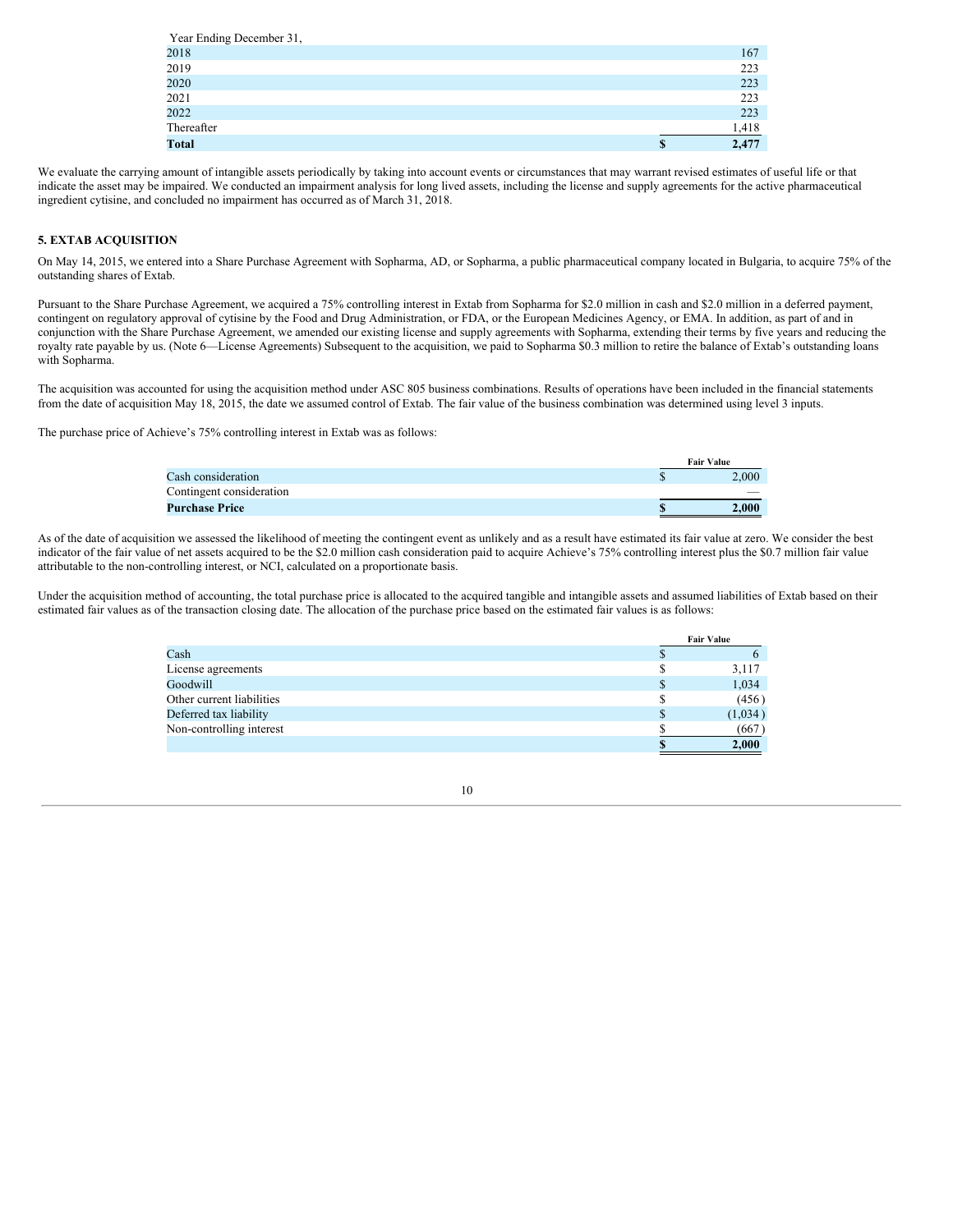The license agreement expires May 26, 2029. As of the acquisition date, we estimated its useful life to be the same as the remaining 14 yearcontractual life. We also elected to amortize intangible assets on a straight line basis over its useful life, since there is no pattern of successful economic benefits available at the time to reliably determine a different amortization.

Subsequent to acquiring control of Extab, we entered into an agreement with the NCI stockholder of Extab to convert their shares in Extab into shares of our common stock. As of September 30, 2015, all of the NCI had converted their shares in Extab into shares of our common stock resulting in elimination of the Extab non-controlling interest and Extab becoming a wholly-owned subsidiary of us.

#### **6. LICENSE AGREEMENTS**

#### *Sopharma License and Supply Agreements*

In 2009 and 2010, we entered into a license agreement, or the Sopharma License Agreement, and a supply agreement, or the Sopharma Supply Agreement, with Sopharma, AD, or Sopharma. Pursuant to the Sopharma License Agreement, we were granted access to all available manufacturing, efficacy and safety data related to cytisine, as well as a granted patent in several European countries including Germany, France and Italy related to new oral dosage forms of cytisine providing enhanced stability. Additional rights granted under the Sopharma License Agreement include the exclusive use of, and the right to sublicense, the trademark Tabex in all territories—other than certain countries in Central and Eastern Europe, Scandinavia, North Africa, the Middle East and Central Asia, as well as Vietnam, where Sopharma or its affiliates and agents already market Tabex —in connection with the marketing, distribution and sale of products. Under the Sopharma License Agreement, we agreed to pay a nonrefundable license fee. In addition, we agreed to make certain royalty payments equal to a mid-teens percentage of all net sales of Tabex branded products in our territory during the term of the Sopharma License Agreement, including those sold by a third party pursuant to any sublicense which may be granted by us. We have agreed to cooperate with Sopharma in the defense against any actual or threatened infringement claims with respect to Tabex. Sopharma has the right to terminate the Sopharma License Agreement upon the termination or expiration of the Sopharma Supply Agreement. The Sopharma License Agreement will also terminate under customary termination provisions including bankruptcy or insolvency and material breach. To date, we have paid Sopharma \$10 pursuant to the Sopharma License Agreement.

A cross-license exists between us and Sopharma whereby we grant to Sopharma rights to any patents or patent applications or other intellectual property rights filed by us in Sopharma territories.

On May 14, 2015, we and Sopharma entered into an amendment to the Sopharma License Agreement. Among other things, the amendment to the Sopharma License Agreement reduced the royalty payments payable by us to Sopharma from a percentage in the mid-teens to a percentage in the mid-single digits and extended the term of the Sopharma License Agreement until May 26, 2029.

On July 28, 2017, we and Sopharma entered into the amended and restated Sopharma Supply Agreement. Pursuant to the amended and restated Sopharma Supply Agreement, for territories as detailed in the licensing agreement, we will exclusively purchase all of our cytisine from Sopharma, and Sopharma agrees to exclusively supply all such cytisine requested by us, and we extended the term to 2037. In addition, Achieve will have full access to the cytisine supply chain and Sopharma will manufacture sufficient cytisine to meet a forecast for a specified demand of cytisine for the five years commencing shortly after the commencement of the agreement, with the forecast to be updated regularly thereafter. Each of us and Sopharma may terminate the Sopharma Supply Agreement in the event of the other party's material breach or bankruptcy or insolvency.

#### *University of Bristol License Agreement*

In July 2016, we entered into a license agreement with the University of Bristol, or the University of Bristol License Agreement. Under the University of Bristol License Agreement, we received exclusive and nonexclusive licenses from the University of Bristol to certain patent and technology rights resulting from research activities into cytisine and its derivatives for use in smoking cessation, including a number of patent applications related to novel approaches to cytisine binding at the nicotinic receptor level. Any patents issued in connection with these applications would be scheduled to expire on February 5, 2036 at the earliest.

In consideration of rights granted by the University of Bristol, we agreed to pay amounts of up to \$3.2 million, in the aggregate, tied to a financing milestone and to specific clinical development and commercialization milestones resulting from activities covered by the University of Bristol License Agreement. Additionally, if we successfully commercialize product candidates subject to the University of Bristol License Agreement, we are responsible for royalty payments in the low-single digits and payments up to a percentage in the mid-teens of any sublicense income, subject to specified exceptions, based upon net sales of such licensed products.

On January 22, 2018, we and the University of Bristol entered into an amendment to the University of Bristol License Agreement. Pursuant to the amended University of Bristol License Agreement, we received exclusive rights for all human medicinal uses of cytisine across all therapeutic categories from the University of Bristol from research activities into cytisine and its derivatives. In consideration of rights granted by the amended University of Bristol License Agreement, we agreed to pay an initial amount of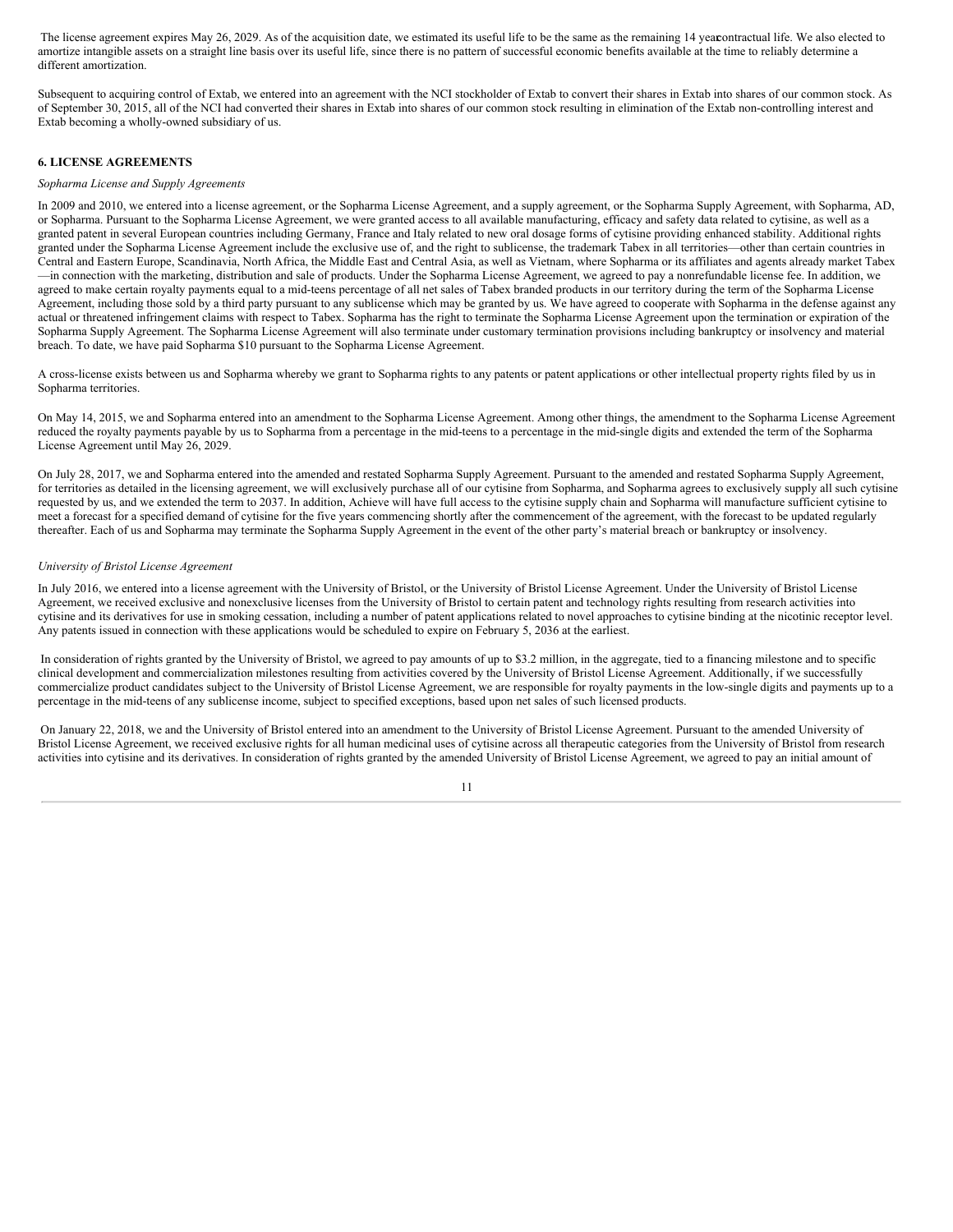\$37,500 upon the execution of the amended University of Bristol License Agreement, and additional amounts of up to \$1.7 million, in the aggregate, tied to a financing milestone and to specific clinical development and commercialization milestones resulting from activities covered by the amended University of Bristol License Agreement, in addition to amounts under the original University of Bristol License Agreement of up to \$3.2 million in the aggregate, tied to specific financing, development and commercialization milestones. Additionally, if we successfully commercialize any product candidate subject to the amended University of Bristol License Agreement or to the original University of Bristol License Agreement, we will be responsible, as provided in the original University of Bristol License Agreement, for royalty payments in the lowsingle digits and payments up to a percentage in the mid-teens of any sublicense income, subject to specified exceptions, based upon net sales of such licensed products. To date, we have paid the University of Bristol \$50,000 pursuant to the University of Bristol License Agreement.

Unless otherwise terminated, the University of Bristol License Agreement will continue until the earlier of July 2036 or the expiration of the last patent claim subject to the University of Bristol License Agreement. We may terminate the University of Bristol License Agreement for convenience upon a specified number of days' prior notice to the University of Bristol. The University of Bristol License Agreement will terminate under customary termination provisions including bankruptcy or insolvency or its material breach of the agreement. Under the terms of the University of Bristol License Agreement, we had provided 100 grams of cytisine to the University of Bristol as an initial contribution.

#### *Ionis and UBC License Agreements*

In August 2017, we discontinued further development of apatorsen. We provided a notice of discontinuance to our former development partners for apatorsen, Ionis Pharmaceuticals, Inc., or Ionis, and a letter of termination to the University of British Columbia, or UBC, notifying them that we have discontinued development of apatorsen resulting in termination of all licensing agreements related to this product candidate. We believe that all financial obligations, other than continuing mutual indemnification obligations and our requirement to pay for out-of-pocket patent expenses incurred up to the date of termination and for abandoning the apatorsen patents and patent applications, under all apatorsen related agreements with Ionis and UBC, are no longer owed and no further payments are due.

#### **7. FAIR VALUE MEASUREMENTS**

Assets and liabilities recorded at fair value in the balance sheets are categorized based upon the level of judgment associated with the inputs used to measure their fair value. For certain of our financial instruments including amounts receivable and accounts payable the carrying values approximate fair value due to their short-term nature.

ASC 820 "Fair Value Measurements and Disclosures" specifies a hierarchy of valuation techniques based on whether the inputs to those valuation techniques are observable or unobservable. In accordance with ASC 820, these inputs are summarized in the three broad levels listed below:

- Level  $1 -$ Quoted prices in active markets for identical securities.
- Level 2 Other significant inputs that are observable through corroboration with market data (including quoted prices in active markets for similar securities).
- Level 3 Significant unobservable inputs that reflect management's best estimate of what market participants would use in pricing the asset or liability.

As quoted prices in active markets are not readily available for certain financial instruments, we obtain estimates for the fair value of financial instruments through third-party pricing service providers.

In determining the appropriate levels, we performed a detailed analysis of the assets and liabilities that are subject to ASC 820.

We invest our excess cash in accordance with investment guidelines that limit the credit exposure to any one financial institution other than securities issued by the U.S. Government. These securities are not collateralized and mature within one year.

A description of the valuation techniques applied to our financial instruments measured at fair value on a recurring basis follows.

#### *Financial Instruments*

*Cash*

Significant amounts of cash are held on deposit with large well-established U.S. and Canadian financial institutions.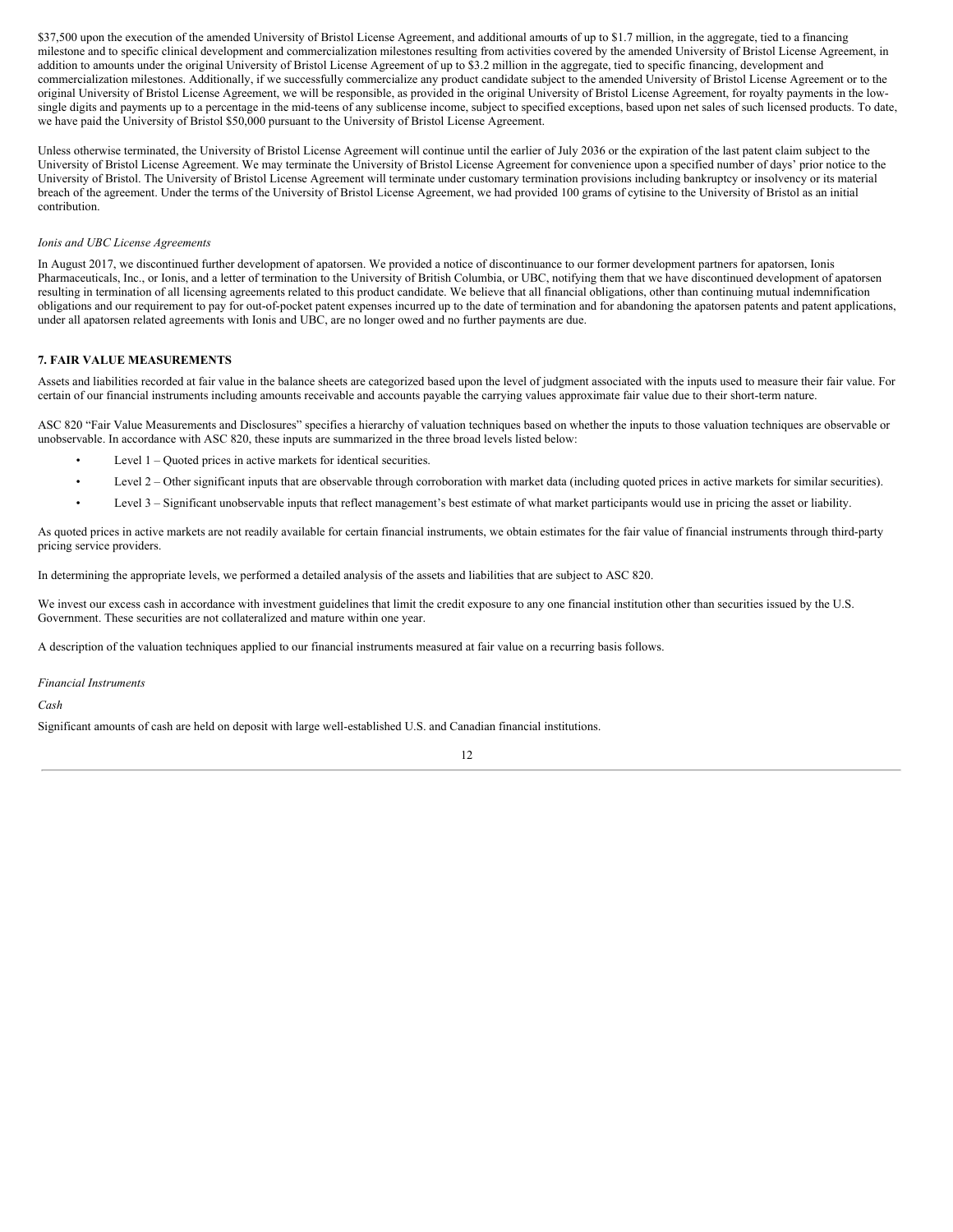#### *Money Market Securities*

Money market securities are classified within Level I of the fair value hierarchy and are valued based on quoted prices in active markets for identical securities.

#### *U.S. Government and Agency Securities*

U.S. Government Securities U.S. government securities are valued using quoted market prices. Valuation adjustments are not applied. Accordingly, U.S. government securities are categorized in Level 1 of the fair value hierarchy.

U.S. Agency Securities U.S. agency securities are comprised of two main categories consisting of callable and non-callable agency issued debt securities. Non-callable agency issued debt securities are generally valued using quoted market prices. Callable agency issued debt securities are valued by benchmarking model-derived prices to quoted market prices and trade data for identical or comparable securities. Actively traded non-callable agency issued debt securities are categorized in Level 1 of the fair value hierarchy. Callable agency issued debt securities are categorized in Level 2 of the fair value hierarchy.

#### *Corporate and Other Debt*

Corporate Bonds and Commercial Paper The fair value of corporate bonds and commercial paper is estimated using recently executed transactions, market price quotations (where observable), bond spreads or credit default swap spreads adjusted for any basis difference between cash and derivative instruments. The spread data used are for the same maturity as the bond. If the spread data does not reference the issuer, then data that reference a comparable issuer are used. When observable price quotations are not available, fair value is determined based on cash flow models with yield curves, bond or single name credit default swap spreads and recovery rates based on collateral values as significant inputs. Corporate bonds and commercial paper are generally categorized in Level 2 of the fair value hierarchy; in instances where prices, spreads or any of the other aforementioned key inputs are unobservable, they are categorized in Level 3 of the hierarchy.

#### *Warrants*

As of March 31, 2018 we recorded a value of zero warrant liability. We reassess the fair value of the common stock warrants classified as liabilities at each reporting date utilizing a Black-Scholes pricing model. Inputs used in the pricing model include estimates of stock price volatility, expected warrant life and risk-free interest rate. The computation of expected volatility was based on the historical volatility of shares of our common stock for a period that coincides with the expected life of the warrants that are classified as liabilities. Warrants that are classified as liabilities are categorized in Level 3 of the fair value hierarchy. A small change in the estimates used may have a relatively large change in the estimated valuation. Warrants that are classified as equity are not considered liabilities and therefore are not reassessed for their fair values at each reporting date.

The following table presents information about our assets and liabilities that are measured at fair value on a recurring basis, and indicates the fair value hierarchy of the valuation techniques we utilized to determine such fair value (in thousands):

| March 31, 2018                             |   | Level 1 | Level 2                  | Level 3                         | Total |
|--------------------------------------------|---|---------|--------------------------|---------------------------------|-------|
| <b>Assets</b>                              |   |         |                          |                                 |       |
| Cash                                       | S | 1,133   | $\hspace{0.05cm}$        |                                 | 1,133 |
| Money market securities (cash equivalents) |   | 3,032   | $-$                      | $\overline{\phantom{a}}$        | 3,032 |
| Restricted cash (Note 7)                   |   | 272     | $\overline{\phantom{a}}$ | $\overline{\phantom{a}}$        | 272   |
| <b>Total assets</b>                        |   | 4,437   |                          |                                 | 4,437 |
| <b>Liabilities</b>                         |   |         |                          |                                 |       |
| Warrants                                   |   |         |                          | $\hspace{0.1mm}-\hspace{0.1mm}$ |       |
|                                            |   |         |                          |                                 |       |

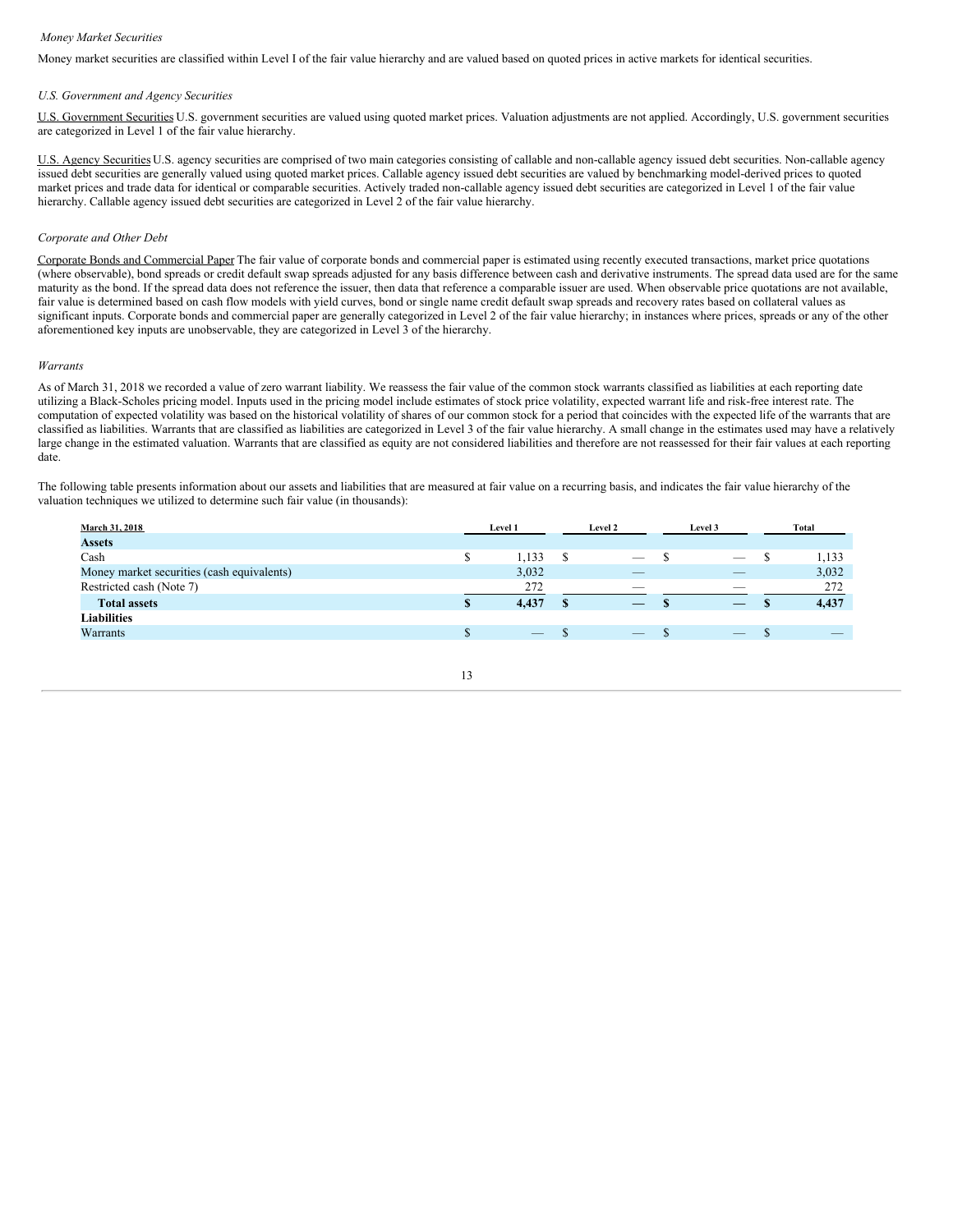There was no change in fair value of our total Level 3 financial liabilities for the three months ended March 31, 2018, as compared to at December 31, 2017During the three months ended March 31, 2018, we did not issue any common stock warrants that were classified as liabilities.

Cash, cash equivalents and short-term investments consist of the following (in thousands):

| March 31, 2018                            | Amortized<br>Cost | <b>Gross</b><br><b>Unrealized</b><br>Gains | Gross<br><b>Unrealized</b><br>Losses | <b>Estimated</b><br><b>Fair Value</b> |
|-------------------------------------------|-------------------|--------------------------------------------|--------------------------------------|---------------------------------------|
| Cash                                      | 1,133             | $-$                                        | $-$                                  | 1,133                                 |
| Money market securities                   | 3,032             | $\overline{\phantom{a}}$                   |                                      | 3,032                                 |
| Total cash and cash equivalents           | 4,165             |                                            |                                      | 4,165                                 |
| Money market securities (restricted cash) | 272               | ___                                        |                                      | 272                                   |
| <b>Total restricted cash</b>              | 272               |                                            |                                      | 272                                   |

Our gross realized gains and losses on sales of available-for-sale securities were not material for the three months ended March 31, 2018 and 2017.

We only invest in A (or equivalent) rated securities. All securities included in cash and cash equivalents had maturities of 90 days or less at the time of purchase. All securities included in short-term investments have maturities of within one year of the balance sheet date. The cost of securities sold is based on the specific identification method.

#### **8. COMMON STOCK**

#### **[a] Authorized**

75,000,000 authorized common shares, par value of \$0.001, and 5,000,000 preferred shares, par value of \$0.001.

#### **[b] Issued and outstanding shares**

#### *Purchase Agreement and Financing with Lincoln Park Capital*

On September 14, 2017 we and Lincoln Park Capital Fund, LLC, or LPC, entered into a share and unit purchase agreement, or Purchase Agreement, pursuant to which we have the right to sell to LPC up to \$11.0 million in shares of our common stock, par value \$0.001 per share, subject to certain limitations and conditions set forth in the Purchase Agreement.

Pursuant to the Purchase Agreement, LPC initially purchased 328,947 of our units, or the Units, at a purchase price of \$3.04 per unit, with each Unit consisting of (a) one share of our Common Stock and (b) one warrant to purchase one-quarter of a share of Common Stock at an exercise price of \$3.496 per share, or Warrant. Each Warrant is exercisable six months following the issuance date until the date that is five years and six months after the issuance date and is subject to customary adjustments. The Warrants were issued only as part of the Units in the initial purchase of \$1.0 million and no warrants shall be issued in connection with any other purchases of common stock under the Purchase Agreement.

After the initial purchase, if our stock price is above \$1.00, as often as every other business day over the 30-month term of the Purchase Agreement, and up to an aggregate amount of an additional \$10.0 million (subject to certain limitations) of shares of common stock, we have the right, from time to time, in our sole discretion and subject to certain conditions to direct LPC to purchase up to 80,000 shares of common stock with such amounts increasing as the closing sale price of our common stock as reported on The Nasdaq Capital Market increases. The purchase price of shares of common stock pursuant to the Purchase Agreement will be based on prevailing market prices of common stock at the time of sales without any fixed discount, and we will control the timing and amount of any sales of common stock to LPC. In addition, we may direct LPC to purchase additional amounts as accelerated purchases if on the date of a regular purchase the closing sale price of the common stock is not below \$2.00 per share. As consideration for entering into the Purchase Agreement, we issued to LPC 123,516 shares of common stock; no cash proceeds were received from the issuance of these shares.

From September 14, 2017 through March 31, 2018, we offered and sold 1,673,778 shares of our common stock pursuant to our Purchase Agreement with LPC, including the 328,947 shares that were part of the initial purchase of Units. These sales resulted in gross proceeds to us of approximately \$3.4 million and offering expenses of \$0.5 million. As of March 31, 2018 shares of our common stock having an aggregate value of approximately \$7.6 million remained available for sale under this offering program.

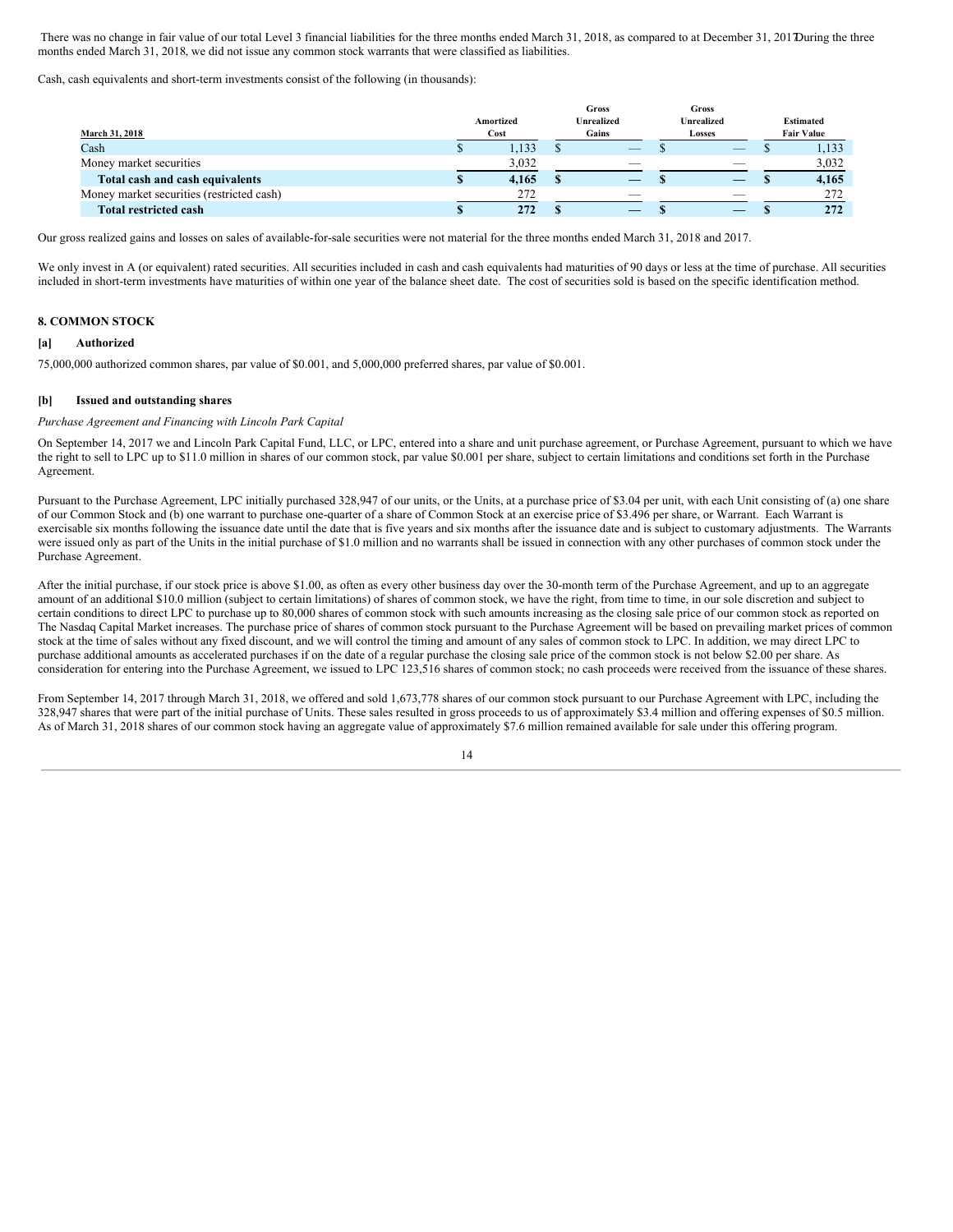#### *Equity Award Issuances and Settlements*

During the three months ended March 31, 2018 and 2017, we issued no shares of common stock to satisfy stock options exercises and no shares of common stock to satisfy restricted stock unit settlements.

#### **[c] Stock options**

#### *2017 Equity Incentive Plan*

As of March 31, 2018, we had reserved, pursuant to the 2017 Equity Incentive Plan, or the 2017 Plan, 1,049,100 common shares for issuance upon exercise of stock options, currently outstanding, by employees, directors and officers of ours.

Under the 2017 Plan, we may grant options to purchase common shares or restricted stock units to our employees, directors, officers and consultants. The exercise price of the options is determined by our board of directors but will be at least equal to the fair value of the common shares at the grant date. The options vest in accordance with terms as determined by our board of directors, typically over three to four years for options issued to employees and consultants, and over one to three years for members of our board of directors. The expiry date for each option is set by our board of directors with a maximum expiry date of ten years from the date of grant. In addition, the 2017 Plan allows for accelerated vesting of outstanding equity awards in the event of a change in control. The terms for accelerated vesting, in the event of a change in control, is determined at our discretion and defined under the employment agreements for our officers and certain of our employees.

#### *2010 Performance Incentive Plan*

As of March 31, 2018, we had reserved, pursuant to the 2010 Performance Incentive Plan, or the 2010 Plan, 264,876 common shares for issuance upon exercise of stock options and settlement of restricted stock units by employees, directors, officers and consultants of ours, of which 59,772 were reserved for options currently outstanding and 205,104 were reserved for restricted stock units currently outstanding.

Under the 2010 Plan we granted options to purchase common shares and restricted stock units to our employees, directors, officers and consultants. The exercise price of the options was determined by our board of directors and was at least equal to the fair value of the common shares at the grant date. The options vest in accordance with terms as determined by our board of directors, typically over three to four years for options issued to employees and consultants, and over one to three years for members of our board of directors. The expiry date for each option is set by our board of directors with a maximum expiry date of ten years from the date of grant. In addition, the 2010 Plan allows for accelerated vesting of outstanding equity awards in the event of a change in control. The terms for accelerated vesting, in the event of a change in control, is determined at our discretion and defined under the employment agreements for our officers and certain of our employees.

#### *Stock Option Summary*

We grant stock options that vest over time in accordance with terms as determined by our Board of Directors, or the Board, which terms are typically four years for employee and consultant grants and one to three years for Board option grants. We also grant stock option awards that vest in conjunction with certain performance conditions to executive officers, employees and consultants. At each reporting date, we are required to evaluate whether achievement of the performance conditions is probable. Compensation expense is recorded over the appropriate service period based upon our assessment of accomplishing each performance condition. The expiry date for each option is set by the Board, which is typically seven to ten years. The exercise price of the options is determined by the Board.

Stock option transactions and the number of stock options outstanding are summarized below:

|                                   | Number of     |         | Weighted        |
|-----------------------------------|---------------|---------|-----------------|
|                                   | Optioned      | Average |                 |
|                                   | Common        |         | <b>Exercise</b> |
|                                   | <b>Shares</b> |         | Price           |
| <b>Balance, December 31, 2017</b> | 1.115.647     |         | 7.99            |
| Forfeited                         | (3.241)       |         | 3.89            |
| Balance, March 31, 2018           | 1,112,406     | S       | 8.00            |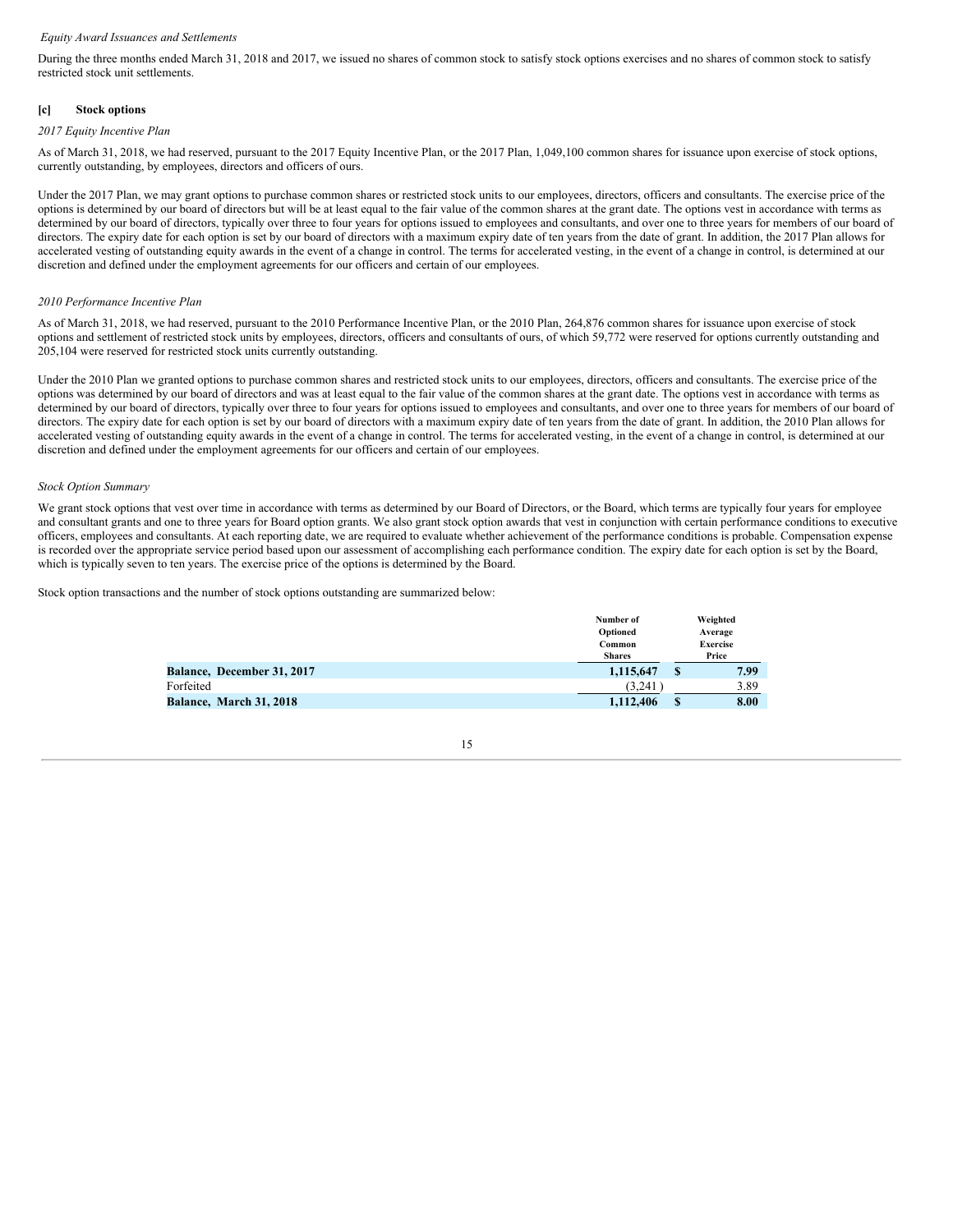The fair value of each stock award for employees and directors is estimated on the grant date and for consultants at each reporting period, using the Black-Scholes optionpricing model based on the weighted-average assumptions. No stock options were granted for the three months ended March 31, 2018 and 2017.

The expected life was calculated based on the simplified method as permitted by the SEC's Staff Accounting Bulletin 110,*Share-Based Payment*. We consider the use of the simplified method appropriate because of the lack of sufficient historical exercise data following the Arrangement. The computation of expected volatility was based on the historical volatility of comparable companies from a representative peer group selected based on industry and market capitalization. The risk-free interest rate is based on a U.S. Treasury instrument whose term is consistent with the expected life of the stock options. In addition to the assumptions above, as required under ASC 718, management made an estimate of expected forfeitures and is recognizing compensation costs only for those equity awards expected to vest. Forfeiture rates are estimated using historical actual forfeiture rates. These rates are adjusted on a quarterly basis and any change in compensation expense is recognized in the period of the change. We have never paid or declared cash dividends on our common stock and do not expect to pay cash dividends in the foreseeable future.

The results for the periods set forth below included share-based compensation expense for stock options and restricted stock units in the following expense categories of the consolidated statements of loss (in thousands):

|                                       | <b>Three Months Ended</b><br>March 31. |                          |
|---------------------------------------|----------------------------------------|--------------------------|
|                                       | 2018                                   | 2017                     |
| Research and development              |                                        |                          |
| General and administrative            | 124                                    | $\overline{\phantom{a}}$ |
| <b>Total stock-based compensation</b> | 181                                    |                          |

As of March 31, 2018 and December 31, 2017, the total unrecognized compensation expense related to stock options granted was \$1.8 million and \$2.0 million, respectively, which is expected to be recognized as expense over a period of approximately 3.2 years from March 31, 2018.

For the three months ended March 31, 2018, a total of 1.7 million shares, consisting of 0.4 million warrants, 1.1 million options and 0.2 million restricted stock units, have not been included in the loss per share computation, as their effect on diluted per share amounts would have been anti-dilutive. For the same period in 2017, we had no shares underlying options, restricted stock units or warrants.

#### **[d] Restricted Stock Unit Awards**

We grant restricted stock unit awards that generally vest and are expensed over a four year period. We also grant restricted stock unit awards that vest in conjunction with certain performance conditions to certain executive officers, key employees and consultants. At each reporting date, we are required to evaluate whether achievement of the performance conditions is probable. Compensation expense is recorded over the appropriate service period based upon our assessment of accomplishing each performance condition. For the three months ended March 31, 2018, we recorded a compensation expense of \$37,000, related to these awards. We did not have any restricted stock units outstanding during the three months ended March 31, 2017.

The following table summarizes our restricted stock unit award activity during the three months ended March 31, 2018:

|                            |               |   | Weighted          |
|----------------------------|---------------|---|-------------------|
|                            | Number        |   | Average           |
|                            | of            |   | <b>Grant Date</b> |
|                            | <b>Shares</b> |   | <b>Fair Value</b> |
| Balance, December 31, 2017 | 210,160       | S | 3.74              |
| Forfeited or expired       | (5.056)       |   | 3.15              |
| Balance, March 31, 2018    | 205,104       |   | 3.75              |

As of March 31, 2018, we had approximately \$0.5 million in total unrecognized compensation expense related to our restricted stock unit awards that is to be recognized over a weighted-average period of approximately 3.1 years.

#### **[e] Non-employee options and restricted stock units**

We recognize non-employee stock-based compensation expense over the period of expected service by the non-employee. As the service is performed, we are required to update our valuation assumptions, re-measure unvested options and restricted stock units and record the stock-based compensation using the valuation as of the vesting date. This differs from the accounting for employee awards where the fair value is determined at the grant date and is not subsequently adjusted. This re-measurement may result in higher or

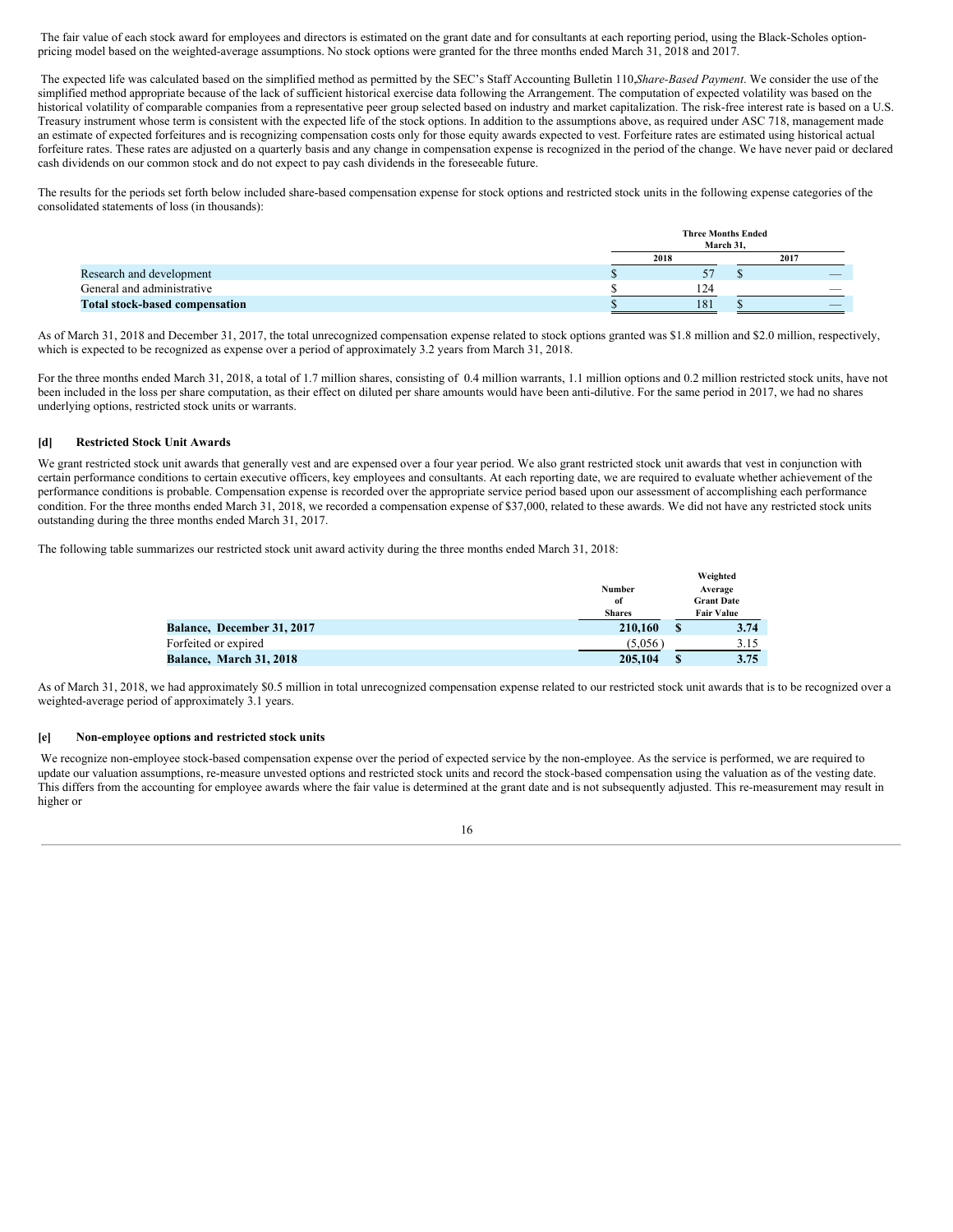lower stock-based compensation expense in the Consolidated Statements of Loss and Comprehensive Loss. As such, changes in the market price of our stock could materially change the value of an option or restricted stock unit and the resulting stock-based compensation expense.

#### **[f] Common Stock Warrants**

The following is a summary of outstanding warrants to purchase common stock at March 31, 2018:

|                                                        | Total       |                 |                        |
|--------------------------------------------------------|-------------|-----------------|------------------------|
|                                                        | Outstanding | <b>Exercise</b> |                        |
|                                                        | and         | price per       |                        |
|                                                        | Exercisable | <b>Share</b>    | <b>Expiration Date</b> |
| (1) Series A Warrants issued in July 2014 financing    | 252,721     | 44.000          | July 2019              |
| (2) Series B Warrants issued in July 2014 financing    | 60.933      | 44.000          | July 2019              |
| (3) Series A-1 Warrants issued in April 2015 financing | 21,748      | 26.400          | October 2020           |
| (4) Warrants issued in September 2017 financing        | 82.237      | 3.496           | March 2023             |

No warrants were exercised during the three months ended March 31, 2018 or 2017. The Series A-1 Warrants assumed by us as part of the Arrangement and the warrants issued in the September 2017 financing are classified as equity. The Series A and Series B assumed by us as part of the Arrangement are classified as liabilities. The estimated fair value of warrants classified as liabilities is reassessed at each reporting date using the Black-Scholes pricing model. As at march 31, 2018 and Dec 31, 2017, the fair value of the warrants was insignificant.

|                                                     | As of        |
|-----------------------------------------------------|--------------|
|                                                     | March 31.    |
| Series A and Series B Warrant Valuation Assumptions | 2018         |
| Risk-free interest rates                            | $2.12\%$     |
| Expected dividend yield                             | $0\%$        |
| Expected life                                       | $1.25$ years |
| Expected volatility                                 | 88.48%       |

#### **9. RELATED PARTY TRANSACTION**

We entered into a consulting agreement with Ricanto, Ltd., or Ricanto, on September 17, 2015 to provide strategic consulting and advice concerning clinical development, regulatory matters and business planning. Richard Stewart and Anthony Clarke together own 100% of Ricanto. Richard Stewart is our Chief Executive Officer, or CEO, Chairman of the Board, and a principal stockholder. Anthony Clarke is our Chief Scientific Officer, President, a board director, and a principal stockholder. We incurred consulting fees from Ricanto of \$0.1 million during the nine months ended September 30, 2016. The consulting agreement with Ricanto was terminated on August 1, 2017, immediately prior to the closing of the Arrangement. We did not incur any consulting fees from Ricanto in 2017. As of December 31, 2016, we recorded amounts payable to Ricanto of \$0.6 million in accrued liabilities on our balance sheet. On July 18, 2017, Ricanto converted all amounts owed to it, totaling \$0.6 million, into 475 shares of our common stock, prior to the closing of the Arrangement, par value \$0.01. Pursuant to the terms of the Arrangement, each share was converted into, approximately, 359.3053 shares of OncoGenex's common stock, or 170,670 shares of common stock post-conversion. As of March 31, 2018 we had no outstanding amounts payable to Ricanto.

During 2016 we borrowed \$0.2 million in total principal amount through two notes payable dated April 20, 2016 and December 8, 2016 from Richard Stewart. The notes mature and are payable upon demand one year from the date of issuance. Interest accrues at an annual rate of 3.5%. As of December 31, 2016 the outstanding principal, included in shareholder loans with related parties, was \$0.2 million and accrued interest payable was \$3,000. On July 24, 2017, Richard Stewart converted the \$0.2 million, representing the entire amounts of principal and accrued interest owed, into 146 shares of our common stock, prior to the closing of the Arrangement , par value \$0.01. Pursuant to the terms of the Arrangement, each share was converted into, approximately, 359.3014 shares of OncoGenex's common stock, or 52,458 shares of common stock post-conversion As of March 31, 2018 we had no outstanding principal or accrued interest with the related party.

We borrowed \$2.7 million on May 18, 2015, through a convertible promissory note payable to a Lender of ours. The note matures and is payable upon demand one year from the date of the note. Interest accrues at an annual rate of 3.5%. On September 30, 2015 the Lender converted \$2.0 million in principal into 4,500 shares of our common stock, prior to the closing of the Arrangement, par value \$0.01, and became a principal stockholder. On March 7, 2017 we borrowed \$20,000 through a note payable to the Lender. The note matures and is payable upon demand one year from the date of issuance. Interest accrues at an annual rate of 3.5%. As of December 31, 2016, the outstanding principal balance, included in shareholder loans with related parties, was \$0.7 million and had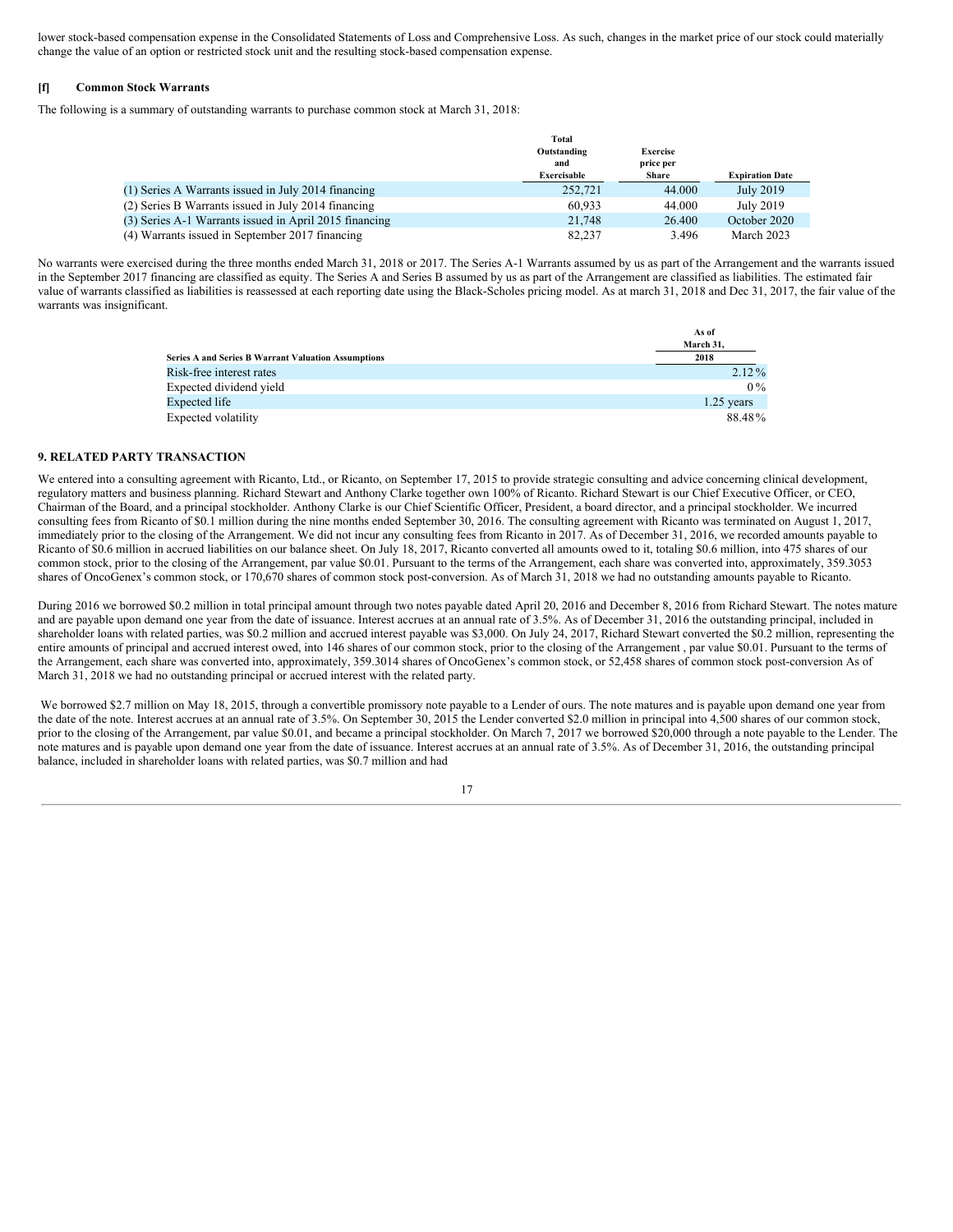accrued interest payable of \$35,000. On July 24, 2017, the Lender converted the remaining amounts in principal and accrued interest, totaling \$0.8 million, into 586 shares of our common stock, prior to the closing of the Arrangement, par value \$0.01. Pursuant to the terms of the Arrangement, each share was converted into, approximately, 359.3052 shares of OncoGenex's common stock, or 1,827,426 shares of common stock post-conversion. As of March 31, 2018 we had no outstanding principal or accrued interest with the related party.

We entered into an employment agreement on May 11, 2015 with one of our principal stockholders to serve as our CEO. We terminated the employment agreement on December 31, 2016. From May 11, 2015 to December 31, 2016, we had not paid any salary specified in the employment agreement. Salary otherwise payable as at December 31, 2016 was \$0.7 million and was accrued on our balance sheet as Accrued compensation. On July 19, 2017 we entered into a separation agreement with our former CEO. Pursuant to the separation agreement, for settlement of all salaries owed, we paid 238 shares of our common stock, prior to the closing of the Arrangement, representing 50% of the total amounts owed as accrued compensation and will make a payment in cash for the remaining 50%. Pursuant to the terms of the Arrangement, each share was converted into, approximately, 359.3025 shares of OncoGenex's common stock, or 85,514 shares of common stock post-conversion. As of March 31, 2018 we accrued \$0.3 million in accrued liabilities on our balance sheet for the remaining 50% of the payment to be paid as cash.

We entered into an employment agreement on August 17, 2015 with one of our principal stockholders to serve as our Chief Financial Officer, or CFO. We terminated the employment agreement on December 31, 2016. From August 17, 2015 to December 31, 2016, we had not paid any salary specified in the employment agreement. Salary otherwise payable as at December 31, 2016 was \$0.3 million and was accrued on our balance sheet as Accrued compensation. On July 20, 2017 we entered into a separation agreement with our former CFO. Pursuant to the separation agreement, for settlement of all salaries owed and as a separation payment, we paid 127 shares of our common stock, prior to the closing of the Arrangement, representing 50% of the total amounts owed as accrued compensation and will make a payment in cash for the remaining 50%. Pursuant to the terms of the Arrangement, each share was converted into, approximately, 359.2992 shares of OncoGenex's common stock, or 45,631 shares of common stock post-conversion. As of March 31, 2018 we accrued \$0.2 million in accrued liabilities on our balance sheet for the remaining 50% of the separation payment to be paid as cash.

Michelle Griffin, the spouse of Scott Cormack, OncoGenex's former CEO and a current member of our board of directors, entered into a consulting agreement in 2013 with OncoGenex, which was amended thereafter. Immediately prior to the closing of the Arrangement, the consulting agreement was terminated. Pursuant to the consulting agreement, OncoGenex was obligated to pay to the consultant a termination fee of \$0.6 million, which was accrued in OncoGenex's accrued liabilities immediately prior to the closing of the Arrangement. Subsequent to the closing of the Arrangement, we paid the full amount of the termination fees and no amounts were accrued on our balance sheet as at March 31, 2018.

#### **10. COMMITMENTS AND CONTINGENCIES**

The following table summarizes our contractual obligations as of March 31, 2018 (in thousands):

|                                  | <b>Total</b> |    | Less than 1 year | 1-3 years                | 3-5 years                | More than 5 years        |
|----------------------------------|--------------|----|------------------|--------------------------|--------------------------|--------------------------|
| Vancouver office operating lease |              | 48 | 48               | $\overline{\phantom{a}}$ | $\overline{\phantom{a}}$ | $-$                      |
| Seattle office operating lease   | 422          |    | 141              | 281                      | $\overline{\phantom{a}}$ | $\overline{\phantom{a}}$ |
| <b>Total</b>                     | 470          |    | 189              | 281                      |                          | _                        |

#### *Lease Arrangements*

We have an operating lease agreement for office space being used in Vancouver, Canada, which expires in September 2018. Pursuant to the operating lease agreement, we have the option to terminate the lease early without penalty at any time after January 1, 2018 so long as we provide three months prior written notice to the landlord.

Future minimum lease payments under the Vancouver lease are as follows (in thousands):

| 2018                                            |   | $\sim$    |
|-------------------------------------------------|---|-----------|
| T <sub>ofo</sub><br>$ \theta$ $\theta$ $\theta$ | ш | 10<br>- - |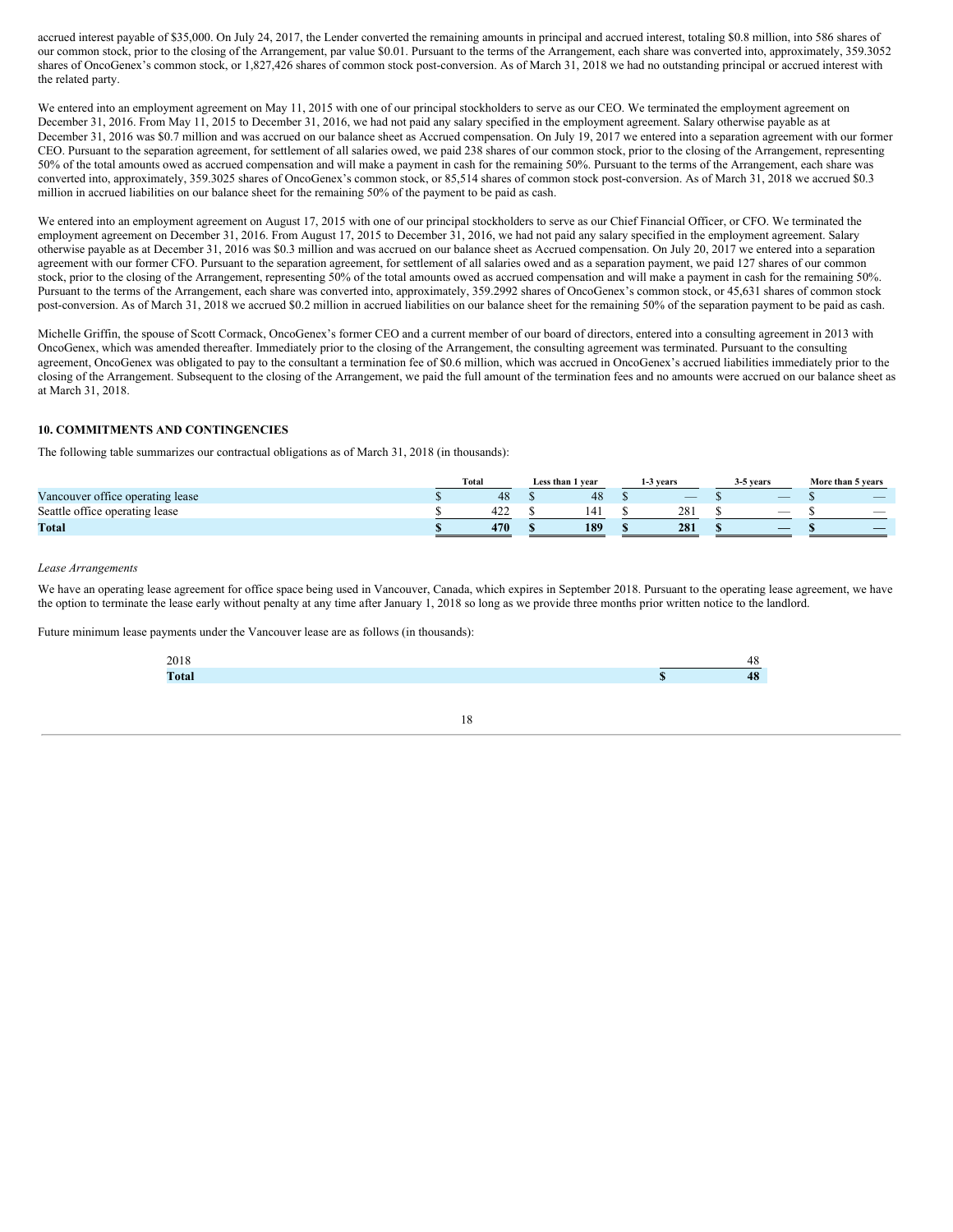In February 2015, we entered into an office lease with Grosvenor International (Atlantic Freeholds) Limited, or Landlord, pursuant to which we leased approximately 11,526 square feet located at 19820 North Creek Parkway, Bothell, Washington, 98011, which commenced on February 15, 2015. The initial term of this lease will expire on April 30, 2018, with an option to extend the term for one approximately three-year period. Our monthly base rent for the premises started at approximately \$18,000 which commenced on May 1, 2015 and increased on an annual basis up to approximately \$20,000. We received a construction allowance, for leasehold improvements that we made, of approximately \$0.1 million. We were responsible for 17% of taxes levied upon the building during each calendar year of the term. We delivered to the Landlord a letter of credit in the amount of \$0.2 million, in accordance with the terms of the lease, which the Landlord may draw upon for base rent or other damages in the event of our default under this lease. In August 2015 we exercised our expansion option for an additional 2,245 square feet of office space, which commenced on August 1, 2015. We did not exercise our renewal option under the lease agreement. We negotiated an early termination and the lease expired on March 31, 2018

On December 11, 2017, we entered into a lease, or the Seattle Lease, with 520 Pike Street, Inc., or Pike, pursuant to which we leased approximately 3,187 square feet located at Suite 2250 at 520 Pike Tower, Seattle, Washington, 98101, which commenced on March 1, 2018. The initial term of the New Lease will expire at the end of the month on the third anniversary of the Seattle Lease.

Our monthly base rent for the premises started at approximately \$11,685 which commenced on March 1, 2018 and will increase on an annual basis up to approximately \$12,397. In addition, we paid a security deposit to Pike in the amount of \$37,192, subject to periodic reductions in the amount of \$12,397 after each of the first and second anniversaries of the New Lease, which Pike may retain for base rent or other damages, in the event of our default under the New Lease.

We may not assign or sublet all or any portion of the premises without the consent of Pike, and Pike shall be entitled to 50% of any profit which we may receive above and beyond the rental price of the New Lease. Upon receipt of notice of our intent to assign or sublease any portion of the leased premises, Pike may terminate that portion of the premises within 30 days, and provided, that if such portion constitutes 50% or more of the total square footage of the premises, Pike may terminate the New Lease in its entirety.

The future minimum annual lease payments under the New Lease are as follows (in thousands):

| <b>Total</b> | \$<br>422 |
|--------------|-----------|
| 2021         | 25        |
| 2020         | 148       |
| 2019         | 144       |
| 2018         | 105       |

Consolidated rent and operating expense relating to the Vancouver, Canada, Bothell, Washington and Seattle, Washington offices for the three months ended March 31, 2018 was \$0.1 million. There was no rent related expense in the three months ended March 31, 2017.

#### *Guarantees and Indemnifications*

We indemnify our officers, directors and certain consultants for certain events or occurrences, subject to certain limits, while the officer or director is or was serving at its request in such capacity. The term of the indemnification period is equal to the officer's or director's lifetime.

The maximum amount of potential future indemnification is unlimited; however, we have obtained director and officer insurance that limits our exposure and may enable us to recover a portion of any future amounts paid. We believe that the fair value of these indemnification obligations is minimal. Accordingly, we have not recognized any liabilities relating to these obligations as of March 31, 2018.

We have certain agreements with certain organizations with which we do business that contain indemnification provisions pursuant to which we typically agrees to indemnify the party against certain types of third-party claims. We accrue for known indemnification issues when a loss is probable and can be reasonably estimated. There were no accruals for or expenses related to indemnification issues for any period presented.

#### **11. SEVERANCE CHARGES**

As a requirement for the closing of the Arrangement, OncoGenex terminated the employment of one senior executive. Severance payable at the date of the transaction was \$1.2 million and has been accounted for in accordance with EITF No. 95-3 , "Recognition of

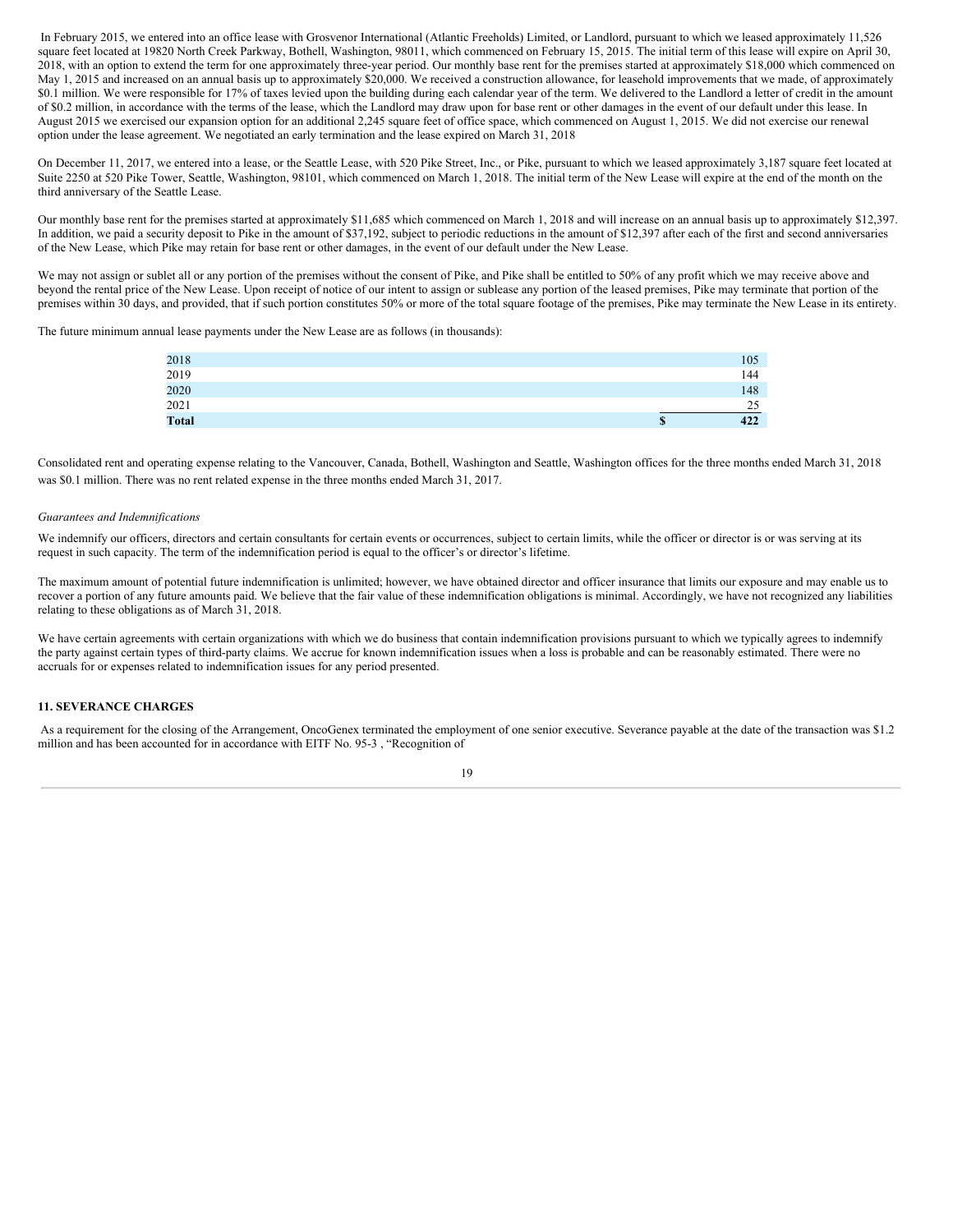Liabilities in Connection with a Purchase Business Combination" as part of the purchase price allocation (Note 4—Intangibles). The severance payable was settled following the completion of the Arrangement and no amounts were owing as at March 31, 2018.

#### **12. SUBSEQUENT EVENTS**

From May 1, 2018 through May 9, 2018, we offered and sold 160,000 shares of our common stock pursuant to our Purchase Agreement with LPC. These sales resulted in gross proceeds to us of approximately \$0.2 million. As of May 9, 2018 shares of our common stock having an aggregate value of approximately \$7.4 million remained available for sale under this offering program.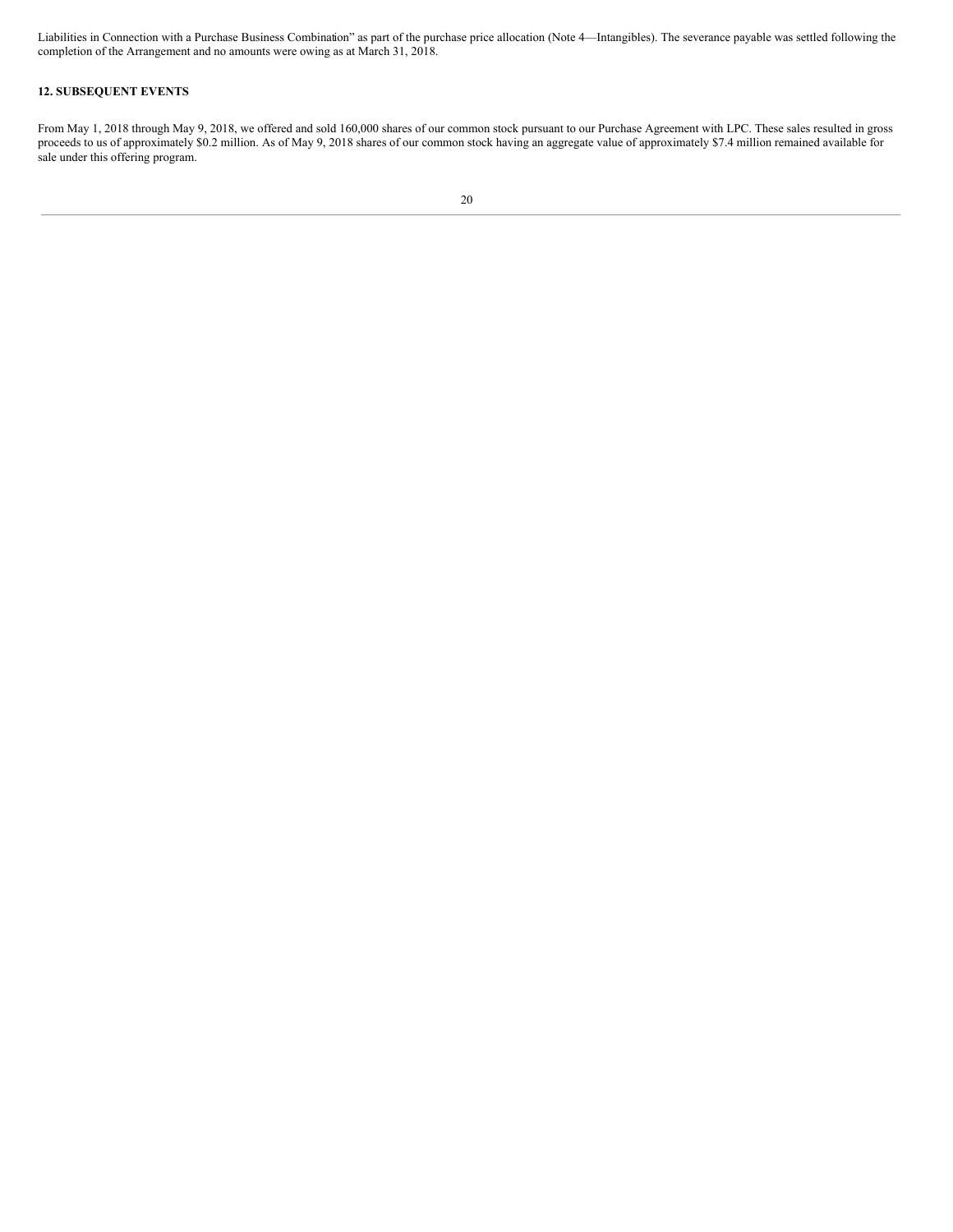#### **INFORMATION REGARDING FORWARD LOOKING STATEMENTS**

<span id="page-20-0"></span>This document contains "forward-looking statements" within the meaning of the Private Securities Litigation Reform Act of 1995. These forward-looking statements involve a number of risks and uncertainties. We caution readers that any forward-looking statement is not a guarantee of future performance and that actual results could differ materially from those contained in the forward-looking statement. These statements are based on current expectations of future events. Such statements include, but are not limited to, statements about future financial and operating results, plans, objectives, expectations and intentions, costs and expenses, interest rates, outcome of contingencies, financial condition, results of operations, liquidity, business strategies, cost savings, objectives of management and other statements that are not historical facts. You can find many of these statements by looking for words like "believes," "expects," "anticipates," "estimates," "may," "should," "will," "could," "plan," "intend" or similar expressions in this document or in documents incorporated by reference into this document. We intend that such forward-looking statements be subject to the safe harbors created thereby. Examples of these forward-looking statements include, but are not limited to:

- progress and preliminary and future results of any clinical trials;
- our anticipated future capital requirements and the terms of any capital financing agreements;
- anticipated regulatory filings, requirements and future clinical trials;
- timing and amount of future contractual payments, product revenue and operating expenses; and
- market acceptance of our products and the estimated potential size of these markets.

These forward-looking statements are based on the current beliefs and expectations of our management and are subject to significant risks and uncertainties. If underlying assumptions prove inaccurate or unknown risks or uncertainties materialize, actual results may differ materially from current expectations and projections. Factors that might cause such a difference include those discussed in Item 1A "Risk Factors," as well as those discussed elsewhere in the Quarterly Report on Form 10-Q. You are cautioned not to place undue reliance on these forward-looking statements, which speak only as of the date of this document or, in the case of documents referred to or incorporated by reference, the date of those documents.

All subsequent written or oral forward-looking statements attributable to us or any person acting on our behalf are expressly qualified in their entirety by the cautionary statements contained or referred to in this section. We do not undertake any obligation to release publicly any revisions to these forward-looking statements to reflect events or circumstances after the date of this document or to reflect the occurrence of unanticipated events, except as may be required under applicable U.S. securities law. If we do update one or more forward-looking statements, no inference should be drawn that we will make additional updates with respect to those or other forward-looking statements.

#### **Arrangement Agreement**

As discussed in the notes to the financial statements above, during 2017, we completed the Arrangement with OncoGenex. For more information concerning the Arrangement, see the discussion of the Arrangement in Note 2 to the Notes to Consolidated Financial Statements included elsewhere in this Quarterly Report on Form 10-Q.

#### **Overview**

We are a clinical-stage pharmaceutical company committed to the global (excluding Central & Eastern Europe plus other territories) development and commercialization of cytisine for smoking cessation. Our focus is to address the global smoking health epidemic, which is a leading cause of preventable death and is responsible for approximately six million deaths annually worldwide.

Cytisine is an established 25-day smoking cessation treatment that has been approved and marketed in Central and Eastern Europe by Sopharma AD for over 20 years under the brand name Tabexä. It is estimated that over 20 million people have used cytisine to help treat nicotine addiction, including over 2,000 patients in investigator-conducted, Phase 3 clinical trials in Europe and New Zealand. Both trials were published in the New England Journal of Medicine in September 2011 and December 2014, respectively.

Cytisine is a naturally occurring, plant-based alkaloid from the seeds of the*Laburnum anagyroides* plant. Cytisine is structurally similar to nicotine and has a well-defined, dualacting mechanism of action that is both agonistic and antagonistic. It is believed to aid in smoking cessation by interacting with nicotine receptors in the brain by reducing the severity of nicotine withdrawal symptoms through agonistic binding to nicotine receptors and by reducing the reward and satisfaction associated with smoking through antagonistic properties. The cytisine dosing schedule reflects that of an anti-addiction medication, with downward dose titration over a period of 25 days.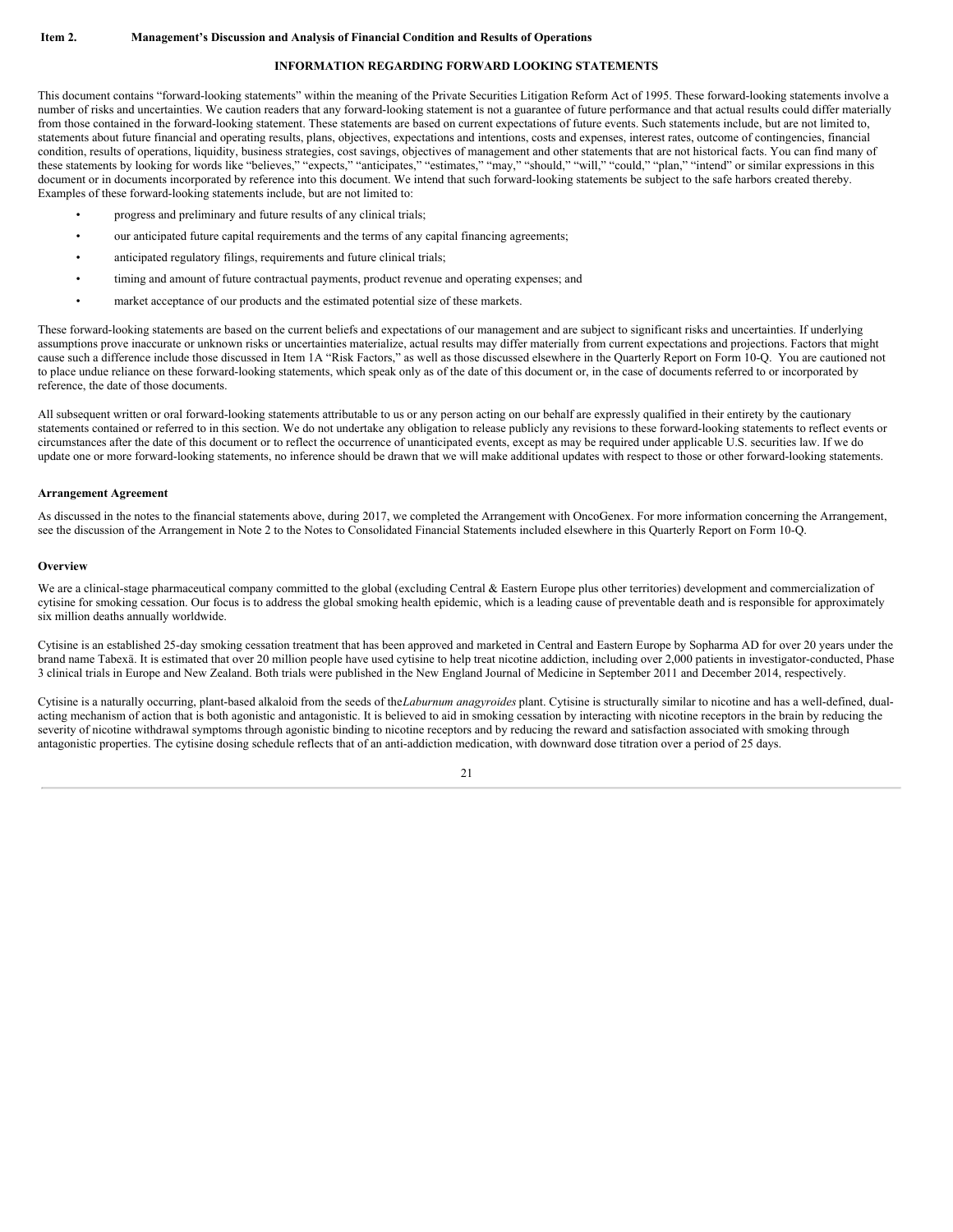In July 2017, we filed our Investigational New Drug, or IND, application for cytisinewith the FDA, which included non-clinical studiessponsored by the National Center for Complementary and Integrative Health, or NCCIH. The IND was accepted in late July 2017.

In August 2017, we initiated a study evaluating the effect of food on the bioavailability of cytisine in normal healthy volunteers. We completed the food effect study and announced the results in November of 2017 demonstrating similar bioavailability of cytisine in fed and fasted subjects.

In October 2017, we initiated a study assessing the repeat-dose Pharmacokinetics, or PK, and Pharmacodynamics, or PD, effects of 1.5mg and 3mg cytisine in 36 healthy volunteer smokers aged 18-65 years when administered over the standard 25-day course of treatment. Of the 36 subjects, 24 were to be 18-65 years and 12 were to be greater than 65 years of age. Preliminary results on the 24 smokers (18-65 years) were announced in February 2018. The PK results indicated expected increases in plasma concentration with higher doses of cytisine. Smokers in the study were not required to have a designated or predetermined quit date, however, 58% of the subjects in the trial achieved biochemically verified smoking abstinence by day 26. Subjects who did not achieve abstinence had a significant reduction in number of daily cigarettes smoked by day 26. The adverse events observed were mostly mild with transient headaches as the most commonly reported event. No serious adverse events were observed in the study. The study is ongoing for enrolling subjects greater than 65 years of age.

In December 2017, we initiated a number of in vitro drug to drug interaction studies of cytisine and expect data from these studies to be available in the first half of 2018. Also in December 2017, we submitted a meeting request to hold a pre-Phase 3 meeting with the FDA to review our Phase 3 clinical program and overall development plans for cytisine. We received confirmation from the FDA for a meeting date scheduled in the second quarter of 2018. We intend to commence a Phase 3 clinical program in mid-2018, subject to FDA guidance and the availability of capital. In addition to the Phase 3 program, we expect to run additional supportive clinical studies including, but not limited to urine excretion, renal impairment and QT interval prolongation studies as well as supportive New Drug Application, or NDA, non-clinical chronic toxicity and carcinogenicity studies, subject to availability of capital.

While third party trials of cytisine have been conducted that may inform future Company-sponsored clinical trials, we have not yet conducted any large scale companysponsored clinical trials for cytisine in the United States or any other jurisdiction.

Our management team has significant experience in growing emerging companies focused on the development of under-utilized pharmaceutical compounds to meet unmet medical needs. We intend to use this experience to develop and ultimately commercialize cytisine either directly or via strategic collaborations.

We previously were developing apatorsen, of which we discontinued further development in August 2017. We provided a notice of discontinuance to our former development partners for apatorsen, Ionis Pharmaceuticals, Inc., or Ionis, and a letter of termination to the University of British Columbia, or UBC, notifying them that we have discontinued development of apatorsen resulting in termination of all licensing agreements related to this product candidate. We believe that all financial obligations, other than continuing mutual indemnification obligations and our requirement to pay for out-of-pocket patent expenses incurred up to the date of termination and for abandoning the apatorsen patents and patent applications, under all apatorsen related agreements with Ionis and UBC, are no longer owed and no further payments are due.

We have no products approved for commercial sale and have not generated any revenue from product sales to date. We have never been profitable and have incurred operating losses in each year since inception. Our net loss was \$3.0 million for the three months ended March 31, 2018, and \$0.2 million for the three months ended March 31, 2017. As of March 31, 2018, we had an accumulated deficit of \$15.7 million, cash and cash equivalents balance of \$4.2 million and a positive working capital balance of \$2.2 million. Substantially all of our operating losses resulted from expenses incurred from general and administrative costs associated with our operations and research and development costs from our clinical development programs.

Substantial doubt exists as to our ability to continue as a going concern. Our ability to continue as a going concern is uncertain and dependent on our ability to obtain additional financing. We expect to incur significant expenses and increasing operating losses for at least the next several years as we continue our clinical development of, and seek regulatory approval for, cytisine and add personnel necessary to operate as a public company with an advanced clinical candidate. We expect that our operating losses will fluctuate significantly from quarter to quarter and year to year due to timing of clinical development programs and efforts to achieve regulatory approval. Without additional funds, we may be forced to delay, scale back or eliminate some of our research and development activities or other operations and potentially delay product development in an effort to provide sufficient funds to continue our operations. If any of these events occurs, our ability to achieve our development and commercialization goals would be adversely affected.

Our current capital resources are insufficient to fund our planned operations for the next 12 months. We will continue to require substantial additional capital to continue our clinical development activities. Accordingly, we will need to raise substantial additional

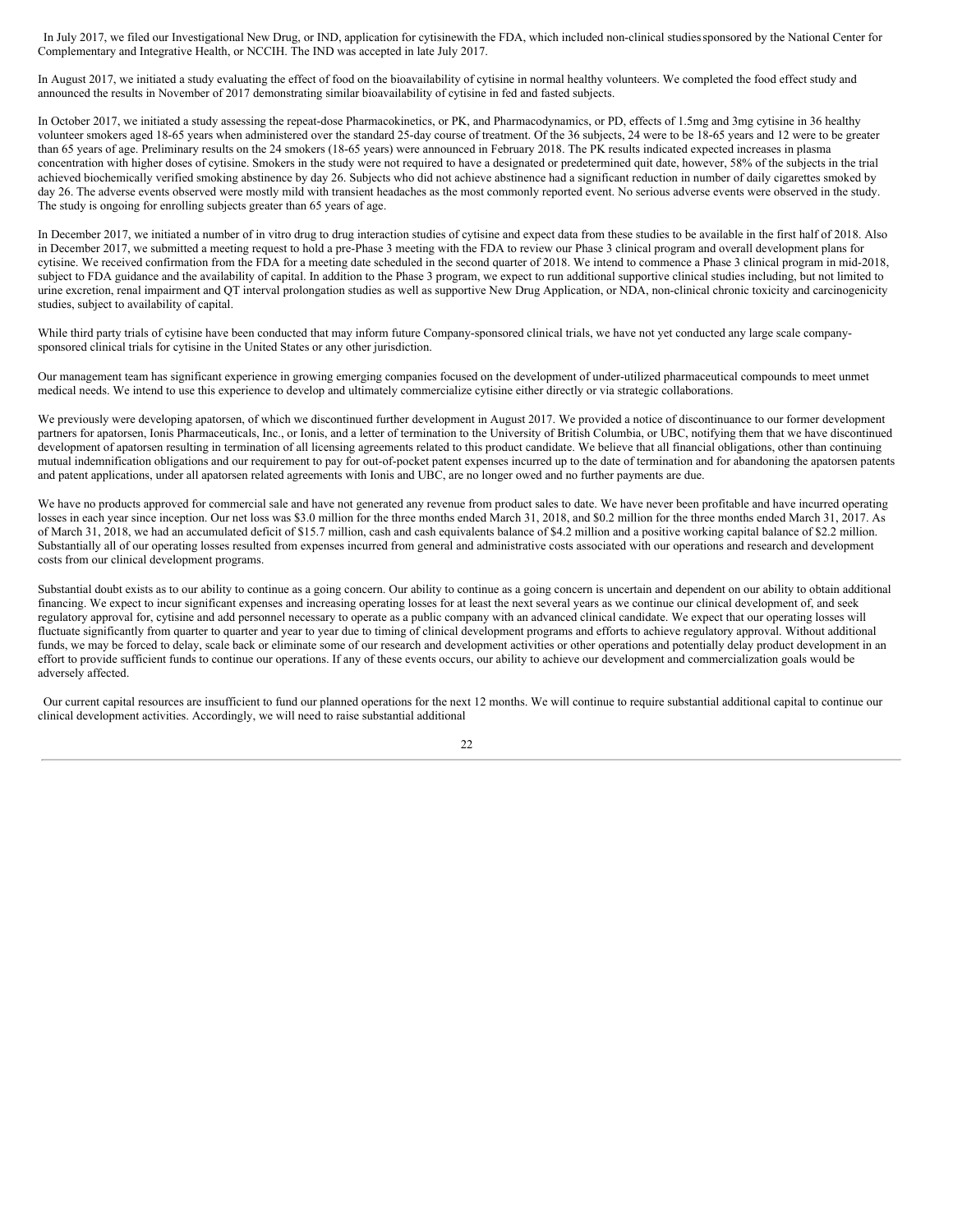capital to continue to fund our operations from the sale of our securities, partnering arrangements or other financing transactions in order to finance the commercialization of our product candidate. The amount and timing of our future funding requirements will depend on many factors, including the pace and results of our clinical development efforts. Failure to raise capital as and when needed, on favorable terms or at all, will have a negative impact on our financial condition and our ability to develop our product candidate.

The accompanying financial results have been prepared assuming we will continue to operate as a going concern, which contemplates the realization of assets and liabilities and commitments in the normal course of business. The financial results do not include any adjustments to the amounts and classification of assets and liabilities that might be necessary should we be unable to continue as a going concern. Such adjustments could be material.

#### *Recent Corporate History*

On August 1, 2017, OncoGenex Pharmaceuticals, Inc., or OncoGenex, completed a transaction, or the Arrangement, with Achieve Life Science, Inc., or Achieve, as contemplated by the Merger Agreement between Achieve and OncoGenex dated January 5, 2017, or the Merger Agreement. Under the terms of the Merger Agreement, OncoGenex changed its name to Achieve Life Sciences, Inc., instituted an one-for-eleven reverse stock split, issued 8,210,118 shares of its common stock (after accounting for the elimination of resulting fractional shares) in exchange for all of the outstanding preferred shares, common shares and convertible debentures of Achieve, and as a result Achieve became a wholly-owned subsidiary of OncoGenex, and is listed on the Nasdaq Capital Market under the ticker symbol ACHV. More information concerning the Arrangement is contained in our Current Report on Form 8-K filed on August 2, 2017 and our Amendment No. 3 to the Registration Statement on Form S-4/A filed with the SEC on June 6, 2017.

The consolidated financial statements account for the Arrangement between us and OncoGenex, whereby OncoGenex acquired all of our outstanding common shares, as a reverse merger wherein we are deemed to be the acquiring entity from an accounting perspective. The consolidated results of operations include the results of operations of the combined company for the three month period ended March 31, 2018. The consolidated results of operations for the three month period ended March 31, 2017 include only our consolidated results of operations and do not include historical results of OncoGenex. This treatment and presentation is in accordance with ASC 805, "Business Combinations". Information relating to the number of shares, price per share and per share amounts of common stock are presented on a post- reverse stock split basis, as a reverse stock split in the ratio of one-for-eleven was effected in connection with the Arrangement.

In connection with the Arrangement, OncoGenex issued contingent value rights, or CVRs, on July 31, 2017 to their existing stockholders as of July 27, 2017. One CVR was issued for each share of their common stock outstanding as of the record date for such issuance. The CVRs expired on August 17, 2017. A recovery of \$0.2 million was recognized on our Consolidated Statements of Loss and Comprehensive Loss in 2017.

#### *License Agreements*

#### *Sopharma License and Supply Agreements*

We are party to a license agreement, or the Sopharma License Agreement, and a supply agreement, or the Sopharma Supply Agreement, with Sopharma, AD, or Sopharma. Pursuant to the Sopharma License Agreement, we were granted access to all available manufacturing, efficacy and safety data related to cytisine, as well as a granted patent in several European countries related to new oral dosage forms of cytisine providing enhanced stability. Additional rights granted under the Sopharma License Agreement include the exclusive use of, and the right to sublicense, the trademark Tabex in all territories described in the Sopharma License Agreement. Under the Sopharma License Agreement, we agreed to pay a nonrefundable license fee. In addition, we agreed to make certain royalty payments equal to a mid-single digit percentage of all net sales of Tabex branded products in our territory during the term of the Sopharma License Agreement, including those sold by a third party pursuant to any sublicense which may be granted by us. To date, any amounts paid to Sopharma pursuant to the Sopharma License Agreement have been immaterial.

#### *University of Bristol License Agreement*

In July 2016, we entered into a license agreement with the University of Bristol, or the University of Bristol License Agreement. Under the University of Bristol License Agreement, we received exclusive and nonexclusive licenses from the University of Bristol to certain patent and technology rights resulting from research activities into cytisine and its derivatives, including a number of patent applications related to novel approaches to cytisine binding at the nicotinic receptor level.

In consideration of rights granted by the University of Bristol, we paid a nominal license fee and agreed to pay amounts of up to \$3.2 million, in the aggregate, tied to a financing milestone and to specific clinical development and commercialization milestones resulting from activities covered by the University of Bristol License Agreement. Additionally, if we successfully commercialize any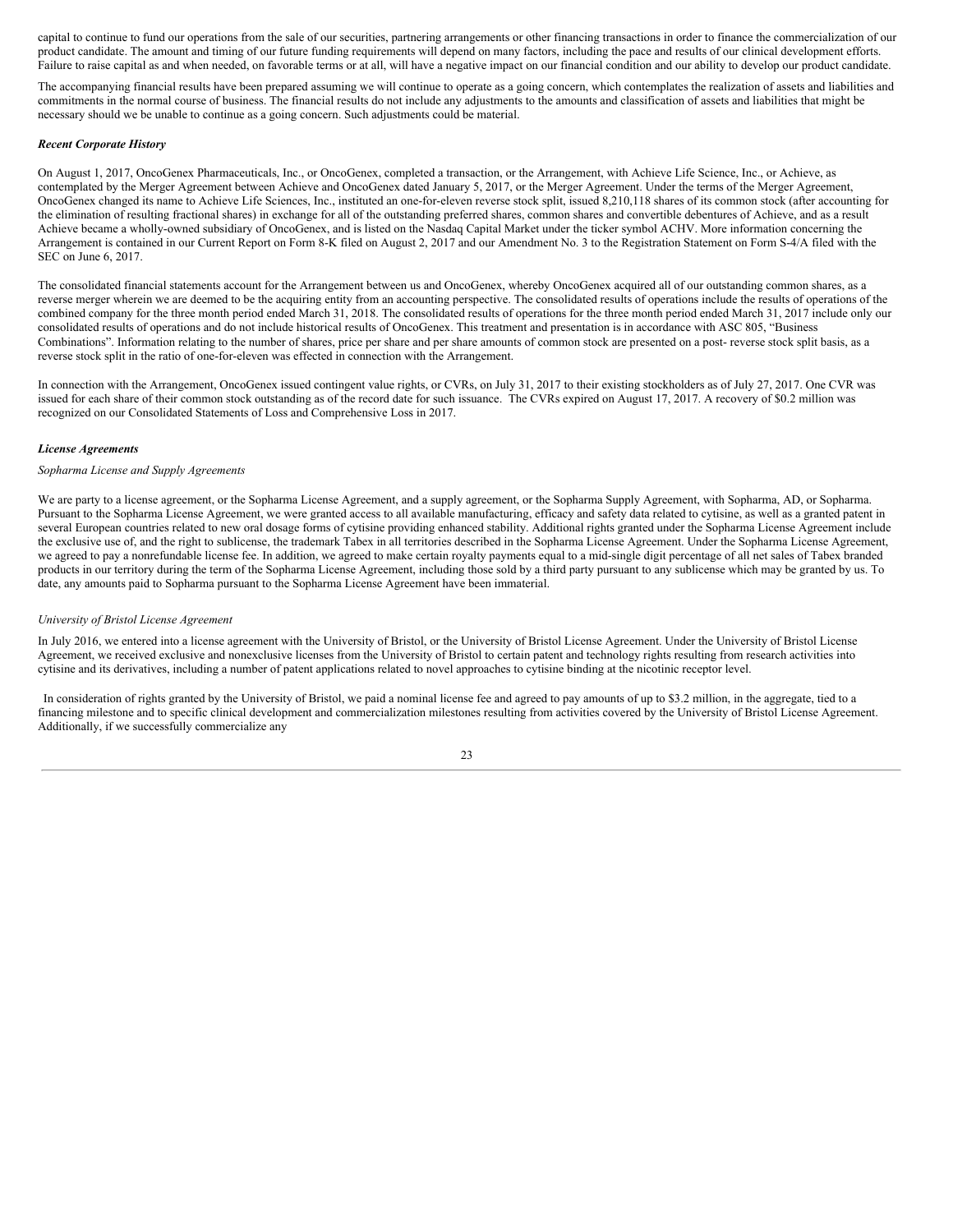product candidates subject to the University of Bristol License Agreement, we areresponsible for royalty payments in the low-single digits and payments up to a percentage in the mid-teens of any sublicense income, subject to specified exceptions, based upon net sales of such licensed products.

On January 22, 2018, we and the University of Bristol entered into an amendment to the University of Bristol License Agreement. Pursuant to the amended University of Bristol License Agreement we received exclusive rights for all human medicinal uses of cytisine across all therapeutic categories from the University of Bristol from research activities into cytisine and its derivatives. In consideration of rights granted by the amended University of Bristol License Agreement, we agreed to pay an initial amount of \$37,500 upon the execution of the amended University of Bristol License Agreement, and additional amounts of up to \$1.7 million, in the aggregate, tied to a financing milestone and to specific clinical development and commercialization milestones resulting from activities covered by the amended University of Bristol License Agreement, in addition to amounts under the original University of Bristol License Agreement of up to \$3.2 million in the aggregate, tied to specific financing, development and commercialization milestones. Additionally, if we successfully commercialize any product candidate subject to the amended University of Bristol License Agreement or to the original University of Bristol License Agreement, we will be responsible, as provided in the original University of Bristol License Agreement, for royalty payments in the lowsingle digits and payments up to a percentage in the mid-teens of any sublicense income, subject to specified exceptions, based upon net sales of such licensed products. To date, we have paid the University of Bristol \$50,000 pursuant to the University of Bristol License Agreement.

#### **Research and Development Expenses**

Research and development, or R&D, expenses consist primarily of costs for clinical trials, contract manufacturing, personnel costs, milestone payments to third parties, facilities, regulatory activities, preclinical studies and allocations of other R&D-related costs. External expenses for clinical trials include fees paid to clinical research organizations, clinical trial site costs and patient treatment costs.

We manage our clinical trials through contract research organizations and independent medical investigators at our sites and at hospitals and expect this practice to continue. Due to our ability to utilize resources across several projects, we do not record or maintain information regarding the indirect operating costs incurred for our research and development programs on a program-specific basis. In addition, we believe that allocating costs on the basis of time incurred by our employees does not accurately reflect the actual costs of a project.

We expect our research and development expenses to increase for the foreseeable future as we continue to conduct our ongoing pre-clinical studies, and initiate new clinical trials and registration-enabling activities. The process of conducting clinical trials and pre-clinical studies necessary to obtain regulatory approval is costly and time consuming and we may never succeed in achieving marketing approval for cytisine. (See "Item 1A. Risk Factors—Risks Related to the Development of Our Product Candidate Cytisine.")

Successful development of cytisine is highly uncertain and may not result in an approved product. We cannot estimate completion dates for development activities or when we might receive material net cash inflows from our R&D projects, if ever. We anticipate we will make determinations as to which markets, and therefore, which regulatory approvals, to pursue and how much funding to direct toward achieving regulatory approval in each market on an ongoing basis in response to our ability to enter into new strategic alliances with respect to each program or potential product candidate, the scientific and clinical success of each future product candidate, and ongoing assessments as to each future product candidate's commercial potential. We will need to raise additional capital and may seek additional strategic alliances in the future in order to advance its various programs.

Our projects or intended R&D activities may be subject to change from time to time as we evaluate results from completed studies, our R&D priorities and available resources.

#### **General and Administrative Expenses**

General and administrative, or G&A, expenses consist primarily of salaries and related costs for our personnel in executive, finance and accounting, corporate communications and other administrative functions, as well as consulting costs, including market research, business consulting, human resources and intellectual property. Other costs include professional fees for legal and auditing services, insurance and facility costs.

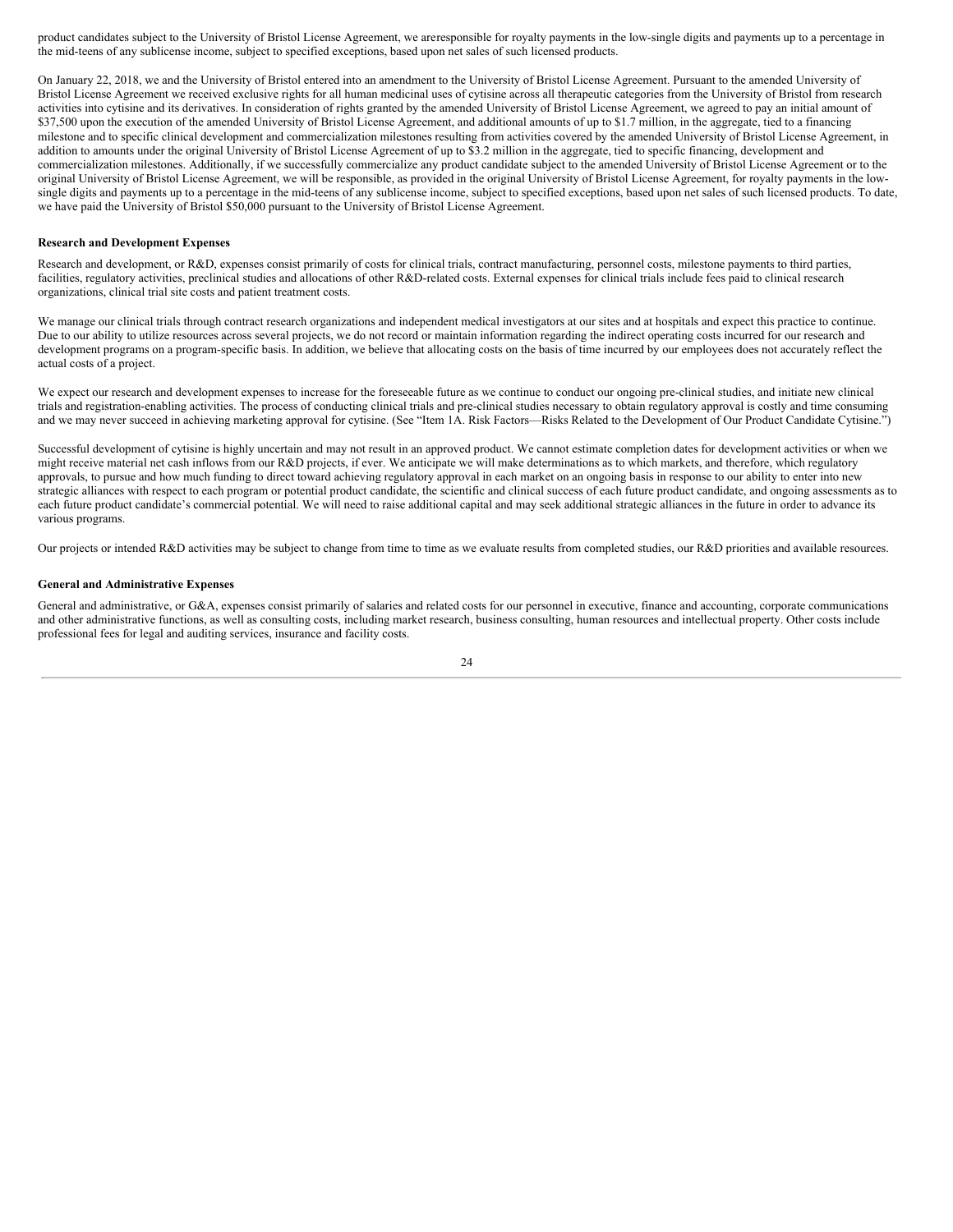#### **Warrant Liability**

The following is a summary of outstanding warrants to purchase common stock that are classified as liabilities at March 31, 2018:

|                                                     | Total       |              |                        |
|-----------------------------------------------------|-------------|--------------|------------------------|
|                                                     | Outstanding | Exercise     |                        |
|                                                     | and         | price per    |                        |
|                                                     | Exercisable | <b>Share</b> | <b>Expiration Date</b> |
| (1) Series A Warrants issued in July 2014 financing | 252,721     | 44.000       | July 2019              |
| (2) Series B Warrants issued in July 2014 financing | 60.933      | 44.000       | July 2019              |

No warrants were exercised during the three months ended March 31, 2018 or 2017.

We reassess the fair value of the common stock warrants classified as liabilities at each reporting date utilizing a Black-Scholes pricing model. Inputs used in the pricing model include estimates of stock price volatility, expected warrant life and risk-free interest rate. The computation of expected volatility was based on the historical volatility of comparable companies from a representative peer group selected based on industry and market capitalization.

#### **Results of Operations**

*For the three months ended March 31, 2018 and 2017*

#### *Research and development expenses*

Our research and development expenses for our clinical development program for the three months ended March 31, 2018 and 2017 are as follows (in thousands):

|                                         |      | Three months ended<br>March 31. |      |  |  |
|-----------------------------------------|------|---------------------------------|------|--|--|
|                                         | 2018 |                                 | 2017 |  |  |
| Clinical development programs:          |      |                                 |      |  |  |
| Cytisine                                |      | 422                             |      |  |  |
| Other research and development          |      | 779                             |      |  |  |
| Total research and development expenses |      | 1,201                           |      |  |  |

Research and development expenses for the three months ended March 31, 2018 increased to \$1.2 million from \$61,000 for the three months ended March 31, 2017, respectively. The increase in 2018 as compared to 2017 was due to increased research and development activity for our cytisine clinical development program, including costs associated with the repeat dose pharmacokinetics trial and toxicology studies and increased employee expenses and facilities costs resulting from the Arrangement.

#### *General and administrative expenses*

General and administrative expenses for the three months ended March 31, 2018 increased to \$1.8 million from \$0.3 million for the three months ended March 31, 2017. The increase in 2018 as compared to 2017 was due to increases in employee headcount, consulting fees, legal fees and professional fees as a result of the closing of the Arrangement and the integration of OncoGenex with our operations.

#### **Liquidity and Capital Resources**

We have incurred an accumulated deficit of \$15.7 million through March 31, 2018 and we expect to incur substantial additional losses in the future as we operate our business and continue or expand our R&D activities and other operations. We have not generated any revenue from product sales to date, and we may not generate product sales revenue in the near future, if ever. As of March 31, 2018, we had a cash and cash equivalents balance of \$4.2 million and a positive working capital balance of \$2.2 million

The financial results have been prepared assuming we will continue to operate as a going concern, which contemplates the realization of assets and liabilities and commitments in the normal course of business.

Substantial doubt exists as to our ability to continue as a going concern. Our ability to continue as a going concern is uncertain and dependent on our ability to obtain additional financing. There is no assurance that we will obtain financing from other sources. We have, thus far, financed our operations through payments from former collaborators and] equity financings. Without additional funds, we may be forced to delay, scale back or eliminate some of our research and development activities or other operations and potentially

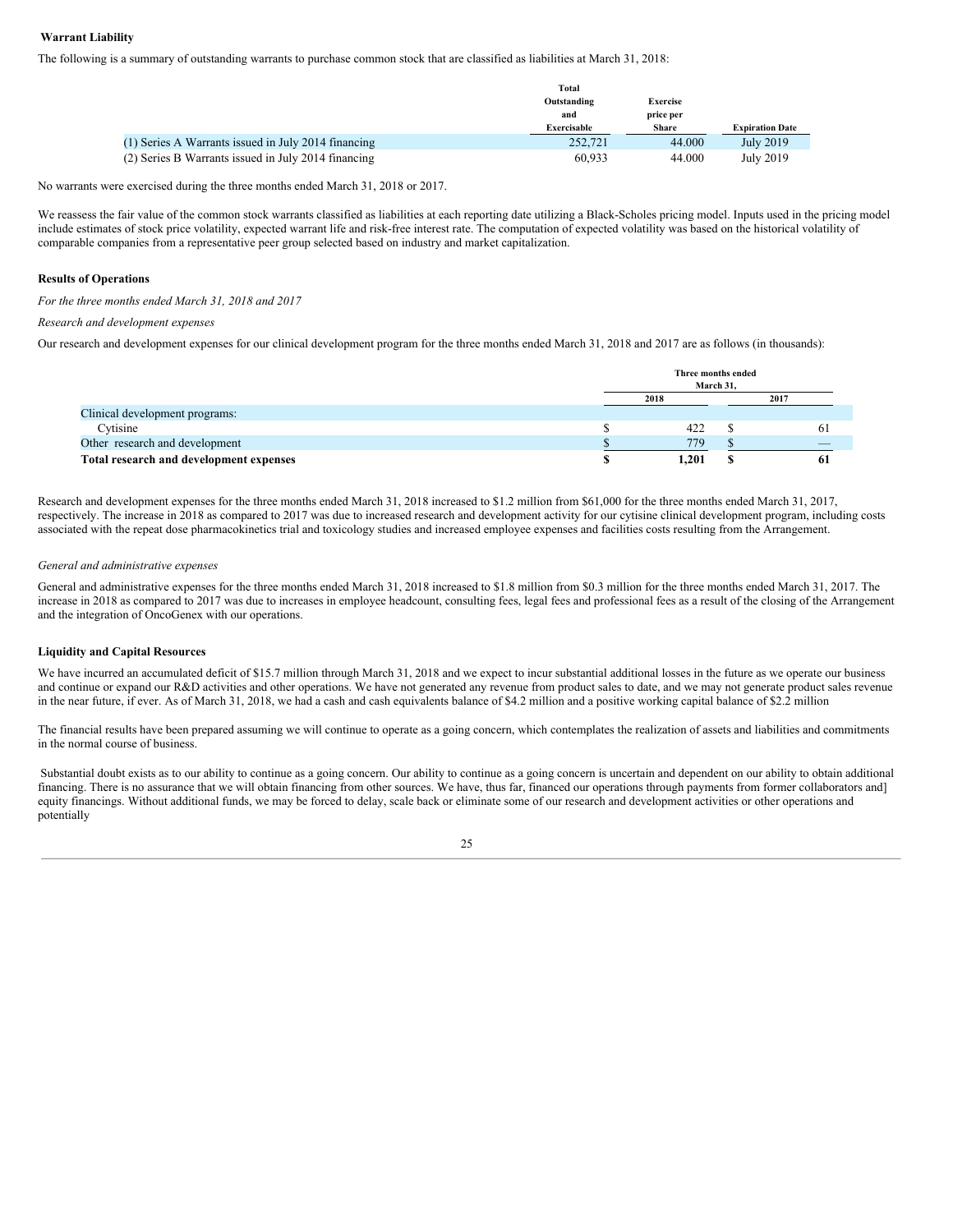delay product development in an effort to provide sufficient funds to continue our operations. If any of these events occurs, our ability to achieve our development and commercialization goals would be adversely affected. In addition, we expect to incur significant expenses and increasing operating losses for at least the next several years as we continue our clinical development of, and seek regulatory approval for, cytisine and add personnel necessary to operate as a public company with an advanced clinical candidate. We expect that our operating losses will fluctuate significantly from quarter to quarter and year to year due to timing of clinical development programs and efforts to achieve regulatory approval.

Our current capital resources are insufficient to fund our planned operations for the next 12 months. We will continue to require substantial additional capital to continue our clinical development activities. Accordingly, we will need to raise substantial additional capital to continue to fund our operations from the sale of our securities, partnering arrangements or other financing transactions in order to finance the commercialization of our product candidate. The amount and timing of our future funding requirements will depend on many factors, including the pace and results of our clinical development efforts. Failure to raise capital as and when needed, on favorable terms or at all, will have a negative impact on our financial condition and our ability to develop our product candidate.

The consolidated financial results do not include any adjustments to the amounts and classification of assets and liabilities that might be necessary should we be unable to continue as a going concern. Such adjustments could be material.

On September 14, 2017, we and Lincoln Park Capital Fund, LLC, or LPC, entered into a share and unit purchase agreement, or Purchase Agreement, pursuant to which we have the right to sell to LPC up to \$11.0 million in shares of our common stock, par value \$0.001 per share, subject to certain limitations and conditions set forth in the Purchase Agreement.

Pursuant to the Purchase Agreement, LPC initially purchased 328,947 of our units, or the Units, purchase price of \$3.04 per unit, with each Unit consisting of (a) one share of our Common Stock and (b) one warrant to purchase one-quarter of a share of Common Stock at an exercise price of \$3.496 per share, or Warrant. Each Warrant is exercisable six months following the issuance date until the date that is five years and six months after the issuance date and is subject to customary adjustments. The Warrants were issued only as part of the Units in the initial purchase of \$1.0 million and no warrants shall be issued in connection with any other purchases of common stock under the Purchase Agreement.

After the initial purchase, if our stock price is above \$1.00, as often as every other business day over the 30-month term of the Purchase Agreement, and up to an aggregate amount of an additional \$10.0 million (subject to certain limitations) of shares of common stock, we have the right, from time to time, in our sole discretion and subject to certain conditions to direct LPC to purchase up to 80,000 shares of common stock with such amounts increasing as the closing sale price of our common stock as reported on The Nasdaq Capital Market increases. The purchase price of shares of common stock pursuant to the Purchase Agreement will be based on prevailing market prices of common stock at the time of sales without any fixed discount, and we will control the timing and amount of any sales of common stock to LPC. In addition, we may direct LPC to purchase additional amounts as accelerated purchases if on the date of a regular purchase the closing sale price of the common stock is not below \$2.00 per share. As consideration for entering into the Purchase Agreement, we issued to LPC 123,516 shares of common stock; no cash proceeds were received from the issuance of these shares.

From September 14, 2017 through May 9, 2018, we offered and sold 1,833,778 shares of our common stock pursuant to our Purchase Agreement with LPC, including the 328,947 shares that were part of the initial purchase of Units. These sales resulted in gross proceeds to us of approximately \$3.6 million and offering expenses of \$0.5 million. As of May 9, 2018 shares of our common stock having an aggregate value of approximately \$7.4 million remained available for sale under this offering program.

#### **Cash Flows**

#### *Cash Used by Operations*

For the three months ended March 31, 2018, net cash used in operating activities was \$2.2 million compared to \$11,000 for the three months ended March 31, 2017. The increase in cash used in operations in 2018 as compared to 2017 was primarily attributable to increased personnel and facilities assumed in the Arrangement and increased research and development expenses for our cytisine program.

#### *Cash Provided by Financing Activities*

For the three months ended March 31, 2018, net cash provided by financing activities was \$1.1 million compared to net cash provided by financing activities of \$20,000 for the three months ended March 31, 2017. Net cash provided by financing activities in the three months ended March 31, 2018 relates to proceeds received from our purchase agreement with LPC. Net cash provided by financing activities in the three months ended March 31, 2018 relates to proceeds from promissory notes payable to a certain shareholder.

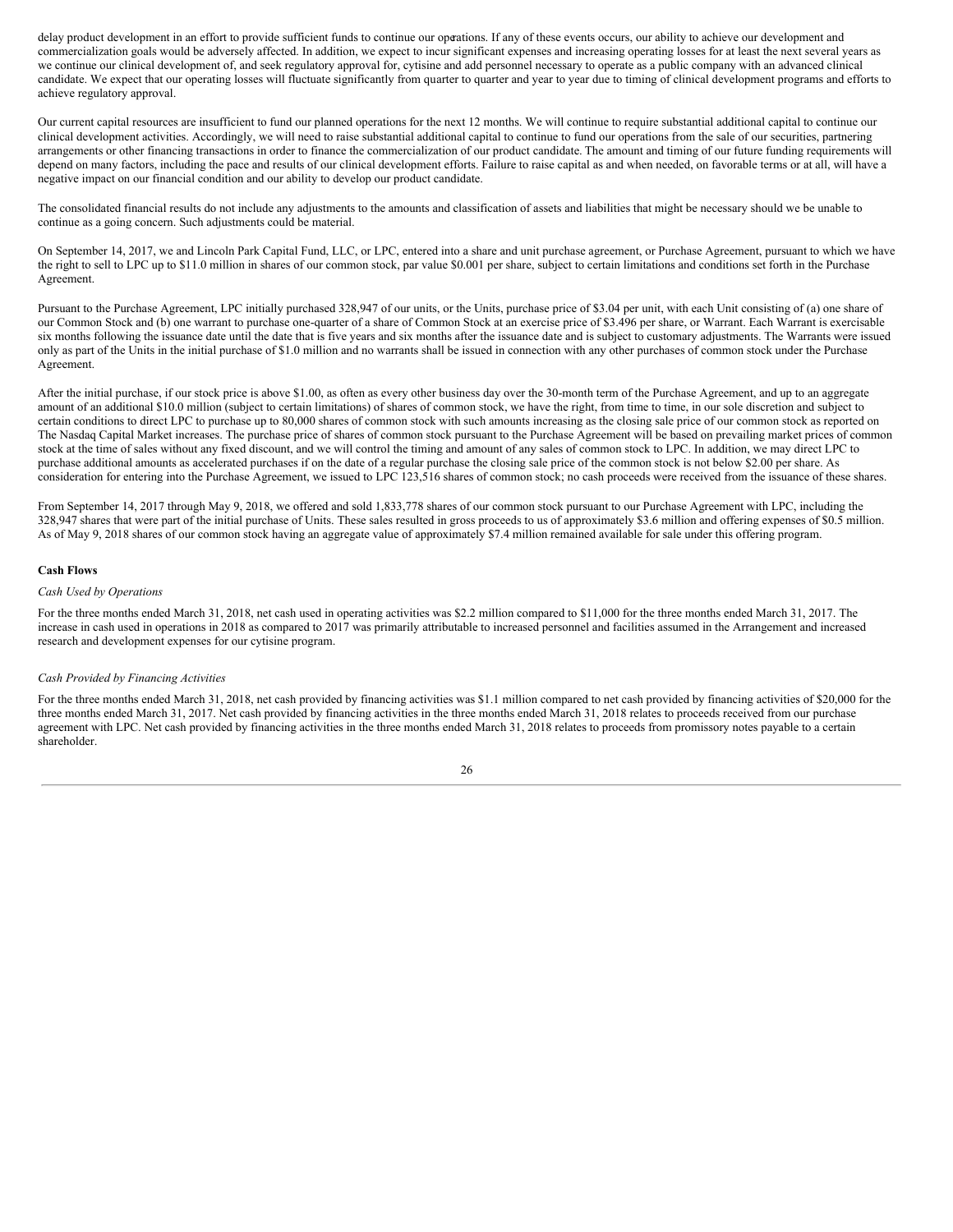#### *Cash Used by Investing Activities*

Net cash provided by investing activities for the three months ended March 31, 2018 was \$10,000 compared to zero for the three months ended March 31, 2017. Net cash provided by investing activities in the three months ended March 31, 2018 relates to cash received on the disposal of assets. There were no investing activities for the three months ended March 31, 2017.

#### **Off-Balance Sheet Arrangements**

We did not have any off-balance sheet financing arrangements at March 31, 2018.

#### **Commitments and Contingencies**

We previously disclosed certain contractual obligations and contingencies and commitments relevant to us within the financial statements and Management's Discussion and Analysis of Financial Condition and Results of Operations in our Annual Report on Form 10-K for the year ended December 31, 2017, as filed with the SEC on March 1, 2018. There have been no material changes to our "Contractual Obligations" table in Part II, Item 7, "Management's Discussion and Analysis of Financial Condition and Results of Operations" of our 2017 Form 10-K. For more information regarding our current contingencies and commitments, see note 10 to the financial statements included above.

#### **Material Changes in Financial Condition**

|                          | March 31. |              | December 31. |       |
|--------------------------|-----------|--------------|--------------|-------|
| (in thousands)           |           | 2018<br>2017 |              |       |
| <b>Total Assets</b>      | Ф         | 8.460        |              | 9,892 |
| <b>Total Liabilities</b> |           | 2,318        |              | 2,013 |
| <b>Total Equity</b>      |           | 6,142        |              | 7,879 |

The decrease in assets at March 31, 2018 compared to December 31, 2017 was primarily due to a decrease in cash and cash equivalents as these assets have been used to fund operations. The increase in liabilities at March 31, 2018 compared to December 31, 2017 was primarily due to higher clinical related trade payables associated with increased cytisine development activity.

#### **Critical Accounting Policies and Estimates**

The preparation of financial statements in accordance with U.S. GAAP requires management to make estimates and assumptions that affect reported amounts and related disclosures. We have discussed those estimates that we believe are critical and require the use of complex judgment in their application in our audited financial statements for the year ended December 31, 2017 in our Annual Report on Form 10-K filed with the SEC, on March 1, 2018. Since December 31, 2017, there have been no material changes to our critical accounting policies or the methodologies or assumptions we apply under them.

#### **New Accounting Standards**

See Note 2, "Accounting Policies," of the consolidated financial statements for information related to the adoption of new accounting standards in 2018 and the future adoption of recently issued accounting standards. We expect the adoption of ASU No. 2016-02, Leases, to have a significant impact on our accounting for our lease arrangements, particularly our current operating lease arrangements, as well as our disclosures.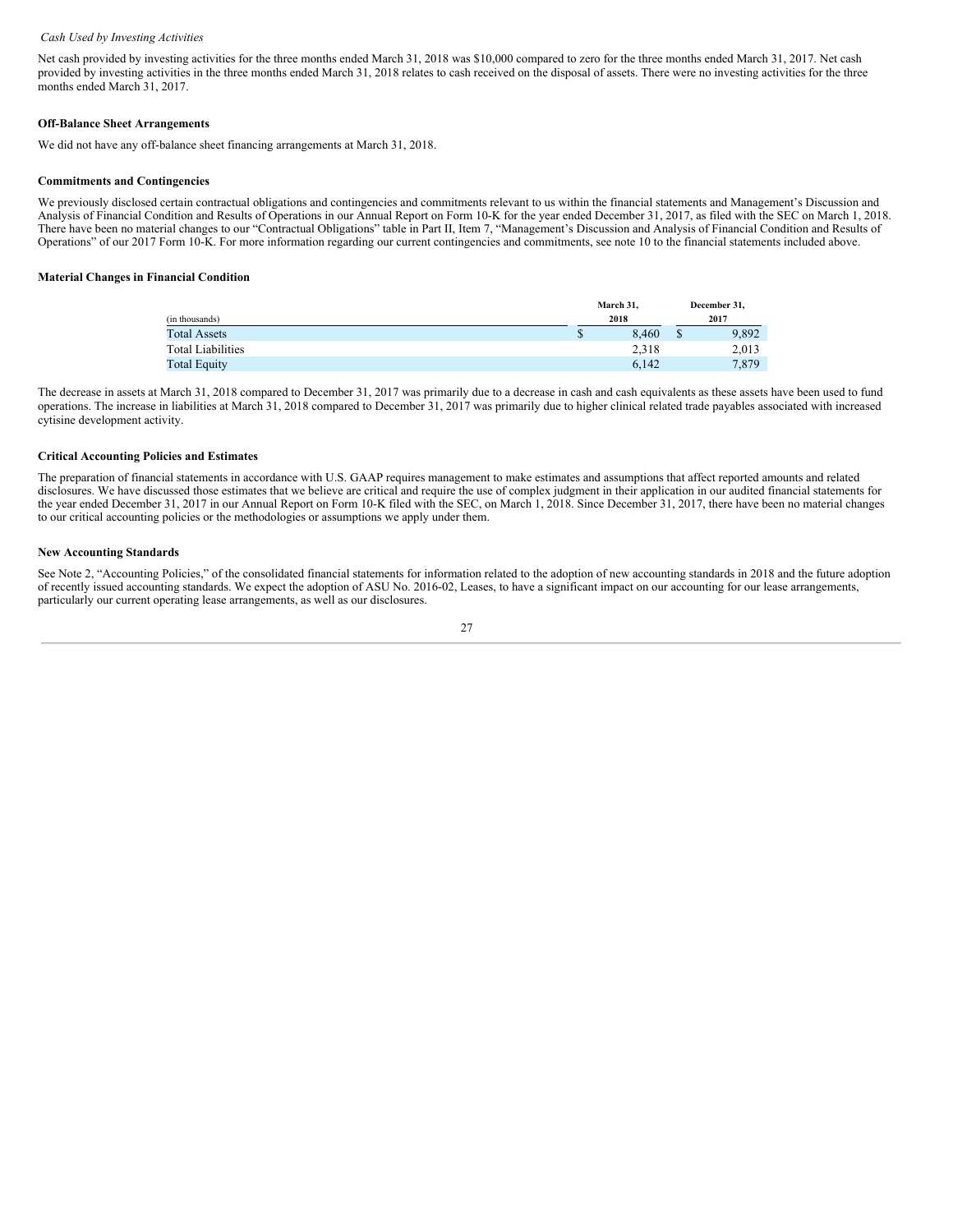#### <span id="page-27-0"></span>**Item 3. Quantitative and Qualitative Disclosures About Market Risk**

#### **Interest Rate Risk**

Interest rate risk is the risk that the fair values and future cash flows of financial instruments will fluctuate because of the changes in market interest rates. We invest our cash in a variety of financial instruments, primarily in short-term bank deposits, money market funds, and domestic and foreign commercial paper and government securities. These investments are denominated in U.S. dollars, and we monitor our exposure to interest rate changes. We have very limited interest rate risk due to having only a few assets or liabilities subject to fluctuations in interest rates. Our investment portfolio includes only marketable securities with active secondary or resale markets to help ensure portfolio liquidity. Due to the nature of our highly liquid marketable securities, a change in interest rates would not materially change the fair market value. We have estimated the effect on our portfolio of a hypothetical increase in interest rates by 1% to be a reduction of approximately \$30,000 in the fair value of our investments as of March 31, 2018.

#### **Foreign Currency Exchange Risk**

We are exposed to risks associated with foreign currency transactions on certain contracts and payroll expenses related to our Canadian subsidiary, Achieve Life Sciences Technologies, Inc., denominated in Canadian dollars, and we have not hedged these amounts. As our unhedged foreign currency transactions fluctuate, our earnings might be negatively affected. Accordingly, changes in the value of the U.S. dollar relative to the Canadian dollar might have an adverse effect on our reported results of operations and financial condition, and fluctuations in exchange rates might harm our reported results and accounts from period to period. We have estimated the effect on our reported results of operations of a hypothetical increase of 10% in the exchange rate of the Canadian dollar against the U.S. dollar to be approximately \$0.1 million for the three months ended March 31, 2018.

#### <span id="page-27-1"></span>**Item 4. Controls and Procedures**

#### **Evaluation of Disclosure Controls and Procedures**

We maintain disclosure controls and procedures that are designed to ensure that material information required to be disclosed in our periodic reports filed or submitted under the Securities Exchange Act of 1934, as amended, or the Exchange Act, is recorded, processed, summarized and reported within the time periods specified in the SEC's rules and forms. Our disclosure controls and procedures are also designed to ensure that information required to be disclosed in the reports we file or submit under the Exchange Act are accumulated and communicated to our management, including our principal executive officer and principal financial officer as appropriate, to allow timely decisions regarding required disclosure.

During the quarter ended March 31, 2018, we carried out an evaluation, under the supervision and with the participation of our management, including our principal executive officer and principal financial officer, of the effectiveness of the design and operation of our disclosure controls and procedures, as defined in Rules 13a-15(e) and 15d-15(e) under the Exchange Act. Based upon that evaluation, our principal executive officer and principal financial officer concluded that our disclosure controls and procedures were effective, as of the end of the period covered by this report.

#### **Changes in Internal Control Over Financial Reporting**

We have not made any changes to our internal control over financial reporting (as defined in Rule 13a-15(f) and 15d-15(f) under the Exchange Act) during the quarter ended March 31, 2018 that have materially affected, or are reasonably likely to materially affect, our internal control over financial reporting.

#### **Limitations on Effectiveness of Controls**

Our management does not expect that our disclosure controls and procedures or our internal controls will prevent all errors and all fraud. A control system, no matter how well conceived and operated, can provide only reasonable, not absolute, assurance that the objectives of the control system are met. Further, the design of a control system must reflect the fact that there are resource constraints, and the benefits of controls must be considered relative to their costs. Because of the inherent limitations in all control systems, no evaluation of controls can provide absolute assurance that all control issues and instances of fraud, if any, within our company have been detected.

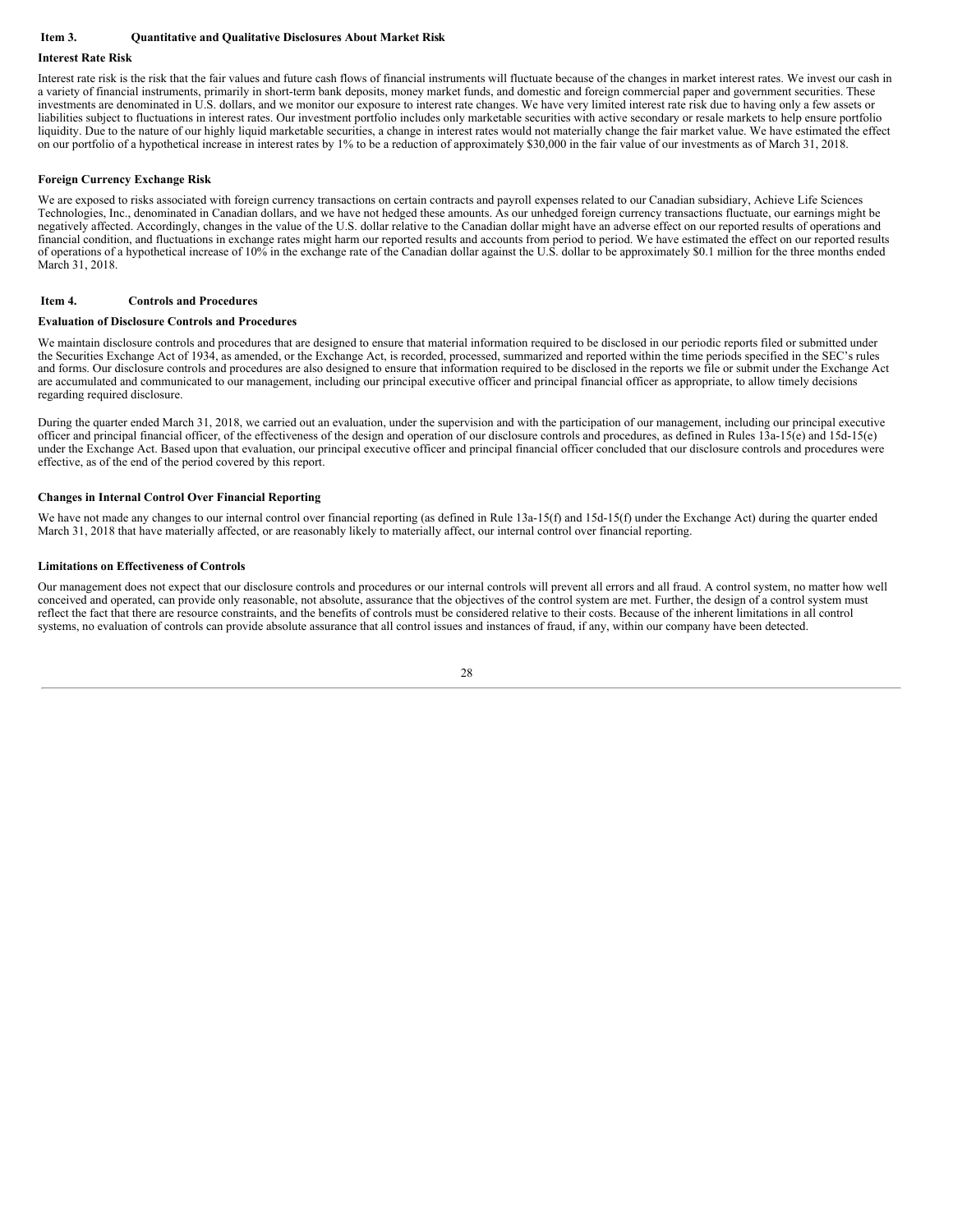#### <span id="page-28-0"></span>**PART II. OTHER INFORMATION**

#### <span id="page-28-1"></span>**Item 1A. Risk Factors**

#### **Risks Related to Our Business**

Investing in our common stock involves a high degree of risk. You should consider carefully the risks and uncertainties described below, together with all of the other information contained in this Quarterly Report on Form 10-Q and in the other periodic and current reports and other documents we file with the Securities and Exchange Commission, before deciding to invest in our common stock. If any of the following risks materialize, our business, financial condition, results of operation and future prospects will likely be materially and adversely affected. In that event, the market price of our common stock could decline and you could lose all or part of your investment. This list is not exhaustive and the order of presentation does not reflect management's determination of priority or likelihood.

#### **Risks Related to Our Financial Condition, Integration and Capital Requirements**

#### We have incurred losses since inception, have a limited operating history on which to assess our business and anticipate that we will continue to incur losses for the foreseeable future. We have never had any products available for commercial sale and we may never achieve or sustain profitability.

We are a clinical development-stage specialty pharmaceutical company with a limited operating history, are not profitable,have incurred losses in each year since our inception and do not expect to become profitable in the foreseeable future. We have never had any products available for commercial sale, and we have not generated any revenue from product sales, nor do we anticipate that we will generate revenue from product sales in the near future.

Pharmaceutical product development is a highly speculative undertaking and involves a substantial degree of risk. We have devoted substantially all of our financial resources to identify, acquire, and develop cytisine, including providing general and administrative support for our operations. To date, we have financed our operations primarily through the sale of equity securities and convertible promissory notes. The amount of our future net losses will depend, in part, on the rate of our future expenditures and our ability to obtain funding through equity or debt financings, strategic collaborations, or grants.

We expect to continue to incur significant expenses and increasing operating losses for the foreseeable future. We further expect that our expenses will increase substantially if and as we:

- continue the clinical development of cytisine;
- advance cytisine development into larger, more expensive clinical trials;
- initiate additional pre-clinical, clinical, or other trials or studies for cytisine;
- seek to attract and retain skilled personnel;
- undertake the manufacturing of cytisine or increase volumes manufactured by third parties;
- seek regulatory and marketing approvals and reimbursement for cytisine;
- make milestone, royalty or other payments under third-party license and/or supply agreements;
- establish a sales, marketing, and distribution infrastructure to commercialize any product for which we may obtain marketing approval and market for ourselves;
- continue efforts to discover new product candidates;
- seek to identify, assess, acquire, and/or develop other product candidates;
- seek to establish, maintain, protect, and expand our intellectual property portfolio; and
- experience any delays or encounter issues with the development and potential for regulatory approval of cytisine such as safety issues, clinical trial accrual delays, longer follow-up for planned studies, additional major studies, or supportive studies necessary to support marketing approval.

Further, the net losses we incur may fluctuate significantly from quarter to quarter and year to year, such that a period-to-period comparison of our results of operations may not be a good indication of our future performance.

Substantial doubt exists as to our ability to continue as a going concern. Our ability to continue as a going concern is uncertain and dependent on our success at raising *additional capital suf icient to meet our obligations on a timely basis. If we fail to obtain*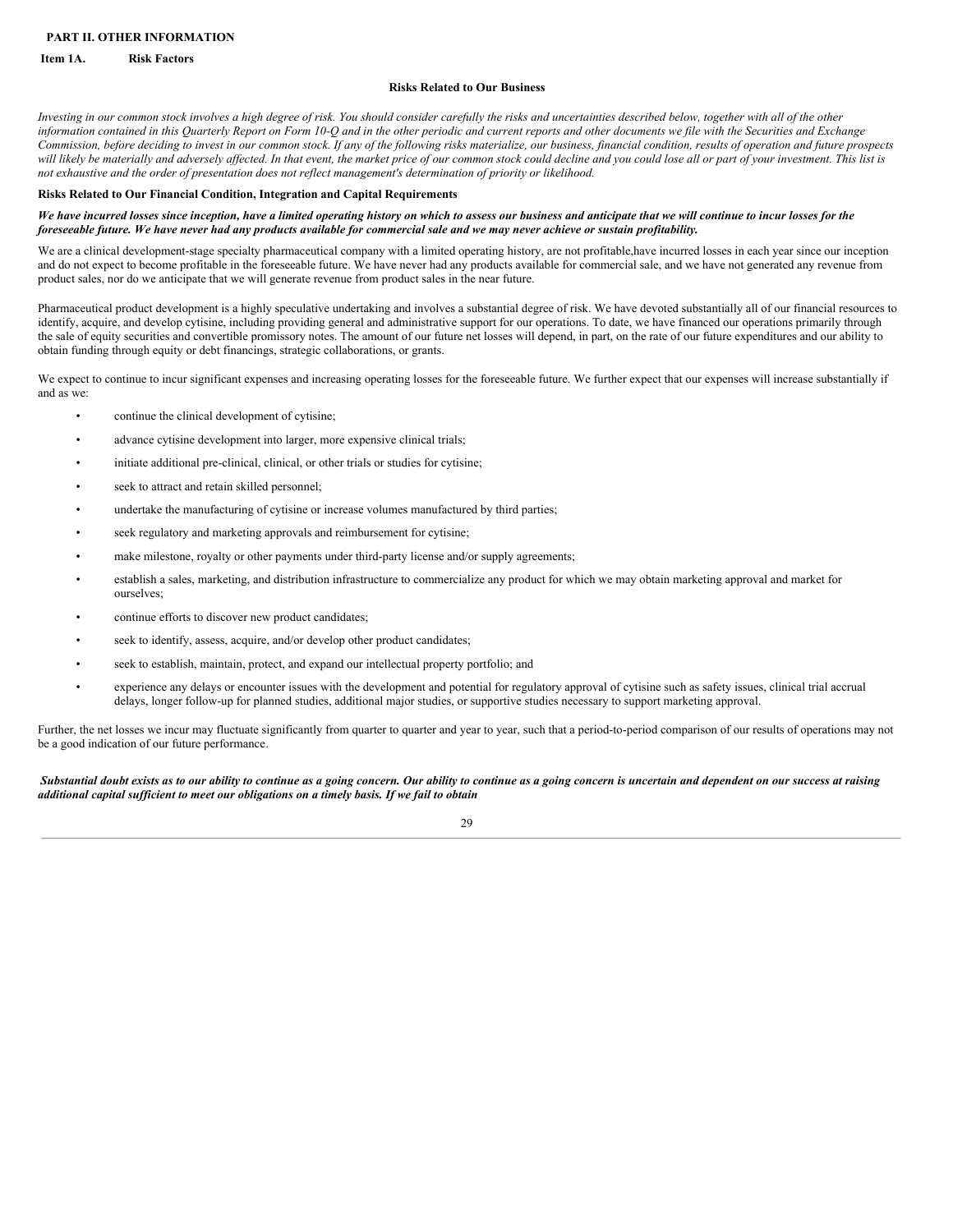#### additional financing when needed, we may be unable to complete the development, regulatory approval and commercialization of our product candidate.

Substantial doubt exists as to our ability to continue as a going concern. Our ability to continue as a going concern is uncertain and dependent on our ability to obtain additional financing. We have expended and continue to expend substantial funds in connection with our product development activities and clinical trials and regulatory approvals.

In addition, we expect to incur significant expenses and increasing operating losses for at least the next several years as we continue our clinical development of, and seek regulatory approval for, cytisine and add personnel necessary to operate as a public company with an advanced clinical candidate. We expect that our operating losses will fluctuate significantly from quarter to quarter and year to year due to timing of clinical development programs and efforts to achieve regulatory approval.

Our current capital resources are insufficient to fund our planned operations for the next 12 months. We will continue to require substantial additional capital to continue our clinical development activities. Accordingly, we will need to raise substantial additional capital to continue to fund our operations from the sale of our securities, partnering arrangements or other financing transactions in order to finance the commercialization of our product candidate. The current financing environment in the United States, particularly for biotechnology companies like us, is exceptionally challenging and we can provide no assurances as to when such environment will improve. For these reasons, among others, we cannot be certain that additional financing will be available when and as needed or, if available, that it will be available on acceptable terms. If financing is available, it may be on terms that adversely affect the interests of our existing stockholders. If adequate financing is not available, we may need to continue to reduce or eliminate our expenditures for research and development of cytisine, and may be required to suspend development of cytisine. Our actual capital requirements will depend on numerous factors, including:

- our commercialization activities and arrangements;
- the progress and results of our research and development programs;
- the progress of our pre-clinical and clinical testing;
- the time and cost involved in obtaining regulatory approvals for our product candidate;
- the cost of filing, prosecuting, defending and enforcing any patent claims and other intellectual property rights with respect to our intellectual property;
- the effect of competing technological and market developments;
- the effect of changes and developments in our existing collaborative, licensing and other relationships; and
- the terms of any new collaborative, licensing and other arrangements that we may establish.

We may not be able to secure sufficient financing on acceptable terms, or at all. Without additional funds, we may be forced to delay, scale back or eliminate some of our research and development activities or other operations and potentially delay product development in an effort to provide sufficient funds to continue our operations. If any of these events occur, our ability to achieve our development and commercialization goals would be adversely affected.

#### *We have never generated any revenue from product sales and may never be profitable.*

We have no products approved for commercialization and have never generated any revenue from product sales. Our ability to generate revenue and achieve profitability depends on our ability, alone or with strategic collaborators, to successfully complete the development of, and obtain the regulatory and marketing approvals necessary to commercialize cytisine. We do not anticipate generating revenue from product sales for the foreseeable future. Our ability to generate future revenue from product sales depends heavily on our success in many areas, including but not limited to:

- completing research and development of cytisine;
- obtaining regulatory and marketing approvals for cytisine;
- manufacturing product and establishing and maintaining supply and manufacturing relationships with third parties that are commercially feasible, satisfy regulatory requirements and meet our supply needs in sufficient quantities to satisfy market demand for cytisine, if approved;
- marketing, launching and commercializing any product for which we obtain regulatory and marketing approval, either directly or with a collaborator or distributor<sup>.</sup>
- obtaining reimbursement or pricing for cytisine that supports profitability;
- gaining market acceptance of cytisine as a treatment option;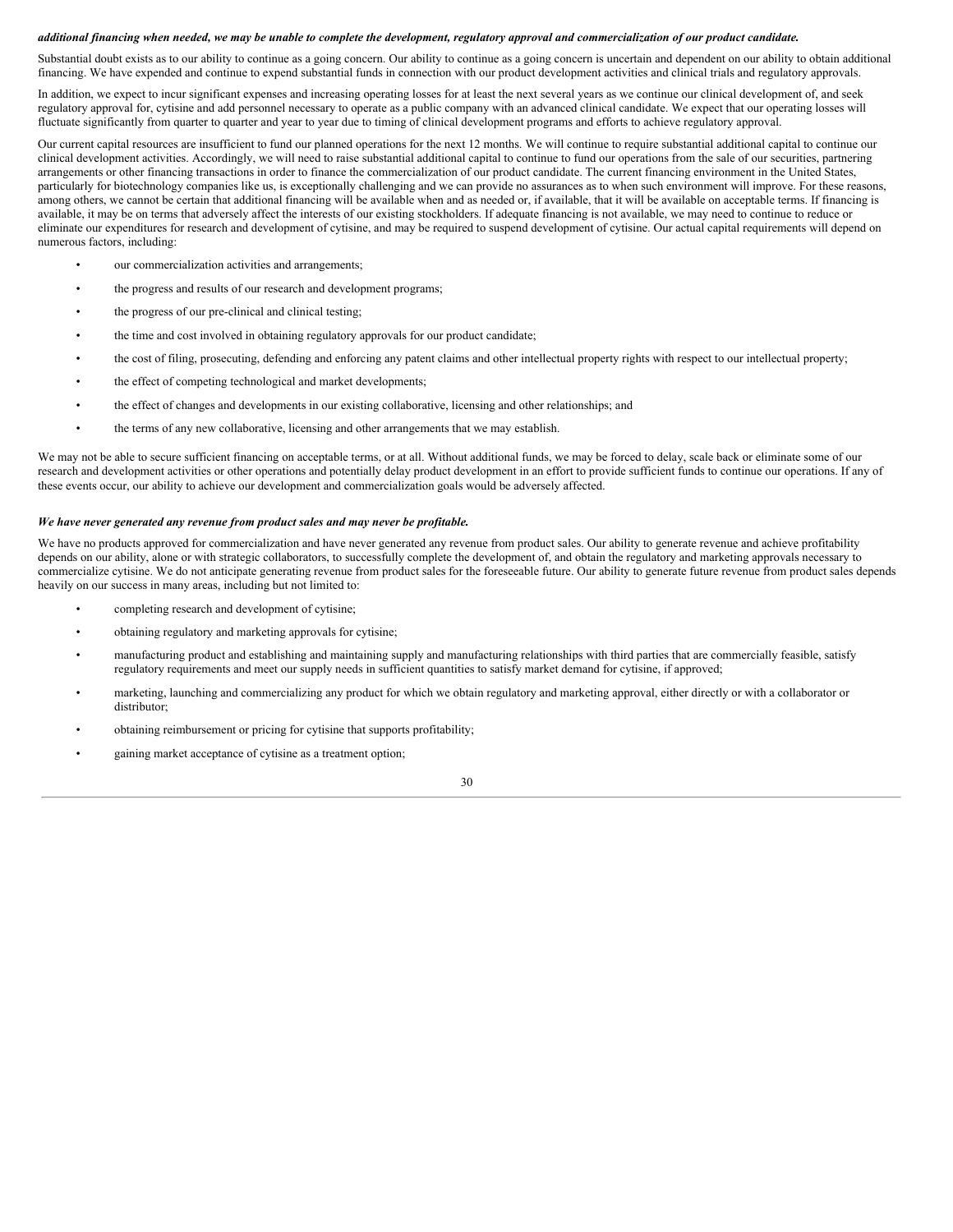- addressing any competing products including the potential for generic cytisine products;
- protecting and enforcing our intellectual property rights, if any, including patents, trade secrets, and know-how;
- negotiating favorable terms in any collaboration, licensing, or other arrangements into which we may enter; and
- attracting, hiring, and retaining qualified personnel.

Even if a product candidate that we develop is approved for commercial sale, we anticipate incurring significant costs associated with commercializing that candidate. Additionally, if we are not able to generate sufficient revenue from the sale of any approved products to cover our operating costs, we may never become profitable. If we obtain regulatory approval to market a product candidate, our future revenue will depend upon the size of any markets in which our product candidate may receive approval, and our ability to achieve sufficient market acceptance, pricing, reimbursement from third-party payors, and adequate market share for our product candidate in those markets.

#### *We are dependent upon a single company for the manufacture and supply of cytisine.*

Our single product candidate, cytisine, has been in-licensed from a third party. We are required to continue to contract with Sopharma AD, or Sopharma, to continue our development and commercialization, if any, of cytisine pursuant to a supply agreement with Sopharma. If the supply agreement with Sopharma is terminated, we will need to develop or acquire alternative supply and manufacturing capabilities for cytisine, which we may not be able to do on commercially viable terms or at all.

If we are unable to successfully commercialize cytisine due to failure to obtain regulatory approval or due to other risk factors outlined herein, our business, financial condition, and results of operations will be materially harmed as cytisine is currently our sole product candidate.

#### We recently completed the merger with OncoGenex Pharmaceuticals, Inc. and the failure to integrate successfully the operations of the combined company could adversely *af ect our future results.*

Our success will depend, in significant part, on our ability to realize the anticipated benefits from combining the operations of the combined Achieve-OncoGenex enterprise. The failure to integrate successfully and to manage successfully the challenges presented by the integration process may result in our failure to achieve some or all of the anticipated benefits of the merger. Potential difficulties that may be encountered in the integration process include the following:

- using our cash and assets efficiently to develop our business;
- appropriately managing our liabilities;
- potential unknown or currently unquantifiable liabilities associated with the merger and our operations;
- operating as a public company under our combined management team, some members of which have limited public company experience; and
- performance shortfalls as a result of the diversion of the management's attention caused by integrating the companies' operations.

#### We will incur costs and demands upon management as a result of complying with the laws and regulations affecting public companies.

We incur significant legal, accounting and other expenses associated with public company reporting requirements. We also incur costs associated with corporate governance requirements, including requirements under the Sarbanes-Oxley Act, as well as rules implemented by the SEC and The Nasdaq Capital Market. These rules and regulations impose significant legal and financial compliance costs and make some activities more time-consuming and costly. For example, our management team consists of certain executive officers of Achieve prior to the merger, some of whom have not previously managed and operated a public company. These executive officers and other personnel will need to devote substantial time to gaining expertise regarding operations as a public company and compliance with applicable laws and regulations. In addition, it may be more difficult for us to attract and retain qualified individuals to serve on our board of directors or as executive officers, which may adversely affect investor confidence in our post-merger company and could cause our business or stock price to suffer.

#### Recently enacted comprehensive tax reform bills could increase our tax burden and adversely affect our business and financial condition.

| ۰,<br>I |  |
|---------|--|
| -       |  |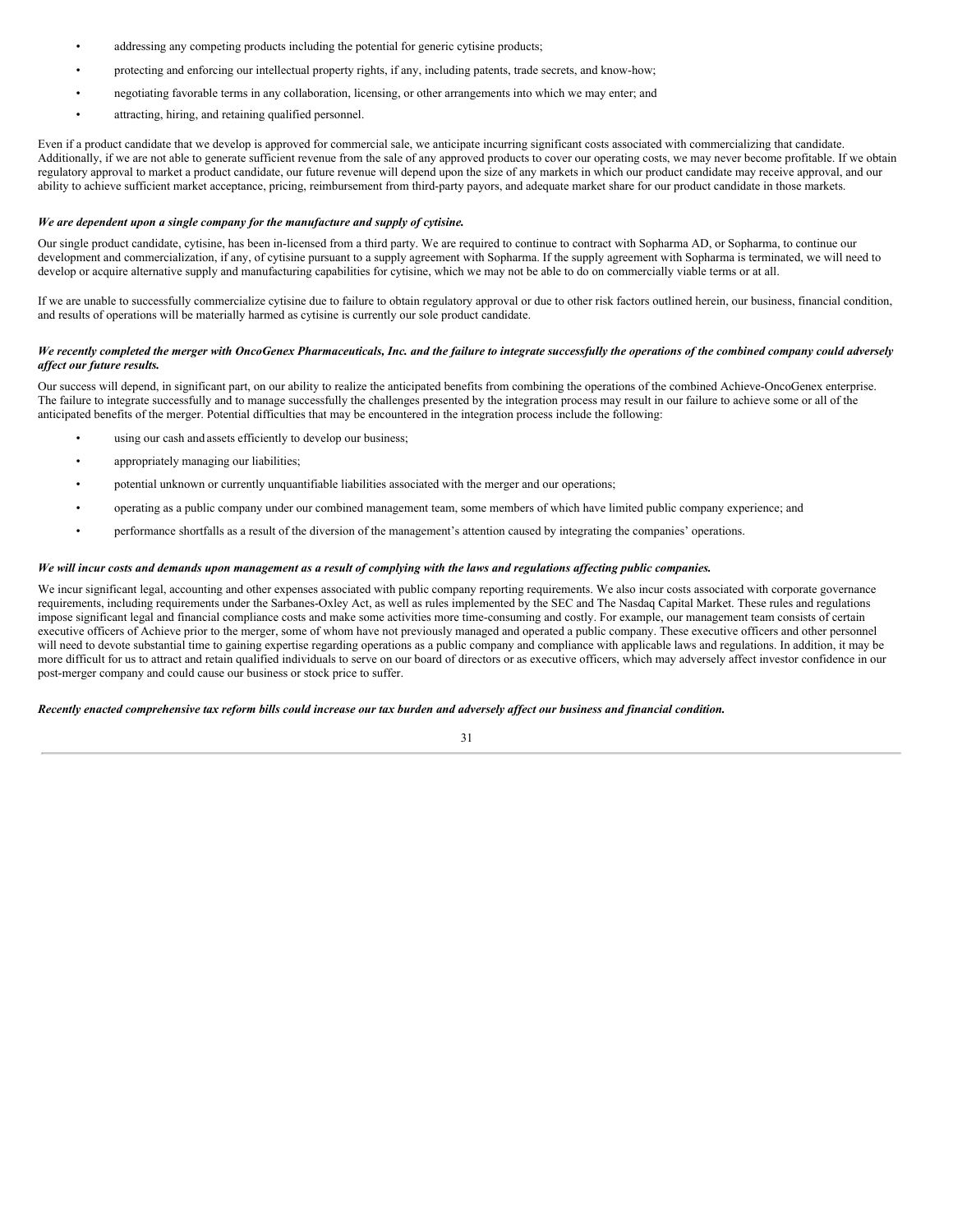The U.S. government has recently enacted comprehensive tax legislation that includes significant changes to the taxation of business entities. These changes include, among others, (i) a permanent reduction to the corporate income tax rate, (ii) a partial limitation on the deductibility of business interest expense, (iii) a shift of the U.S. taxation of multinational corporations from a tax on worldwide income to a territorial system (along with certain rules designed to prevent erosion of the U.S. income tax base) and (iv) a one-time tax on accumulated offshore earnings held in cash and illiquid assets, with the latter taxed at a lower rate.

In addition, beginning in 2022, the newly enacted tax legislation will require research and experimental expenditures to be capitalized and amortized ratably over a five-year period. Any such expenditures attributable to research conducted outside the U.S. must be capitalized and amortized over a 15-year period.

Notwithstanding the reduction in the corporate income tax rate, the overall impact of this tax reform is uncertain, and our business and financial condition could be adversely affected. In addition, it is uncertain if and to what extent various states will conform to the newly enacted federal tax law.

#### Our principal stockholders own a significant percentage of our stock and will be able to exert significant control over us on matters subject to stockholder approval.

Our principal stockholders and their affiliates currently beneficially own approximately 57.3% of our outstanding voting stock. Therefore, these stockholders have the ability, and may continue to have the ability, to influence us through this ownership position. These stockholders are able to determine some or all matters involving us that require stockholder approval. For example, these stockholders, acting together, are able to control elections of directors, amendments of organizational documents, or approval of any merger, sale of assets, or other major corporate transaction. This control may prevent or discourage unsolicited acquisition proposals or offers for our common stock.

#### **Risks Related to the Development of Our Product Candidate Cytisine**

#### Cytisine is currently our sole product candidate and there is no guarantee that we will be able to successfully develop and commercialize cytisine.

We are currently dependent on the potential development of a single product candidate, cytisine. We are still developing our sole product candidate, and cytisine cannot be marketed or sold in the United States or in foreign markets until regulatory approval has been obtained from the U.S. Food and Drug Administration, or the FDA, or applicable foreign regulatory agencies. The process of obtaining regulatory approval is expensive and time consuming. The FDA and foreign regulatory authorities may never approve cytisine for sale and marketing, and even if cytisine is ultimately approved, regulatory approval may be delayed or limited in the United States or in other jurisdictions. Even if we are authorized to sell and market cytisine in one or more markets, there is no assurance that we will be able to successfully market cytisine or that cytisine will achieve market acceptance sufficient to generate profits. Failure to develop cytisine, to obtain regulatory approval for cytisine, to successfully market cytisine, or to generate profits from the sale of cytisine would have material adverse effects on our business, financial condition, and results of operations.

#### Results of earlier clinical trials of cytisine are not necessarily predictive of future results, and any advances of cytisine into clinical trials may not have favorable results or *receive regulatory approval.*

Even if our clinical trials are completed as planned, we cannot be certain that their results will be consistent with the results of the earlier clinical trials of cytisine. Positive results in pre-clinical testing and past clinical trials with respect to the safety and efficacy of cytisine do not ensure that results from subsequent clinical trials will also be positive, and we cannot be sure that the results of subsequent clinical trials will replicate the results of prior clinical trials and pre-clinical testing. This failure may cause us to abandon cytisine, which would negatively affect our ability to generate any product revenues.

#### Clinical trials are costly, time consuming and inherently risky, and we may fail to demonstrate safety and efficacy to the satisfaction of applicable regulatory authorities.

Clinical development is expensive, time consuming and involves significant risk. We cannot guarantee that any clinical trial will be conducted as planned or completed on schedule, if at all. A failure of one or more clinical trials can occur at any stage of development. Events that may prevent successful or timely completion of clinical development include, but are not limited to:

- inability to generate satisfactory pre-clinical, toxicology, or other in vivo or in vitro data or diagnostics to support the initiation or continuation of clinical trials;
- delays in reaching agreement on acceptable terms with clinical research organizations, or CROs, and clinical trial sites, the terms of which can be subject to extensive negotiation and may vary significantly among different CROs and clinical trial sites;

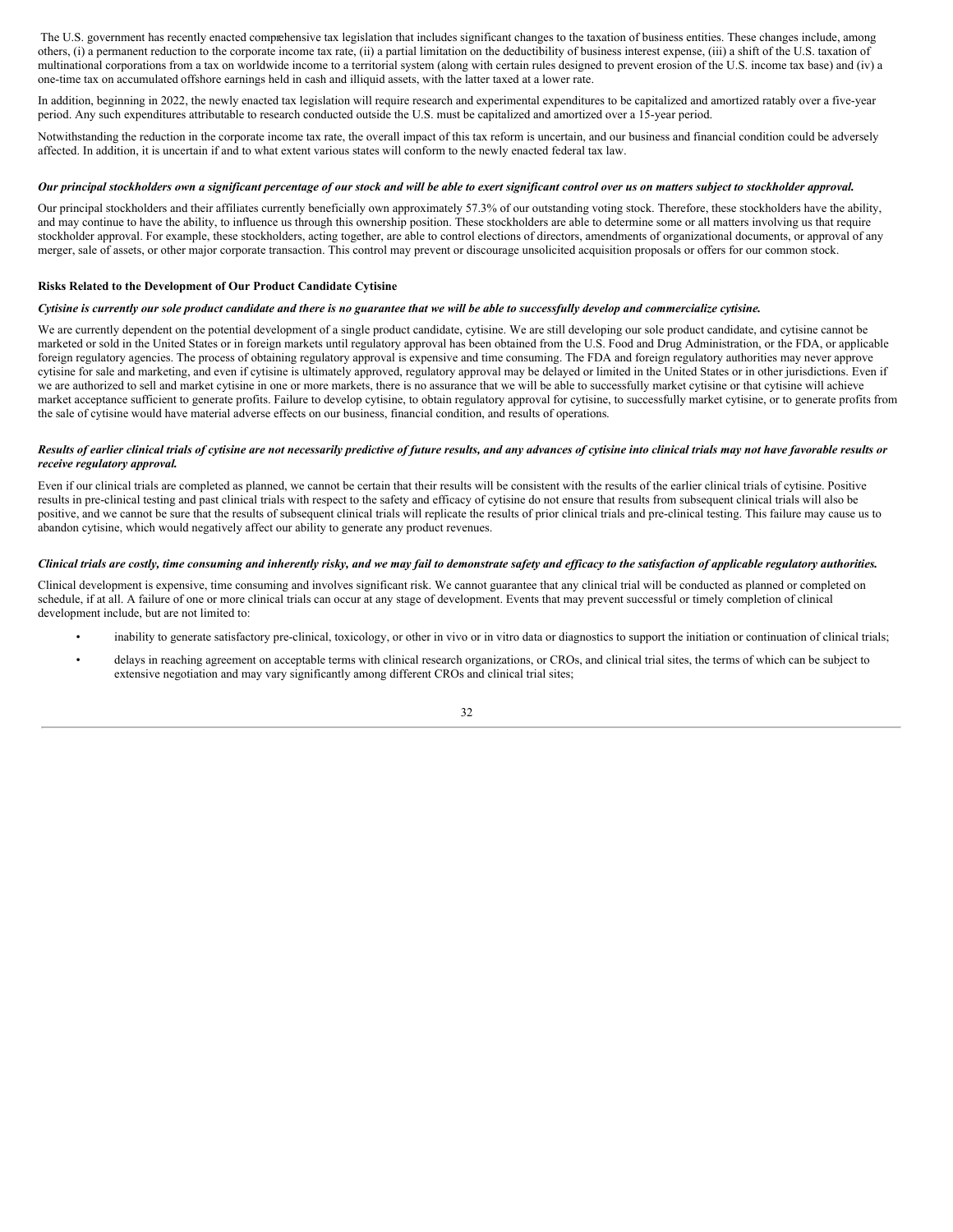- delays in obtaining required institutional review board, or IRB, approval at each clinical trial site;
- failure to permit the conduct of a clinical trial by regulatory authorities, after review of an investigational new drug or equivalent foreign application or amendment;
- delays in recruiting qualified patients in its clinical trials;
- failure by clinical sites, CROs or other third parties to adhere to clinical trial requirements;
- failure by clinical sites, CROs or other third parties to perform in accordance with the good clinical practices requirements of the FDA or applicable foreign regulatory guidelines;
- patients terminating enrollment in our clinical trials;
- adverse events or tolerability issues significant enough for the FDA or other regulatory agencies to put any or all clinical trials on hold;
- animal toxicology issues significant enough for the FDA or other regulatory agencies to disallow investigation in humans;
- occurrence of adverse events associated with our product candidate;
- changes in regulatory requirements and guidance that require amending or submitting new clinical protocols;
- the cost of clinical trials of cytisine;
- negative or inconclusive results from our clinical trials which may result in us deciding, or regulators requiring us, to conduct additional clinical trials or abandon development programs in other ongoing or planned indications for cytisine; and
- delays in the time for manufacture of sufficient quantities of cytisine for use in clinical trials.

Any inability to successfully complete clinical development and obtain regulatory approval for cytisine could result in additional costs to us or impair our ability to generate revenue. In addition, if we make manufacturing or formulation changes to cytisine, we may need to conduct additional pre-clinical trials or the results obtained from such new formulation may not be consistent with previous results obtained. Clinical trial delays could also shorten any periods during which our products have patent protection and may allow competitors to develop and bring products to market before we do, which could impair our ability to successfully commercialize cytisine and may harm our business and results of operations.

#### Cytisine may cause undesirable side effects or have other properties that could delay or prevent their regulatory approval, limit the commercial viability of an approved *label, or result in significant negative consequences following marketing approval, if any.*

Undesirable side effects caused by cytisine could cause us or regulatory authorities to interrupt, delay, or terminate clinical trials or even if approved, result in a restrictive label or delay regulatory approval by the FDA or comparable foreign authorities.

Additionally, even if cytisine receives marketing approval, and we or others later identify undesirable side effects caused by cytisine, potentially significant negative consequences could result, including but not limited to:

- regulatory authorities may withdraw approvals of cytisine;
- regulatory authorities may require additional warnings on the cytisine label;
- we may be required to create a Risk Evaluation and Mitigation Strategy, or REMS, plan, which could include a medication guide outlining the risks of such side effects for distribution to patients, a communication plan for healthcare providers, and/or other elements to assure safe use;
- we could be sued and held liable for harm caused to patients; and
- our reputation may suffer.

Any of these events could prevent us from achieving or maintaining market acceptance of cytisine, even if approved, and could significantly harm our business, results of operations, and prospects.

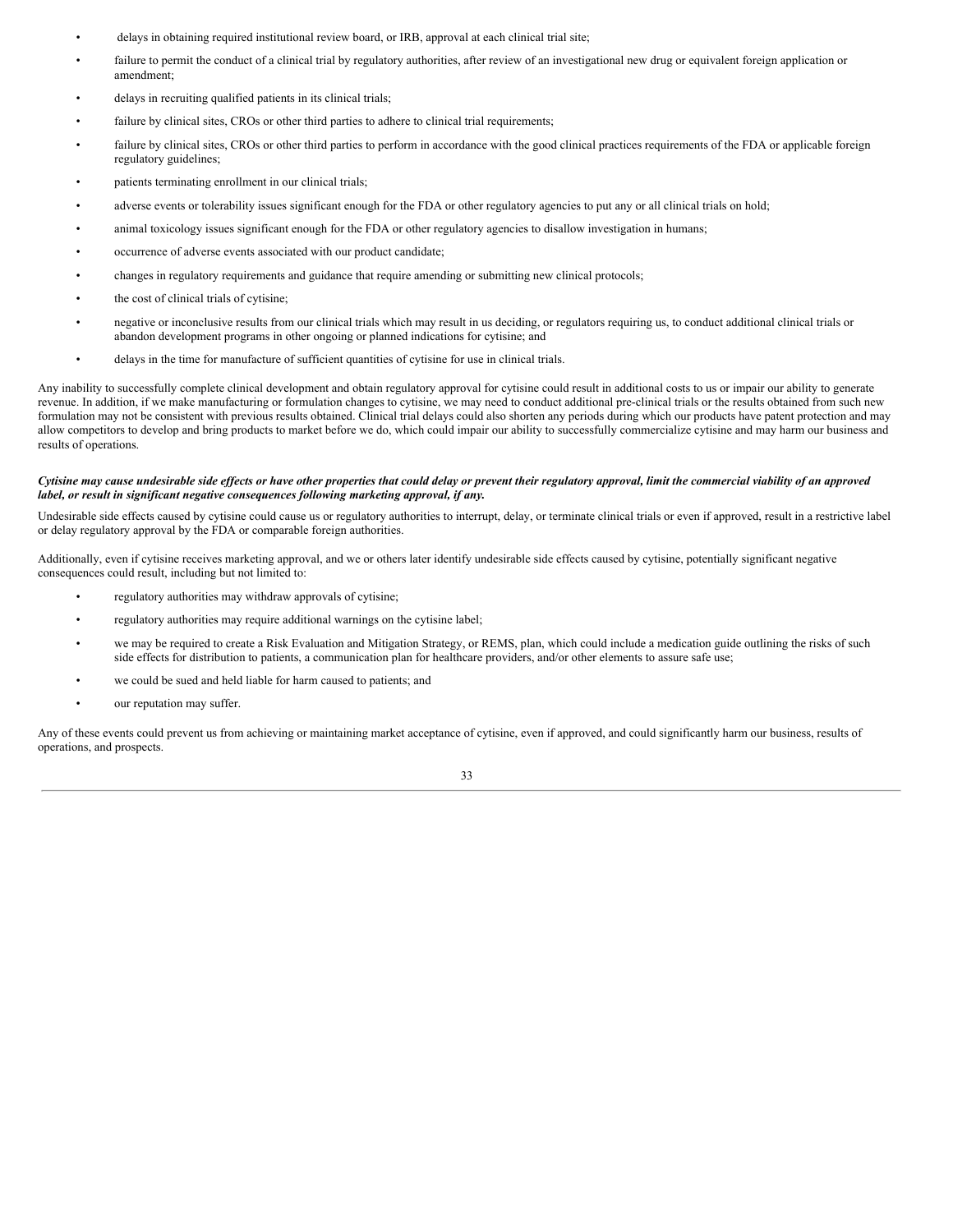#### Our product development program may not uncover all possible adverse events that patients who take cytisine or our other product candidates may experience. The number of subjects exposed to cytisine or our other product candidates and the average exposure time in the clinical development program may be inadequate to detect rare adverse events, or chance findings, that may only be detected once the product is administered to more patients and for greater periods of time.

Clinical trials by their nature utilize a sample of the potential patient population. However, we cannot be fully assured that rare and severe side effects of cytisine will be uncovered. Such rare and severe side effects may only be uncovered with a significantly larger number of patients exposed to cytisine. If such safety problems occur or are identified after cytisine reaches the market in the United States, or if such safety problems occur or are identified in foreign markets where cytisine is currently marketed, the FDA may require that we amend the labeling of cytisine or recall it, or may even withdraw approval for cytisine.

#### If the use or misuse of cytisine harms patients, or is perceived to harm patients even when such harm is unrelated to cytisine, our regulatory approvals, if any, could be revoked or otherwise negatively impacted and we could be subject to costly and damaging product liability claims. If we are unable to obtain adequate insurance or are required to pay for liabilities resulting from a claim excluded from, or beyond the limits of, our insurance coverage, a material liability claim could adversely affect our *financial condition.*

The use or misuse of cytisine in clinical trials and the sale of cytisine if marketing approval is obtained, exposes us to the risk of potential product liability claims. Product liability claims might be brought against us by consumers, healthcare providers, pharmaceutical companies or others selling or otherwise coming into contact with our product. There is a risk that cytisine may induce adverse events. If we cannot successfully defend against product liability claims, we could incur substantial liability and costs. During the course of treatment, patients may suffer adverse events for reasons that may be related to cytisine. Such events could subject us to costly litigation, require us to pay substantial amounts of money to injured patients, delay, negatively impact or end our opportunity to receive or maintain regulatory approval to market cytisine, if any, or require us to suspend or abandon our commercialization efforts. Even in a circumstance in which an adverse event is unrelated to cytisine, the investigation into the circumstance may be time-consuming or inconclusive. These investigations may delay our regulatory approval process or impact and limit the type of regulatory approvals cytisine receives or maintains. As a result of these factors, a product liability claim, even if successfully defended, could have a material adverse effect on our business, financial condition or results of operations.

If we obtain marketing approval for cytisine, we will need to expand our insurance coverage to include the sale of commercial products. There is no way to know if we will be able to continue to obtain product liability coverage and obtain expanded coverage if we require it, in sufficient amounts to protect us against losses due to liability, on acceptable terms, or at all. We may not have sufficient resources to pay for any liabilities resulting from a claim excluded from, or beyond the limits of, our insurance coverage. Where we have provided indemnities in favor of third parties under our agreements with them, there is also a risk that these third parties could incur liability and bring a claim under such indemnities. An individual may bring a product liability claim against us alleging that cytisine causes, or is claimed to have caused, an injury or is found to be unsuitable for consumer use. Any such product liability claims may include allegations of defects in manufacturing, defects in design, a failure to warn of dangers inherent in the product, negligence, strict liability, and a breach of warranties. Claims could also be asserted under state consumer protection acts. Any product liability claim brought against us, with or without merit, could result in:

- withdrawal of clinical trial volunteers, investigators, patients or trial sites or limitations on approved indications;
- the inability to commercialize, or if commercialized, decreased demand for, cytisine;
- if commercialized, product recalls, withdrawals of labeling, marketing or promotional restrictions or the need for product modification;
- initiation of investigations by regulators;
- loss of revenues:
- substantial costs of litigation, including monetary awards to patients or other claimants;
- liabilities that substantially exceed our product liability insurance, which we would then be required to pay ourselves;
- an increase in our product liability insurance rates or the inability to maintain insurance coverage in the future on acceptable terms, if at all;
- the diversion of management's attention from our business; and
- damage to our reputation and the reputation of our products and our technology.

Product liability claims may subject us to the foregoing and other risks, which could have a material adverse effect on our business, financial condition or results of operations.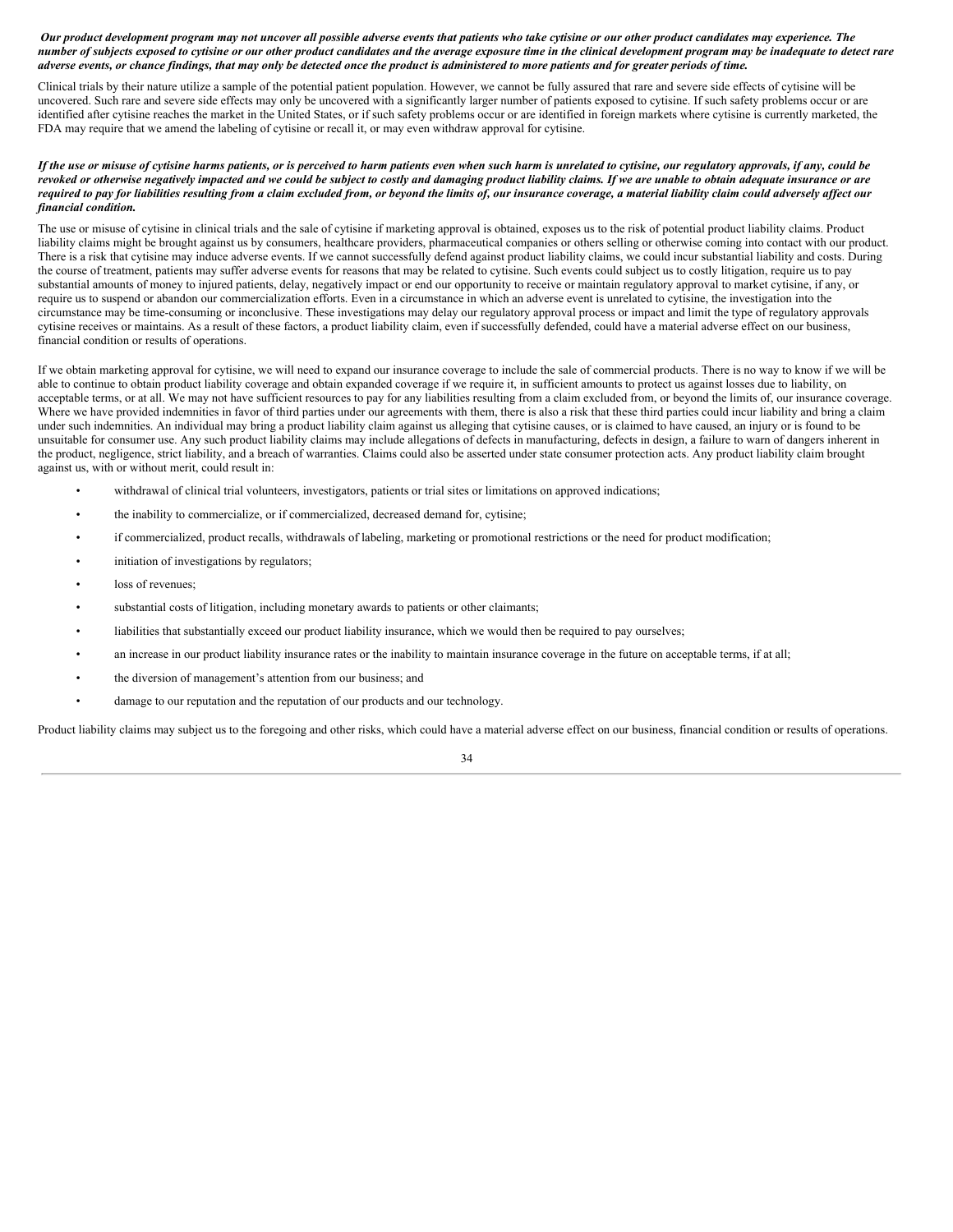#### The development of our product candidate is dependent upon securing sufficient quantities of cytisine from the Laburnum anagyroides plant, which plant grows in a *limited number of locations outside of the United States.*

The therapeutic component of our product candidate, cytisine, is derived from the seeds of the*Laburnum anagyroides* plant, which grows in the mountains of Southern Europe. We currently secure cytisine exclusively from Sopharma, a Bulgarian third-party supplier. Our current supply agreement with Sopharma expires on July 28, 2037, unless extended by mutual agreement of us and Sopharma. There can be no assurances that *Laburnum anagyroides* will continue to grow in sufficient quantities to meet commercial supply requirements or that the countries from which we can secure *Laburnum anagyroides* will continue to allow the exportation of cytisine. Sopharma currently has planted approximately 225 acres of *Laburnum* trees, saplings and seedlings in multiple locations in Central and Eastern Bulgaria and is in the process of planting another 150 acres. Sopharma plans to plant additional trees to manage supply for major markets. Each tree takes approximately four to five years to reach maturity for harvesting and has a productive life expectancy of 20 to 25 years. Although Sopharma has plans to plant significant numbers of additional trees, there is no guarantee that they will do so or that the trees will produce the anticipated yield of cytisine. In the event we are no longer able to obtain cytisine from Sopharma, or in sufficient quantities, we may not be able to produce our proposed products and our business will be adversely affected.

#### Our business may be negatively affected by weather conditions and the availability of natural resources, as well as by climate change.

In recent years, extreme weather events and changing weather patterns such as storms, flooding, drought, and temperature changes, appear to have become more common. The production of cytisine from the *Laburnum anagyroides* plant depends on the availability of natural resources, including sufficient rainfall. Our exclusive supplier of cytisine, Sopharma, could be adversely affected if it experiences a shortage of fresh water due to droughts or other weather conditions. As a result of such events, we could experience cytisine shortages from Sopharma, all of which could have a material adverse effect on our business, financial condition and results of operations.

In addition, the manufacturing and other operations of Sopharma are located near earthquake fault lines in Sofia, Bulgaria. In the event of a major earthquake, we could experience business interruptions from the disruption of our cytisine supplies, which could have a material adverse effect on our business, financial condition and results of operations.

#### *We may conduct clinical trials internationally, which may trigger additional risks.*

If we decide to conduct clinical trials in Europe or other countries outside of the United States, we will have additional regulatory requirements that we will have to meet in connection with our manufacturing, distribution, use of data and other matters. The failure of us to meet such regulatory requirements could delay our clinical trials, the approval, if any, of cytisine by the FDA, or the commercialization of cytisine, or result in higher costs or deprive us of potential product revenues.

#### We may use our financial and human resources to pursue a particular research program or product candidate and fail to capitalize on programs or product candidates that *may be more profitable or for which there is a greater likelihood of success.*

Because we have limited financial and human resources, we may forego or delay pursuit of opportunities with some programs or product candidates or for other indications that later prove to have greater commercial potential. Our resource allocation decisions may cause us to fail to capitalize on viable commercial products or more profitable market opportunities. Our spending on current and future research and development programs and future product candidates for specific indications may not yield any commercially viable products. We may also enter into additional strategic collaboration agreements to develop and commercialize some of our programs and potential product candidates in indications with potentially large commercial markets. If we do not accurately evaluate the commercial potential or target market for a particular product candidate, we may relinquish valuable rights to that product candidate through strategic collaborations, licensing or other royalty arrangements in cases in which it would have been more advantageous for us to retain sole development and commercialization rights to such product candidate, or we may allocate internal resources to a product candidate in a therapeutic area in which it would have be en more advantageous to enter into a partnering arrangement.

#### **Risks Related to Regulatory Approval of Cytisine and Other Legal Compliance Matters**

#### If we do not obtain the necessary regulatory approvals in the United States and/or other countries, we will not be able to sell cytisine.

We will need approval from the FDA, to commercialize cytisine in the United States and approvals from similar regulatory authorities in foreign jurisdictions to commercialize cytisine in those jurisdictions. In order to obtain FDA approval of cytisine, we must submit an NDA to the FDA, demonstrating that cytisine is safe, pure and potent, and effective for its intended use. This demonstration requires significant research including completion of clinical trials. Satisfaction of the FDA's regulatory requirements typically takes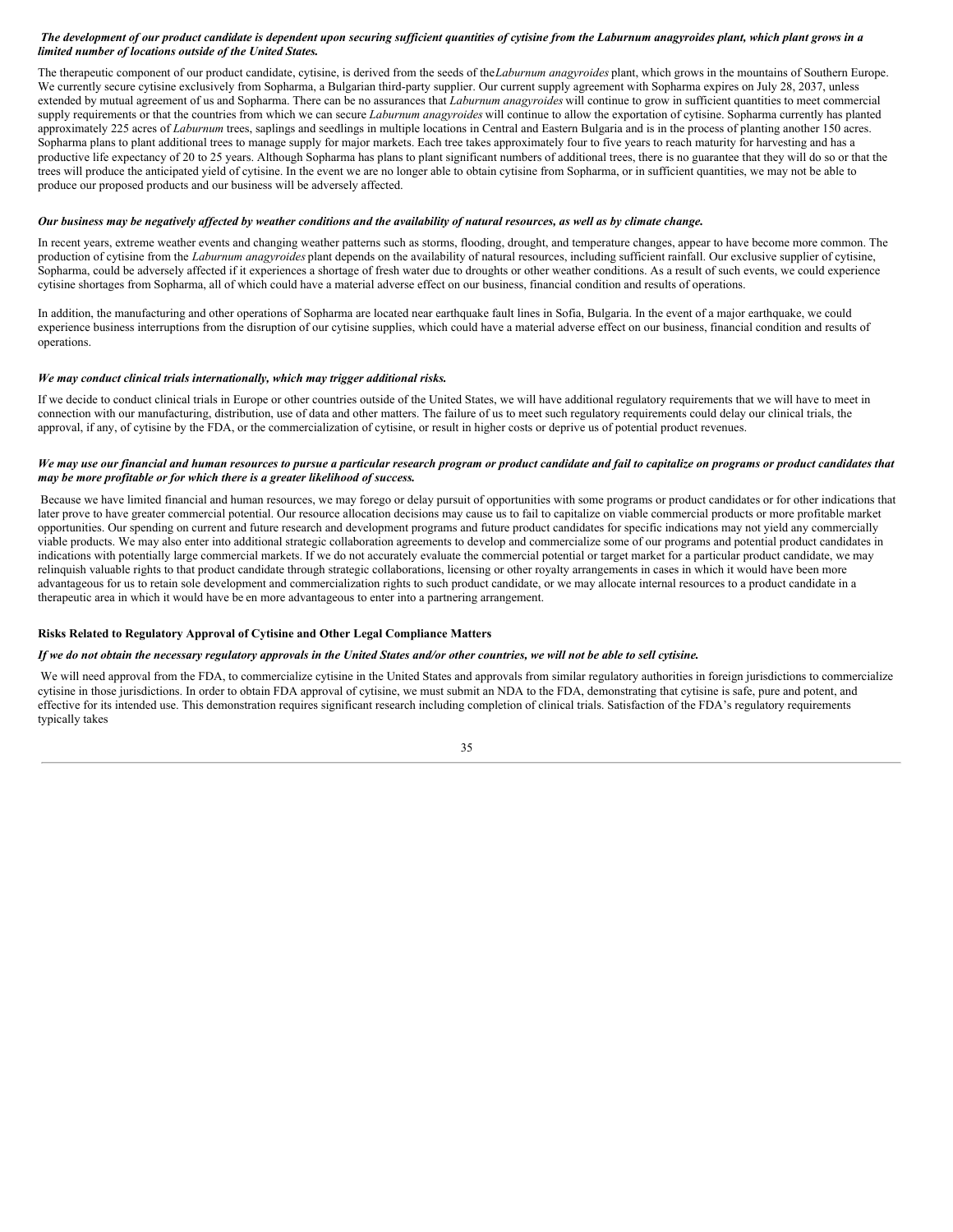many years, depending upon the type, complexity and novelty of the product candidate and requires substantial resources for research, development and testing. We cannot predict whether our clinical trials will demonstrate the safety and efficacy of cytisine or if the results of any clinical trials will be sufficient to advance to the next phase of development or for approval from the FDA. We also cannot predict whether our research and clinical approaches will result in data that the FDA considers safe and effective for the proposed indications of cytisine. The FDA has substantial discretion in the product approval process. The approval process may be delayed by changes in government regulation, future legislation or administrative action or changes in FDA policy that occur prior to or during our regulatory review. While we intend to begin a pivotal Phase 3 trial in the first half of 2018, the FDA may require us to conduct additional Phase 3 trials, including if it deems the earlier trials involving cytisine to be insufficient or not available to support a single additional Phase 3 trial. Even if we comply with all FDA requests, the FDA may ultimately reject one or more of our applications. We may never obtain regulatory approval for cytisine. Failure to obtain approval from the FDA or comparable regulatory authorities in foreign jurisdictions to commercialize cytisine will leave us without saleable products and therefore without any source of revenues. In addition, the FDA may require us to conduct additional clinical testing or to perform postmarketing studies, as a condition to granting marketing approval of a product or permit continued marketing, if previously approved. If conditional marketing approval is obtained, the results generated after approval could result in loss of marketing approval, changes in product labeling, and/or new or increased concerns about the side effects or efficacy of a product. The FDA has significant post-market authority, including the explicit authority to require post-market studies and clinical trials, labeling changes based on new safety information and compliance with FDA-approved risk evaluation and mitigation strategies. The FDA's exercise of its authority has in some cases resulted, and in the future could result, in delays or increased costs during product development, clinical trials and regulatory review, increased costs to comply with additional post-approval regulatory requirements and potential restrictions on sales of approved products. In foreign jurisdictions, the regulatory approval processes generally include the same or similar risks as those associated with the FDA approval procedures described above. We cannot be certain that we will receive the approvals necessary to commercialize cytisine for sale either within or outside the United States.

#### Even if we obtain regulatory approval for cytisine, we will remain subject to ongoing regulatory requirements in connection with the sale and distribution of cytisine.

Even if cytisine is approved by the FDA or comparable foreign regulatory authorities, we will be subject to ongoing regulatory requirements with respect to manufacturing, labeling, packaging, storage, advertising, promotion, sampling, record-keeping, conduct of post-marketing clinical trials, and submission of safety, efficacy and other postapproval information, including both federal and state requirements in the United States and the requirements of comparable foreign regulatory authorities. Compliance with such regulatory requirements will likely be costly and the failure to comply would likely result in penalties, up to and including, the loss of such approvals from the FDA or comparable foreign regulatory authorities.

Manufacturers and manufacturers' facilities are required to continuously comply with FDA and comparable foreign regulatory authority requirements, including ensuring that quality control and manufacturing procedures conform to current Good Manufacturing Practices, or cGMP, regulations and corresponding foreign regulatory manufacturing requirements. As such, we, Sopharma and other contract manufacturers, if any, will be subject to continual review and inspections to assess compliance with cGMP and adherence to commitments made in any NDA or marketing authorization application.

#### Ongoing post-approval monitoring and clinical trial obligations may be costly to us and the failure to meet such obligations may result in the withdrawal of such approvals.

Any regulatory approvals that we receive for cytisine, if any, may be subject to limitations on the approved indicated uses for which cytisine may be marketed or to the conditions of approval, or contain requirements for potentially costly post-marketing testing, including Phase 4 clinical trials, and surveillance to monitor the safety and efficacy of cytisine. We will be required to report adverse reactions and production problems, if any, to the FDA and comparable foreign regulatory authorities. Any new legislation addressing product safety issues could result in delays in product development or commercialization, or increased costs to assure compliance. If our original marketing approval for cytisine was obtained through an accelerated approval pathway, we could be required to conduct a successful post-marketing clinical trial in order to confirm the clinical benefit for our products. An unsuccessful post-marketing clinical trial or failure to complete such a trial could result in the withdrawal of marketing approval.

If a regulatory agency discovers previously unknown problems with a product, such as adverse events of unanticipated severity or frequency, or problems with the facility where the product is manufactured, or disagrees with the promotion, marketing or labeling of a product, the regulatory agency may impose restrictions on that product or us, including requiring withdrawal of the product from the market. If we fail to comply with applicable regulatory requirements, a regulatory agency or enforcement authority may, among other things:

- issue warning letters;
- impose civil or criminal penalties;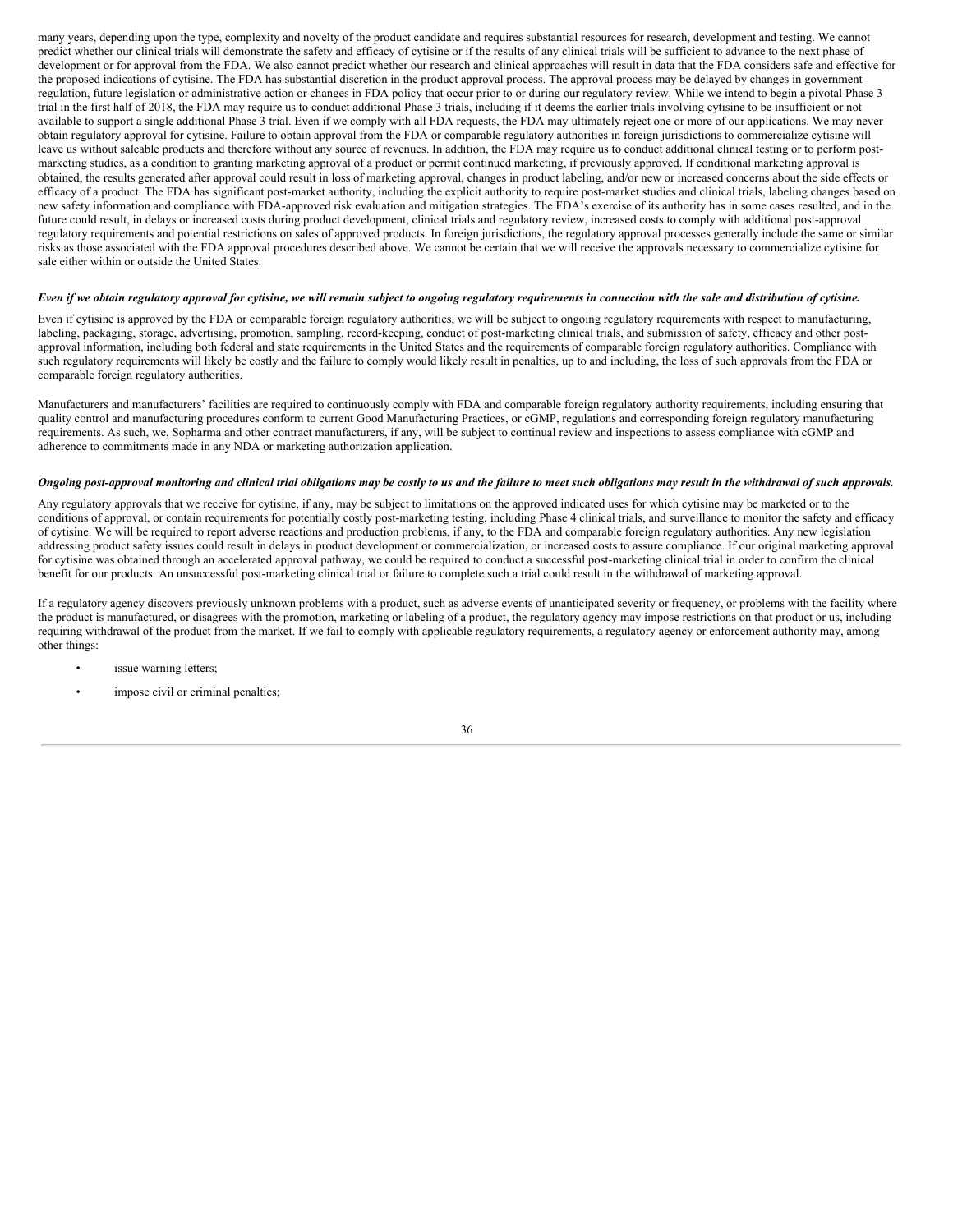- suspend or withdraw regulatory approval;
- suspend any of our ongoing clinical trials;
- refuse to approve pending applications or supplements to approved applications submitted by us;
- impose restrictions on our operations, including closing our contract manufacturers' facilities; or
- require a product recall.

Any government investigation of alleged violations of law would be expected to require us to expend significant time and resources in response and could generate adverse publicity. Any failure to comply with ongoing regulatory requirements may significantly and adversely affect our ability to develop and commercialize our products and the value of us and our operating results would be adversely affected.

#### We may be subject, directly or indirectly, to federal and state healthcare fraud and abuse laws, false claims laws, and health information privacy and security laws. If we *are unable to comply, or have not fully complied, with such laws, we could face substantial penalties.*

If we obtain FDA approval for cytisine and begin commercializing it in the United States, our operations may be subject to various federal and state fraud and abuse laws, including, without limitation, the federal Anti-Kickback Statute, the federal False Claims Act, and physician sunshine laws and regulations. These laws may impact, among other things, our proposed sales, marketing, and education programs. In addition, we may be subject to patient privacy regulation by both the federal government and the states in which we conduct our business. The laws that may affect our ability to operate include:

- the federal Anti-Kickback Statute, which prohibits, among other things, persons from knowingly and willfully soliciting, receiving, offering or paying remuneration, directly or indirectly, to induce, or in return for, the purchase or recommendation of an item or service reimbursable under a federal healthcare program, such as the Medicare and Medicaid programs;
- federal civil and criminal false claims laws and civil monetary penalty laws, which prohibit, among other things, individuals or entities from knowingly presenting, or causing to be presented, claims for payment from Medicare, Medicaid, or other third-party payors that are false or fraudulent;
- the federal Health Insurance Portability and Accountability Act of 1996, or HIPAA, which created new federal criminal statutes that prohibit executing a scheme to defraud any healthcare benefit program and making false statements relating to healthcare matters;
- HIPAA, as amended by the Health Information Technology and Clinical Health Act, and its implementing regulations, which imposes specified requirements relating to the privacy, security, and transmission of individually identifiable health information;
- HIPAA, as amended by the Health Information Technology and Clinical Health Act, and its implementing regulations, which imposes specified requirements relating to the privacy, security, and transmission of individually identifiable health information;
- the federal physician sunshine requirements under the Patient Protection and Affordable Care Act, as amended by the Health Care and Education Reconciliation Act, or the Health Care Reform Law, requires manufacturers of products, devices, biologics, and medical supplies to report annually to the U.S. Department of Health and Human Services information related to payments and other transfers of value to physicians, other healthcare providers, and teaching hospitals, and ownership and investment interests held by physicians and other healthcare providers and their immediate family members and applicable group purchasing organizations; and
- state law equivalents of each of the above federal laws, such as anti-kickback and false claims laws that may apply to items or services reimbursed by any third-party payor, including governmental and private payors, to comply with the pharmaceutical industry's voluntary compliance guidelines and the relevant compliance guidance promulgated by the federal government, or otherwise restrict payments that may be made to healthcare providers and other potential referral sources; state laws that require product manufacturers to report information related to payments and other transfers of value to physicians and other healthcare providers or marketing expenditures, and state laws governing the privacy and security of health information in specified circumstances, many of which differ from each other in significant ways and may not have the same effect, thus complicating compliance efforts.

Because of the breadth of these laws and the narrowness of the statutory exceptions and safe harbors available, it is possible that some of our business activities could be subject to challenge under one or more of such laws. In addition, recent health care reform

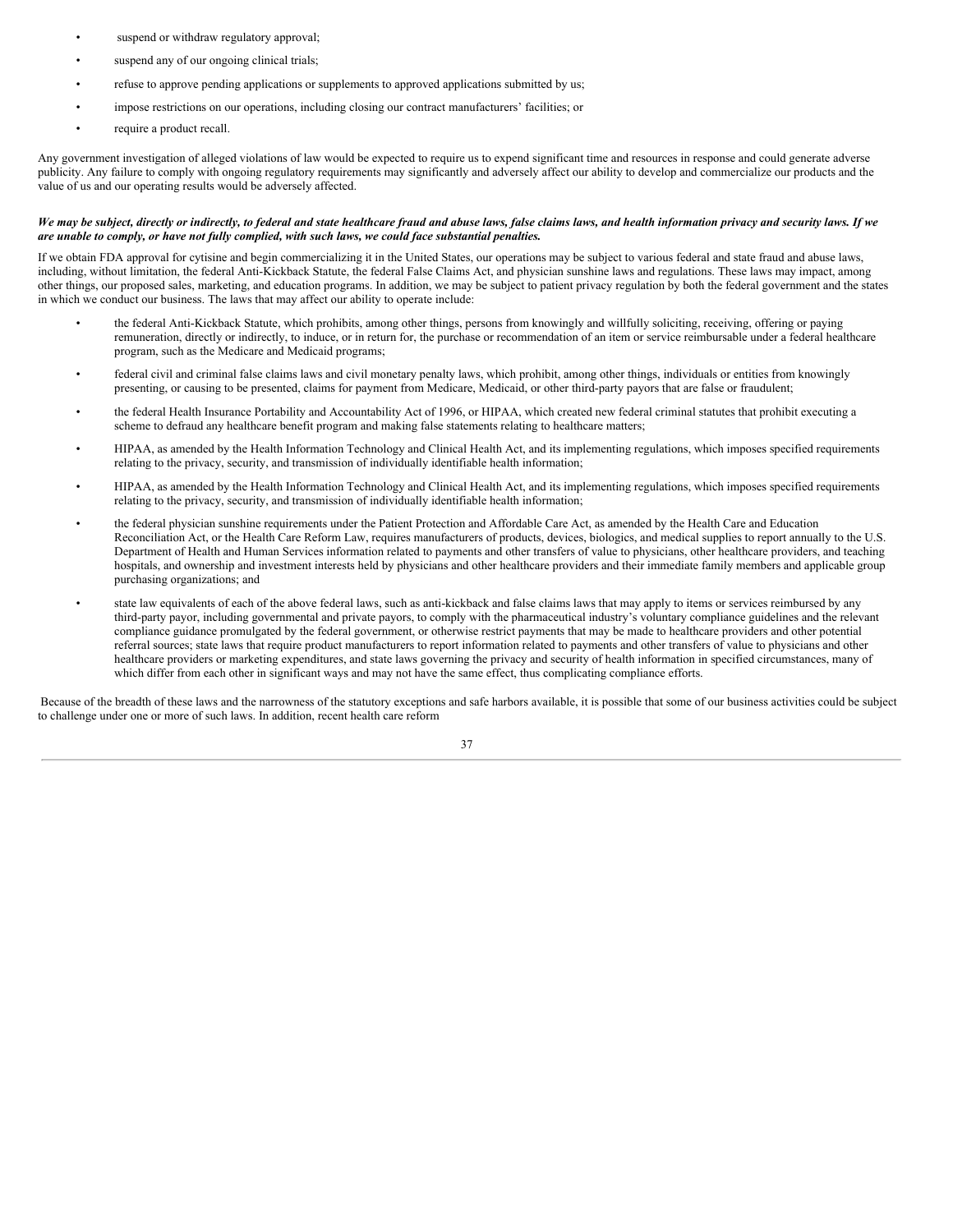legislation has strengthened these laws. For example, the Health Care Reform Law, among other things, amends the intent requirement of the federal anti-kickback and criminal healthcare fraud statutes. A person or entity no longer needs to have actual knowledge of this statute or specific intent to violate it. Moreover, the Health Care Reform Law provides that the government may assert that a claim including items or services resulting from a violation of the federal anti-kickback statute constitutes a false or fraudulent claim for purposes of the False Claims Act.

If our operations are found to be in violation of any of the laws described above or any other governmental regulations that apply to us, we may be subject to penalties, including civil and criminal penalties, damages, fines, exclusion from participation in government health care programs, such as Medicare and Medicaid, imprisonment, and the curtailment or restructuring of our operations, any of which could adversely affect our ability to operate our business and its results of operations.

#### Healthcare legislative and executive reform measures may have a material adverse effect on our business, financial condition or results of operations.

In the United States, there have been and continue to be a number of legislative initiatives to contain healthcare costs. For example, in March 2010, the Health Care Reform Law was passed, which substantially changes the way health care is financed by both governmental and private insurers, and significantly impacts the U.S. pharmaceutical industry. The Health Care Reform Law, among other things, addresses a new methodology by which rebates owed by manufacturers under the Medicaid Drug Rebate Program are calculated for products that are inhaled, infused, instilled, implanted, or injected, increases the minimum Medicaid rebates owed by manufacturers under the Medicaid Drug Rebate Program and extends the rebate program to individuals enrolled in Medicaid managed care organizations, establishes annual fees and taxes on manufacturers of specified branded prescription products, and promotes a new Medicare Part D coverage gap discount program.

On January 20, 2017, President Donald Trump issued an Executive Order to initiate the repeal of the Health Care Reform Law and we expect that additional state and federal healthcare measures under the Trump administration will be adopted in the future, any of which could limit the amounts that federal and state governments will pay for healthcare products and services, which could result in reduced demand or lower pricing for cytisine, or additional pricing pressures. Currently, the Health Care Reform Law provides coverage for smoking cessation-related activities, including two counseling attempts for smoking cessation per year and prescription drugs for smoking cessation, but not over-the-counter treatments. If these provisions are repealed, in whole or in part, our business, financial condition, or results of operations could be negatively affected.

The United Kingdom is currently a member state of the European Union. However, the United Kingdom has signaled its intention to withdraw from the European Union (commonly known as Brexit). If Brexit, which is likely to occur in 2019, does occur, the United Kingdom will no longer be a member state within the European Union. Since a significant portion of the regulatory framework in the United Kingdom is derived from the regulations of the European Union, Brexit could materially change the regulatory framework applicable to the approval of cytisine, which could have a material adverse effect on us and our operations. Brexit may also result in other significant regulatory and legislative changes in the United Kingdom, which could, for example, affect the pricing of pharmaceutical products in the United Kingdom, which could in turn result in diminished performance for us. Even if the substance of regulatory changes resulting from Brexit does not have a significant impact on our operations, it is reasonable to expect that we would incur potentially significant costs in connection with complying with any new regulations. Further, the European Medicines Agency is currently located in the United Kingdom. It is possible that Brexit would result in the relocation of the European Medicines Agency or disruption to the European Medicines Agency's review process, either of which could have an adverse effect on our operations in the United Kingdom and the European Union.

Brexit may also have adv erse effects on potential customers and collaborators of ours, which could indirectly have an adverse effect on us.

#### **Risks Related to our Business Operations**

#### It is difficult to evaluate our current business, predict our future prospects and forecast our financial performance and growth.

To date our business activities have been focused primarily on the development and regulatory approval of cytisine and its various alternative forms. Although we have not generated revenue to date, we expect that, after any regulatory approval, any receipt of revenue will be attributable to sales of cytisine, primarily in the United States, the European Union (including the United Kingdom) and Japan. Because we devote substantially all of our resources to the development of cytisine and rely on cytisine as our sole source of potential revenue for the foreseeable future, any factors that negatively impact this product, or result in decreasing product sales, would materially and adversely affect our business, financial condition and results of operations.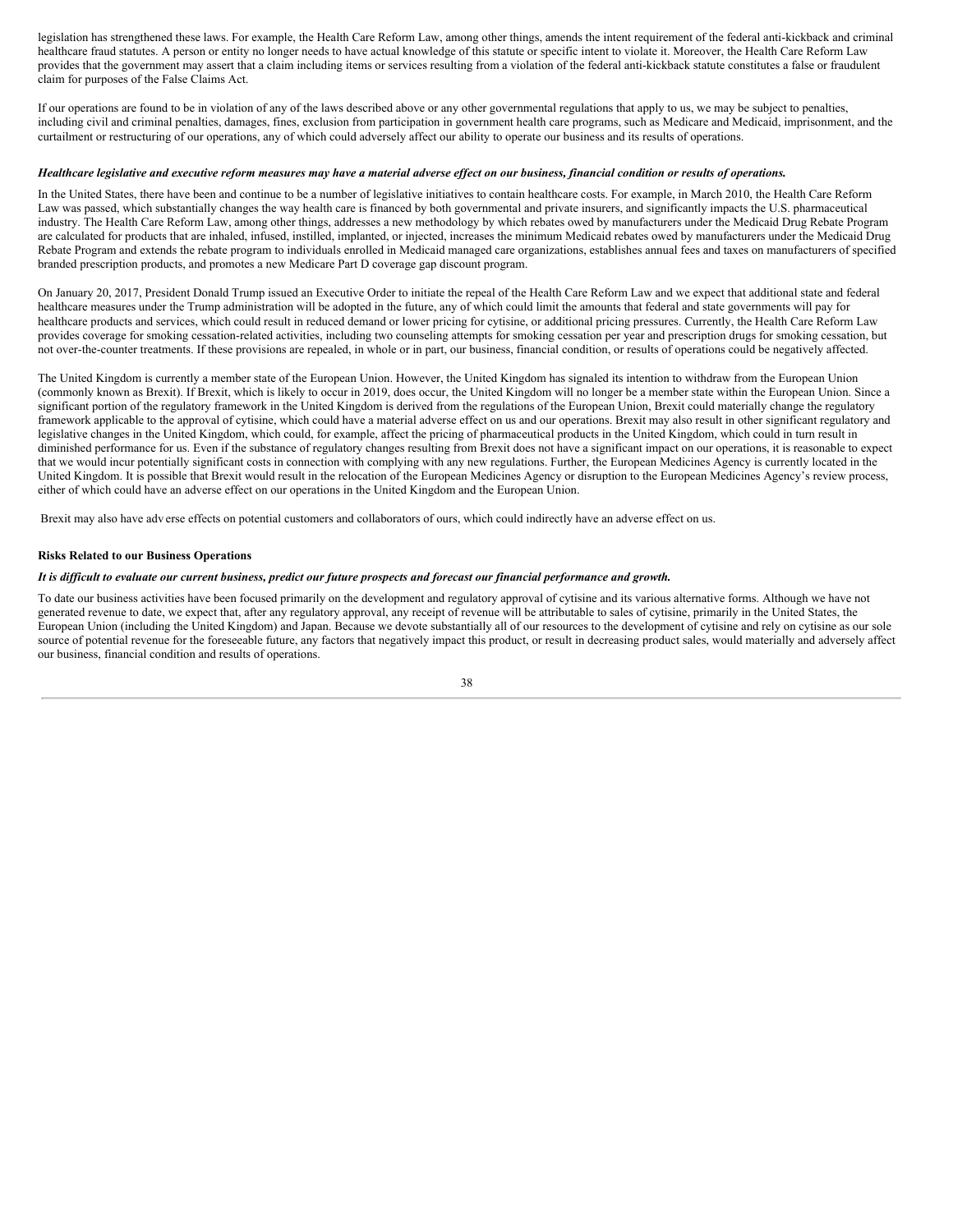#### Our future success depends in part on our ability to attract, retain, and motivate other qualified personnel.

We will need to expand and effectively manage our managerial, operational, financial, development and other resources in order to successfully pursue our development and commercialization efforts for our existing and future product candidates. We expect to need additional scientific, technical, operational, financial and other personnel.Our success depends on our continued ability to attract, retain and motivate highly qualified personnel, such as management, clinical and preclinical personnel, including our executive officers Richard Stewart, John Bencich, Cindy Jacobs, Anthony Clarke and Jaime Welch. In addition, although we have entered into employment agreements with each of Mr. Stewart, Mr. Bencich, Dr. Jacobs, Dr. Clarke and Ms. Welch, such agreements permit those executives to terminate their employment with us at any time, subject to providing us with advance written notice

We may not be able to attract and retain personnel on acceptable terms, if at all, given the competition among numerous pharmaceutical and biotechnology companies for individuals with similar skill sets. In addition, failure to succeed in development and commercialization of cytisine may make it more challenging to recruit and retain qualified personnel. The inability to recruit and retain qualified personnel, or the loss of the services of our current personnel may impede the progress of our research, development, and commercialization objectives and would negatively impact our ability to succeed in our product development strategy.

#### We will need to expand our organization and we may experience difficulties in managing this growth, which could disrupt our operations.

We may need to divert a disproportionate amount of our attention away from our day-to-day activities and devote a substantial amount of time to managing these growth activities. We may not be able to effectively manage the expansion of our operations, which may result in weaknesses in its infrastructure, operational mistakes, loss of business opportunities, loss of employees, and reduced productivity among remaining employees. Our expected growth could require significant capital expenditures and may divert financial resources from other projects, such as the development of additional product candidates. If we are unable to effectively manage our growth, our expenses may increase more than expected, our ability to generate and/or grow revenue could be reduced and we may not be able to implement our business strategy. Our future financial performance and our ability to commercialize product candidates and compete effectively will depend, in part, on our ability to effectively manage any f uture growth.

#### **Risks Related to Our Reliance on Third Parties**

#### We expect to continue to rely on third parties to manufacture cytisine for use in clinical trials, and we intend to exclusively rely on Sopharma to produce and process cytisine, if approved. Our commercialization of cytisine could be stopped, delayed or made less profitable if Sopharma fails to obtain approval of government regulators, fails to provide us with sufficient quantities of product, or fails to do so at acceptable quality levels or prices.

We do not currently have nor do we currently plan to develop the infrastructure or capability internally to manufacture our clinical supplies for use in the conduct of our clinical trials, and we lack the resources and the capability to manufacture cytisine on a clinical or commercial scale. We currently exclusively rely on Sopharma to manufacture cytisine for use in clinical trials and plan to continue relying on Sopharma to manufacture cytisine on a commercial scale, if approved.

Our reliance on Sopharma exposes us to the following additional risks:

- Sopharma might be unable to timely manufacture cytisine or produce the quantity and quality required to meet our clinical and commercial needs, if any;
- we may be unable to identify manufacturers other than Sopharma on acceptable terms or at all;
- Sopharma may not be able to execute our manufacturing procedures appropriately;
- Sopharma may not perform as agreed or may not remain in the contract manufacturing business for the time required to supply our clinical trials or to successfully produce, store and distribute our products;
- Sopharma is or will be subject to ongoing periodic unannounced inspection by the FDA and corresponding state agencies to ensure strict compliance with cGMPs and other government regulations and corresponding foreign standards. We do not have control over Sopharma's compliance with these regulations and standards;
- we may not own, or may have to share, the intellectual property rights to any improvements made by Sopharma in the manufacturing process for cytisine;
- we do not own the intellectual property rights to cytisine, and Sopharma could license such rights to third parties or begin supplying other third parties with cytisine; and
- Sopharma could breach or terminate their agreement with us.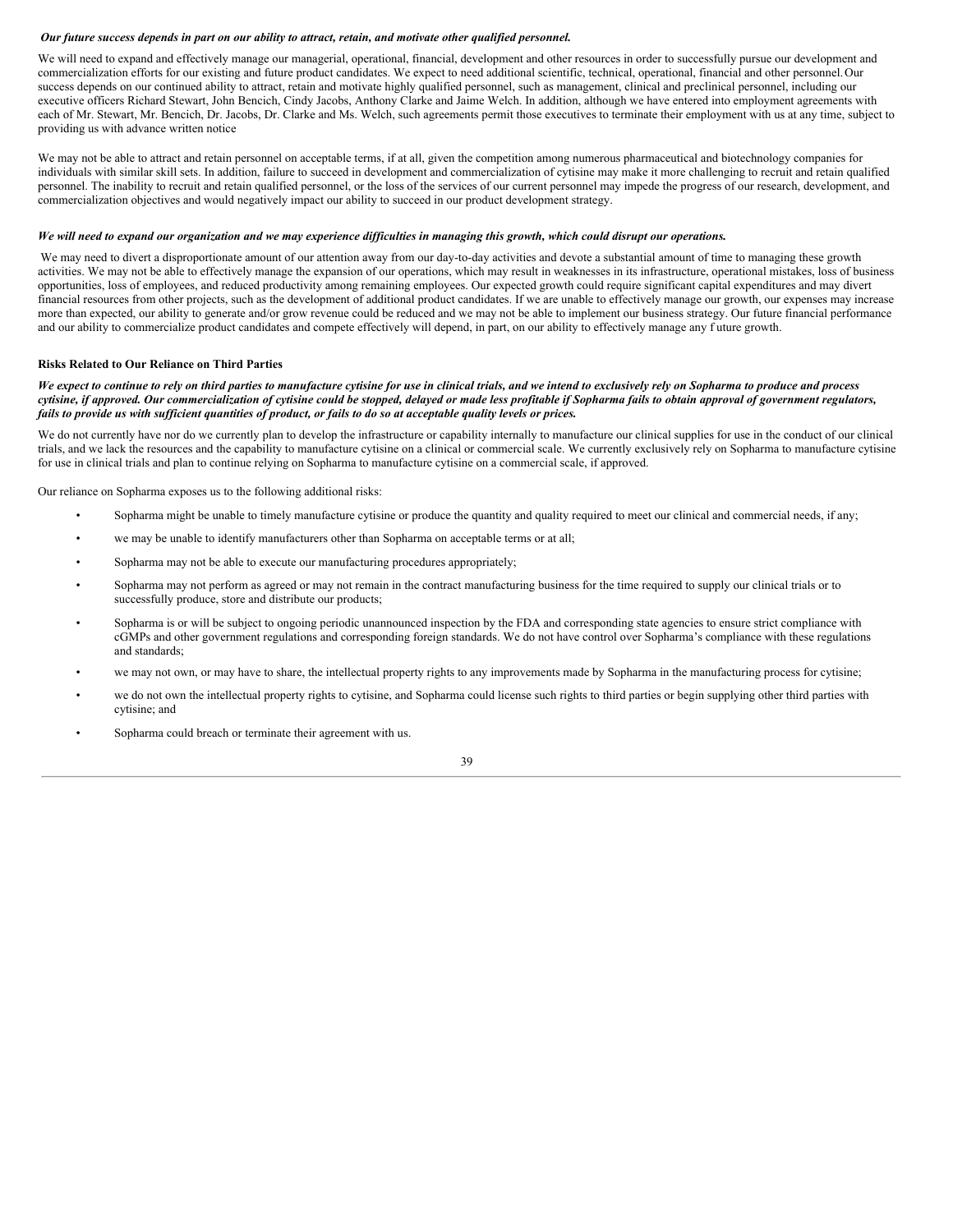Each of these risks could delay our clinical trials, the approval, if any of cytisine by the FDA or the commercialization of cytisine or result in higher costs or deprive us of potential product revenue.

The manufacture of medical products is complex and requires significant expertise and capital investment, including the development of advanced manufacturing techniques and process controls. Manufacturers of medical products often encounter difficulties in production, particularly in scaling up and validating initial production and absence of contamination. These problems include difficulties with production costs and yields, quality control, including stability of the product, quality assurance testing, operator error, shortages of qualified personnel, as well as compliance with strictly enforced federal, state and foreign regulations. Furthermore, if contaminants are discovered in the supply of cytisine or in the Sopharma manufacturing facilities, such manufacturing facilities may need to be closed for an extended period of time to investigate and remedy the contamination. We cannot be assured that any stability or other issues relating to the manufacture of cytisine will not occur in the future. Additionally, Sopharma may experience manufacturing difficulties due to resource constraints or as a result of labor disputes or political instability in the countries in which Sopharma conducts its operations. If Sopharma were to encounter any of these difficulties, or otherwise fail to comply with its contractual obligations, our ability to provide our product candidate to patients in clinical trials could be delayed or suspended. Any delay or interruption in the supply of clinical trial supplies could delay the completion of clinical trials, increase the costs associated with maintaining clinical trial programs and, depending upon the period of delay, require us to commence new clinical trials at additional expense or terminate clinical trials completely. Similar political instability could also harm the commercial production and supply of cytisine in the event that cytisine is ultimately approved for commercial sale.

#### We rely on third parties to conduct our clinical trials and perform other services. If these third parties do not successfully perform and comply with regulatory requirements, we may not be able to successfully complete clinical development, obtain regulatory approval or commercialize cytisine and our business could be substantially harmed.

We plan to rely upon third-party CROs to conduct, monitor and manage our ongoing clinical programs. We rely on these parties for execution of clinical trials and manage and control only some aspects of their activities. We remain responsible for ensuring that each of our trials is conducted in accordance with the applicable protocol, legal, regulatory, and scientific standards and our reliance on the CROs does not relieve us of our regulatory responsibilities. We and our CROs and other vendors are required to comply with all applicable laws, regulations and guidelines, including those required by the FDA and comparable foreign regulatory authorities for all of our product candidates in clinical development. If we or any of our CROs or vendors fail to comply with applicable laws, regulations and guidelines, the results generated in our clinical trials may be deemed unreliable and the FDA or comparable foreign regulatory authorities may require us to perform additional clinical trials before approving our marketing applications. We cannot be assured that our CROs and other vendors will meet these requirements, or that upon inspection by any regulatory authority, such regulatory authority will determine that efforts, including any of our clinical trials, comply with applicable requirements. Our failure to comply with these laws, regulations and guidelines may require us to repeat clinical trials, which would be costly and delay the regulatory approval process.

If any of our relationships with these third-party CROs terminate, we may not be able to enter into arrangements with alternative CROs in a timely manner or do so on commercially reasonable terms. In addition, our CROs may not prioritize our clinical trials relative to those of other customers and any turnover in personnel or delays in the allocation of CRO employees by the CRO may negatively affect our clinical trials. If CROs do not successfully carry out their contractual duties or obligations or meet expected deadlines, continued development of cytisine may be delayed or terminated and we may not be able to meet our current plans with respect to cytisine. CROs may also involve higher costs than anticipated, which could negatively affect our financial condition and operations.

#### We may not be able to establish or maintain the third-party relationships that are necessary to develop or potentially commercialize cytisine.

Our business plan relies heavily on third party collaborators, partners, licensees, clinical research organizations, clinical investigators, vendors or other third parties to support our research and development efforts and to conduct clinical trials for cytisine. We cannot guarantee that we will be able to successfully negotiate agreements for, or maintain relationships with, these third parties on a commercially reasonable basis, if at all. If we fail to establish or maintain such third-party relationships as anticipated, our business could be adversely affected.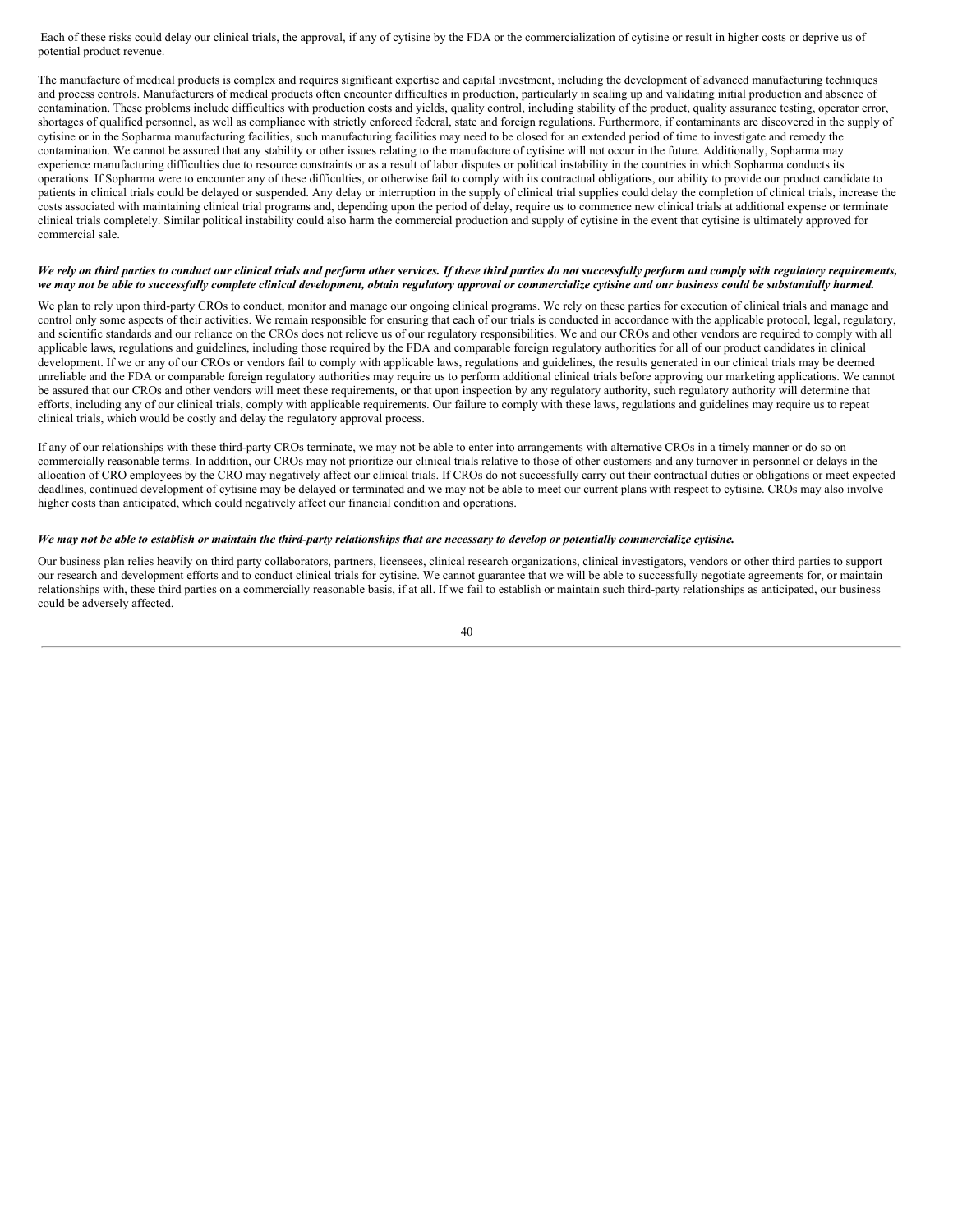#### We may be unable to realize the potential benefits of any collaborations which we may enter into with other companies for the development and commercialization of *cytisine.*

We may enter into a collaboration with third parties concerning the development and/or commercialization of cytisine; however, there is no guarantee that any such collaboration will be successful. Collaborations may pose a number of risks, including:

- collaborators often have significant discretion in determining the efforts and resources that they will apply to the collaboration, and may not commit sufficient resources to the development, marketing or commercialization of cytisine;
- collaborators may not perform their obligations as expected;
- any such collaboration may significantly limit our share of potential future profits from the associated program, and may require us to relinquish potentially valuable rights to cytisine, or other potential products or proprietary technologies or grant licenses on terms that are not favorable to us;
- collaborators may cease to devote resources to the development or commercialization of cytisine if the collaborators view cytisine as competitive with their own products or product candidates;
- disagreements with collaborators, including disagreements over proprietary rights, contract interpretation or the course of development, might cause delays or termination of the development or commercialization of cytisine, and might result in legal proceedings, which would be time consuming, distracting and expensive;
- collaborators may be impacted by changes in their strategic focus or available funding, or business combinations involving them, which could cause them to divert resources away from the collaboration;
- collaborators may infringe the intellectual property rights of third parties, which may expose us to litigation and potential liability;
- the collaborations may not result in us achieving revenues to justify such transactions; and
- collaborations may be terminated and, if terminated, may result in a need for us to raise additional capital to pursue further development or commercialization of cytisine.

As a result, a collaboration may not result in the successful development or commercialization of cytisine.

#### We enter into various contracts in the normal course of our business in which we indemnify the other party to the contract. In the event we have to perform under these indemnification provisions, it could have a material adverse effect on our business, financial condition and results of operations.

In the normal course of business, we enter into academic, commercial, service, collaboration, licensing, consulting and other agreements that contain indemnification provisions. With respect to our academic and other research agreements, we typically indemnify the institution and related parties from losses arising from claims relating to the products, processes or services made, used, sold or performed pursuant to the agreements for which we have secured licenses, and from claims arising from our or our sublicensees' exercise of rights under the agreement. With respect to our collaboration agreements, we indemnify our collaborators from any third-party product liability claims that could result from the production, use or consumption of the product, as well as for alleged infringements of any patent or other intellectual property right by a third party. With respect to consultants, we indemnify them from claims arising from the good faith performance of their services.

Should our obligation under an indemnification provision exceed applicable insurance coverage or if we were denied insurance coverage, our business, financial condition and results of operations could be adversely affected. Similarly, if we are relying on a collaborator to indemnify us and the collaborator is denied insurance coverage or the indemnification obligation exceeds the applicable insurance coverage, and if the collaborator does n ot have other assets available to indemnify us, our business, financial condition and results of operations could be adversely affected.

#### **Risks Related to Commercialization of Cytisine**

#### We face substantial competition and our competitors may discover, develop or commercialize products faster or more successfully than us.

The development and commercialization of new products is highly competitive. We face competition from major pharmaceutical companies, specialty pharmaceutical companies, biotechnology companies, universities and other research institutions worldwide with respect to cytisine and the other product candidates that we may seek to develop or commercialize in the future. We are aware that many companies have therapeutics marketed or in development for smoking cessation, including, Pfizer Inc., GlaxoSmithKline Plc, Merck & Co., Novartis, Pharmacia Polanica, Invion, Embera Neurotherapeutics, Redwood Scientific Technologies, Inc., 22nd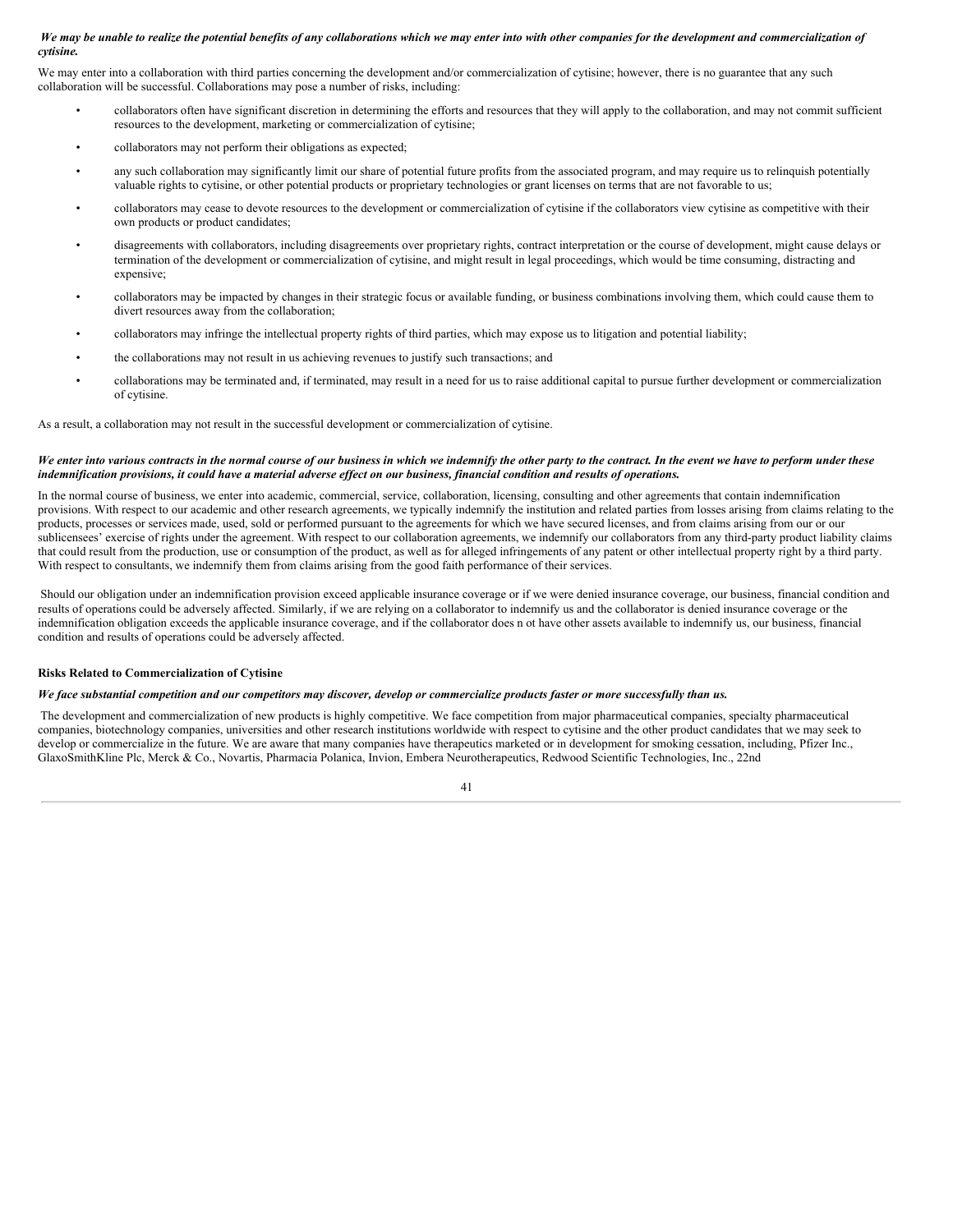#### Century Group, Inc., Quit4Good, zpharm, Chrono Therapeutics, NAL Pharmaceuticals, Selecta Biosciences, Aradigm, Aflofarm and others.

Many of our competitors have substantially greater financial, name recognition, manufacturing, marketing, research, technical and other resources than us. Additional mergers and acquisitions in the biotechnology and pharmaceutical industries may result in even more resources being concentrated in our competitors. Further, our competitors may develop new products that are safer, more effective or more cost-efficient than cytisine. Large pharmaceutical companies in particular have extensive expertise in pre-clinical and clinical testing and in obtaining regulatory approvals for products. In addition, academic institutions, government agencies, and other public and private organizations conducting research may seek patent protection with respect to potentially competitive products or technologies. These organizations may also establish exclusive collaborative or licensing relationships with our competitors. Failure of cytisine to effectively compete against established treatment options or in the future with new products currently in development would harm our business, financial condition, results of operations and prospects.

#### The commercial success of cytisine will depend upon the degree of market acceptance by physicians, patients, third-party payors, and others in the medical community. Failure to obtain or maintain adequate reimbursement or insurance coverage for products, if any, could limit our ability to market cytisine and decrease our ability to *generate revenue.*

Even with the approvals from the FDA and comparable foreign regulatory authorities, the commercial success of cytisine will depend in part on the health care providers, patients, and third-party payors accepting cytisine as medically useful, cost-effective, and safe. Cytisine may not gain market acceptance by physicians, patients and third-party payors. The degree of market acceptance of cytisine will depend on a number of factors, including but not limited to:

- the efficacy, if any, of cytisine as demonstrated in clinical trials and potential advantages over competing treatments, if any;
- the clinical indications for which approval is granted, if any, including any limitations or warnings contained in cytisine's approved labeling;
- the cost of treatment:
- the perceived ratio of risk and benefit of these therapies by physicians and the willingness of physicians to recommend the product to patients based on such risks and benefits;
- the marketing, sales and distribution support for cytisine;
- the publicity concerning cytisine or competing products and treatments;
- the pricing and availability of third-party insurance coverage and reimbursement; and
- negative perceptions or experiences with our competitor's products may be ascribed to cytisine; and
- availability of cytisine from other suppliers and/or distributors.

Even if cytisine displays a favorable efficacy and safety profile upon approval, market acceptance of cytisine remains uncertain. Efforts to educate the medical community and third-party payors on the benefits of cytisine, if any, may require significant investment and resources and may never be successful. Additionally, third-party payors, including governmental and private insurers, may also encourage the use of generic products instead of cytisine, or a generic version of cytisine, which require a prescription. If our products fail to achieve an adequate level of acceptance by physicians, patients, third-party payors, and other health care providers, we will not be able to generate sufficient revenue to become or remain profitable.

The pricing, coverage, and reimbursement of cytisine, if any, must be sufficient to support our commercial efforts and other development programs and the availability and adequacy of coverage and reimbursement by third-party payors, including governmental and private insurers, are essential for most patients to be able to afford treatments. Sales of cytisine, if any, will depend substantially, both domestically and abroad, on the extent to which the costs of cytisine will be paid for or reimbursed by health maintenance, managed care, pharmacy benefit and similar healthcare management organizations, or government payors and private payors. If coverage and reimbursement are not available, or are available only in limited amounts, we may have to subsidize or provide cytisine for free or we may not be able to successfully commercialize cytisine.

In addition, there is significant uncertainty related to the insurance coverage and reimbursement for newly approved products. In the United States, the principal decisions about coverage and reimbursement for new products are typically made by the Centers for Medicare and Medicaid Services, or CMS, an agency within the U.S. Department of Health and Human Services, as CMS decides whether and to what extent a new product will be covered and reimbursed under Medicare. Private payors tend to follow the coverage

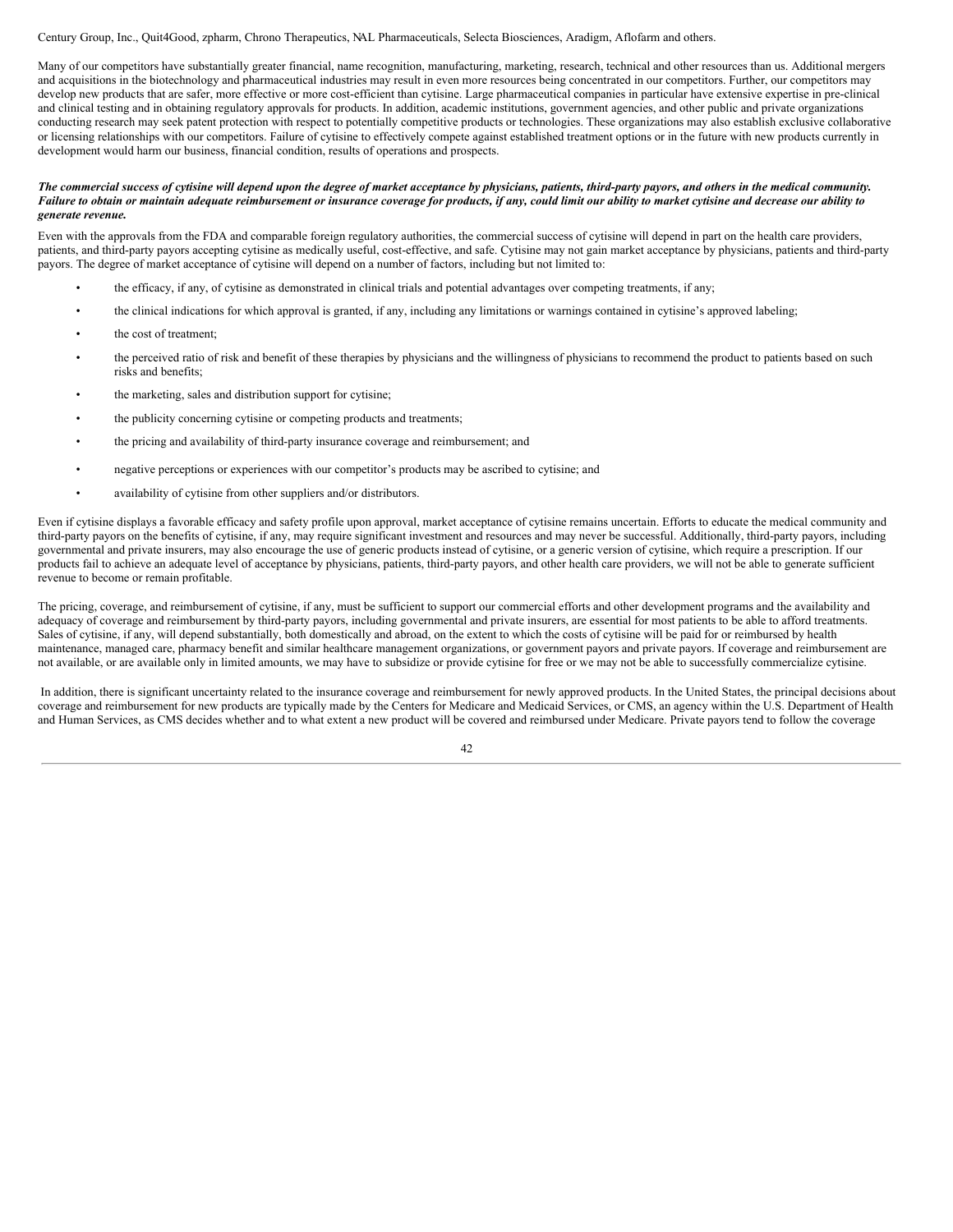reimbursement policies established by CMS to a substantial degree. It is difficult to predict what CMS will decide with respect to reimbursement for novel product candidates such as cytisine and what reimbursement codes cytisine may receive if approved.

Outside the United States, selling operations are generally subject to extensive governmental price controls and other price-restrictive regulations, and we believe the increasing emphasis on cost-containment initiatives in Europe, Canada, and other countries has and will continue to put pressure on the pricing and usage of products. In many countries, the prices of products are subject to varying price control mechanisms as part of national health systems. Price controls or other changes in pricing regulation could restrict the amount that we are able to charge for our products, if any. Accordingly, in markets outside the United States, the potential revenue may be insufficient to generate commercially reasonable revenue and profits.

Moreover, increasing efforts by governmental and private payors in the United States and abroad to limit or reduce healthcare costs may result in restrictions on coverage and the level of reimbursement for new products and, as a result, they may not cover or provide adequate payment for our products. We expect to experience pricing pressures in connection with products due to the increasing trend toward managed healthcare, including the increasing influence of health maintenance organizations and additional legislative changes. The downward pressure on healthcare costs in general, particularly prescription products has and is expected to continue to increase in the future. As a result, profitability of cytisine, if any, may be more difficult to achieve even if regulatory approval is received.

#### Sopharma may breach its supply agreement with us and sell cytisine into our territories or permit third parties to export cytisine into our territories and negatively affect *our commercialization ef orts of our products in our territories.*

We are currently dependent on the exclusivity provisions of our supply agreement with Sopharma to conduct our business and to prevent Sopharma from competing, directly and indirectly, with us in the United States and Western Europe. If Sopharma were to breach the exclusivity provisions of the supply agreement with us and sell or distribute cytisine directly into our territories or permit third parties to export cytisine into our territories, among other things, the increase in competition within our anticipated markets could have a material adverse effect on our business, results of operations and financial condition.

#### The illegal distribution and sale by third parties of counterfeit versions of cytisine, stolen products, or alternative third party distribution and sale of cytisine could have a *negative impact on our financial performance or reputation.*

Cytisine is not patentable in the United States as it is a naturally occurring substance. As such, third parties are able to manufacture, sell or distribute cytisine without royalties or other payments to us and compete with our products in the United States and potentially worldwide and negatively impact our commercialization efforts of our products. We are aware of additional cytisine products approved in several European countries and we may not be able to block other third parties from launching generic versions of cytisine. Third parties may also sell or distribute cytisine as a herbal or homeopathic product. Other than regulatory exclusivity or other limitations, there may be little to nothing to stop these third parties from manufacturing, selling or distributing cytisine. Because we have no ability to set rigorous safety standards or control processes over third party manufacturers, sellers or distributors of cytisine, excluding Sopharma, these formulations of cytisine may be unsafe or cause adverse effects to patients and negatively impact the reputation of cytisine as a safe and effective smoking cessation aid.

Third parties could illegally distribute and sell counterfeit versions of cytisine, especially on online marketplaces, which do not meet the rigorous manufacturing and testing standards under cGMP. Counterfeit products are frequently unsafe or ineffective, and may even be life-threatening. Counterfeit medicines may contain harmful substances, the wrong dose of the active pharmaceutical ingredient or no active pharmaceutical ingredients at all. However, to distributors and users, counterfeit products may be visually indistinguishable from the authentic version.

Reports of adverse reactions to counterfeit products, increased levels of counterfeiting, or unsafe cytisine products could materially affect patient confidence in our cytisine product. It is possible that adverse events caused by unsafe counterfeit or other non-Achieve cytisine products will mistakenly be attributed to our cytisine product. In addition, thefts of inventory at warehouses, plants or while in-transit, which are not properly stored and which are sold through unauthorized channels could adversely impact patient safety, our reputation, and our business. Public loss of confidence in the integrity in cytisine as a result of counterfeiting, theft, or improper manufacturing processes could have a material adverse effect on our business, results of operations, and financial condition.

It is illegal to sell unapproved prescription medicines in the United States. Sopharma's cytisine brand, Tabex, is currently approved for sale in certain Central and Eastern European countries. Cytisine has not yet received a marketing approval from the FDA or the European Medicines Agency, and we intend to conduct the requisite clinical trials to obtain approval for the marketing of cytisine in the United States and in Europe. We are aware that products purporting to be Tabex are available, via third party internet sites, for importation in the United States and European Union. We have no control over the authenticity of products purchased through these sites, which may be counterfeit or sourced from distributors in Central and Eastern Europe without authorization to sell into the United States or European Union.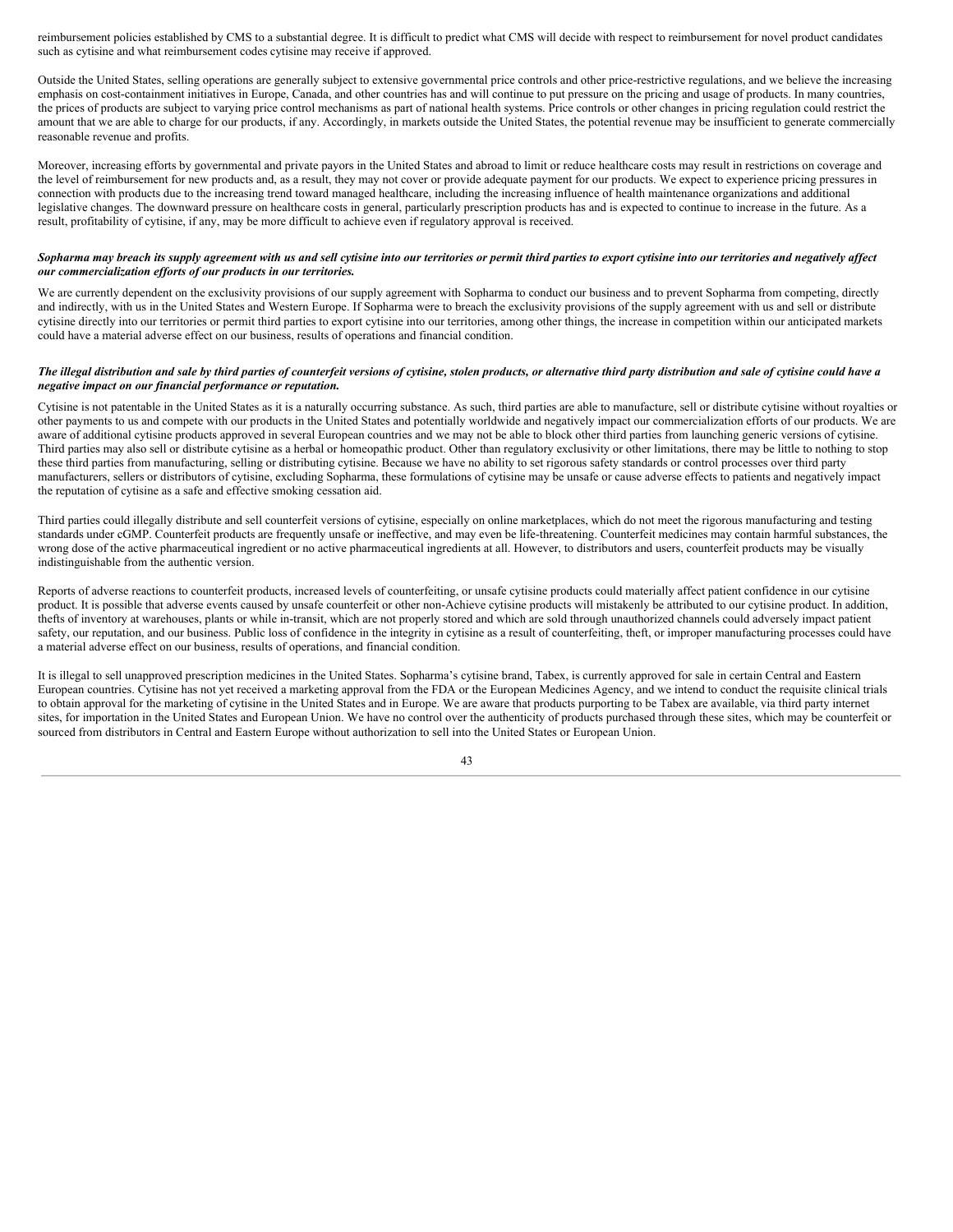#### We may attempt to form collaborations in the future with respect to cytisine, but we may not be able to do so, which magause us to alter our development and *commercialization plans.*

We may attempt to form strategic collaborations, create joint ventures or enter into licensing arrangements with third parties with respect to our programs that we believe will complement or augment our existing business. We may face significant competition in seeking appropriate strategic collaborators, and the negotiation process to secure appropriate terms is time consuming and complex. We may not be successful in our efforts to establish such a strategic collaboration for cytisine on terms that are acceptable to us, or at all. This may be because cytisine may be deemed to be at too early of a stage of development for collaborative effort, our research and development pipeline may be viewed as insufficient, the competitive or intellectual property landscape may be viewed as too intense or risky, or cytisine's patent protection insufficient, and/or third parties may not view cytisine as having sufficient potential for commercialization, including the likelihood of an adequate safety and efficacy profile.

Any delays in identifying suitable collaborators and entering into agreements to develop and/or commercialize cytisine could delay the development or commercialization of cytisine, which may reduce our competitiveness even if we reach the market. Absent a strategic collaborator, we would need to undertake development and/or commercialization activities at our own expense. If we elect to fund and undertake development and/or commercialization activities on our own, we may need to obtain additional expertise and additional capital, which may not be available to us on acceptable terms or at all. If we are unable to do so, we may not be able to develop our product candidate cytisine or bring it to market and our business may be materially and adversely affected.

#### We may not be successful in any efforts to identify, license, discover, develop, or commercialize additional product candidates.

Although a substantial amount of our effort will focus on clinical testing, approval, and potential commercialization of cytisine, our sole product candidate, the success of our business is also expected to depend in part upon our ability to identify, license, discover, develop, or commercialize additional product candidates. Research programs to identify new product candidates require substantial technical, financial, and human resources. We may focus our efforts and resources on potential programs or product candidates that ultimately prove to be unsuccessful. Our research programs or licensing efforts may fail to yield additional product candidates for clinical development and commercialization for a number of reasons, including but not limited to the following:

- Our research or business development methodology or search criteria and process may be unsuccessful in identifying potential product candidates;
- we may not be able or willing to assemble sufficient resources to acquire or discover additional product candidates;
- our potential product candidates may not succeed in pre-clinical or clinical testing;
- our potential product candidates may be shown to have harmful side effects or may have other characteristics that may make the products unmarketable or unlikely to receive marketing approval;
- competitors may develop alternatives that render our potential product candidates obsolete or less attractive;
- potential product candidates we develop may be covered by third parties' patents or other exclusive rights;
- the market for a potential product candidate may change during our program so that such a product may become unreasonable to continue to develop;
- a potential product candidate may not be capable of being produced in commercial quantities at an acceptable cost, or at all; and
- a potential product candidate may not be accepted as safe and effective by patients, the medical community, or third-party payors.

If any of these events occur, we may be forced to abandon our development efforts for a program or programs, or we may not be able to identify, license, discover, develop, or commercialize additional product candidates, which would have a material adverse effect on our business, financial condition or results of operations and could potentially cause us to cease operations.

#### **Risks Related to our Intellectual Property**

#### We may not be successful in obtaining or maintaining necessary rights to cytisine, product compounds and processes for our development pipeline through acquisitions *and in-licenses.*

Presently, we have rights to the intellectual property through trade secrets, licenses from third parties and patent applications that we own. Our product candidate may require specific formulations to work effectively and efficiently and these rights may be held by others. We may be unable to acquire or in-license any compositions, methods of use, processes or other third-party intellectual property rights from third parties that we identify. The licensing and acquisition of third-party intellectual property rights is a competitive area, and a number of more established companies are also pursuing strategies to license or acquire third-party intellectual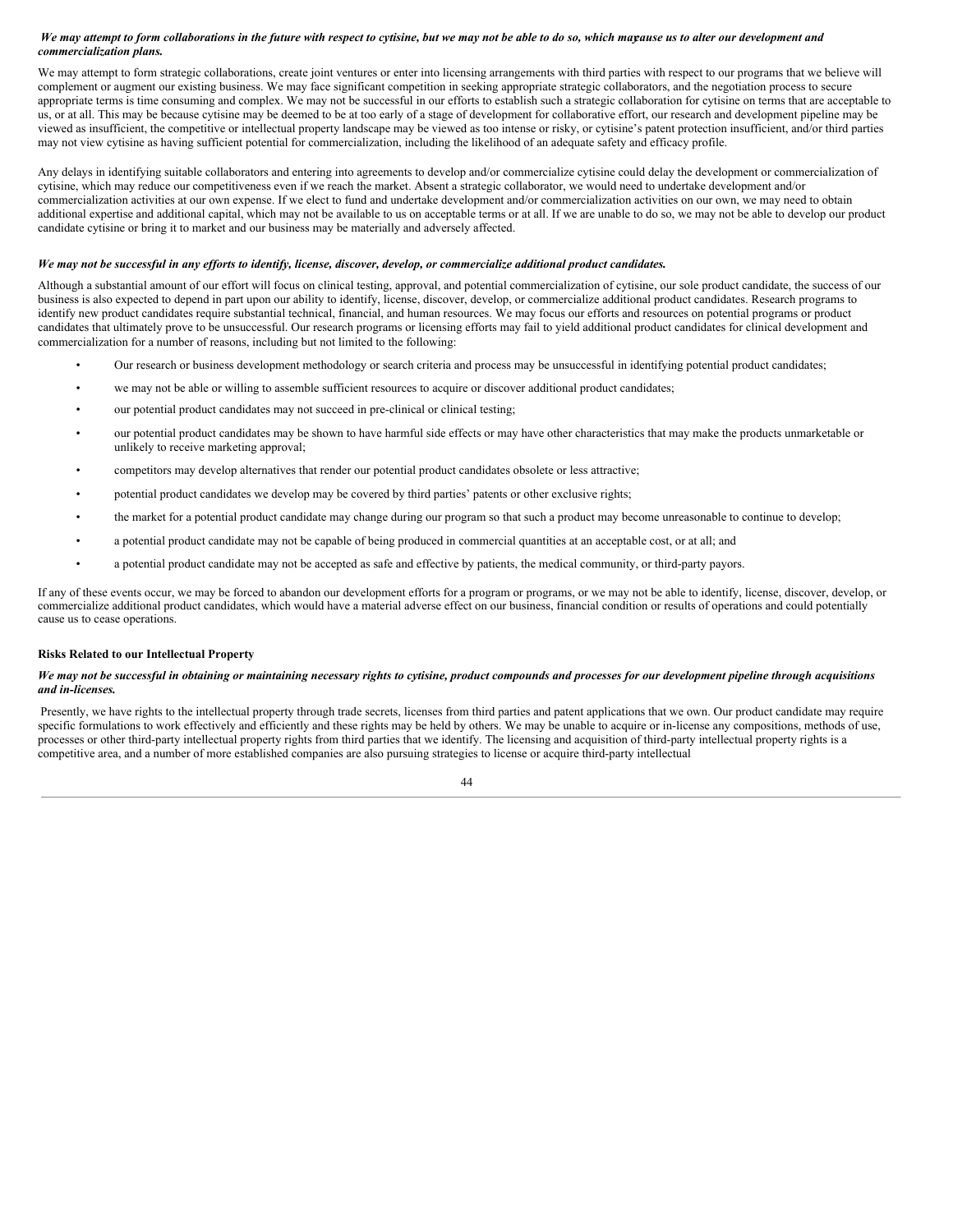property rights that we may consider attractive. These established companies may have a competitive advantage over us due to their size, cash resourcesand greater clinical development and commercialization capabilities. In addition, companies that perceive us to be a competitor may be unwilling to assign or license rights to us. We also may be unable to license or acquire third-party intellectual property rights on terms that would allow us to make an appropriate return on our investment. If we are unable to successfully obtain rights to third-party intellectual property rights, our business, financial condition and prospects for growth could suffer.

#### If we are unable to maintain effective proprietary rights for our product candidate or any future product candidates, we may not be able to compete effectively in our *proposed markets.*

We currently rely primarily on trade secret protection and on confidentiality agreements to protect proprietary know-how that is not patentable or that we elect not to patent, processes for which patents are difficult to enforce and any other elements of our product candidate discovery and development processes that involve proprietary know-how, information or technology that is not covered by patents. Trade secrets can be difficult to protect, however, and even where they are protected they generally provide less intellectual property protection to the holder of the trade secret than to a holder of a patent. We seek to protect our proprietary technology and processes, in part, by entering into confidentiality agreements with our employees, consultants, scientific advisors, and contractors. We also seek to preserve the integrity and confidentiality of our data and trade secrets by maintaining physical security of our premises and physical and electronic security of our information technology systems. While we have confidence in these individuals, organizations and systems, agreements or security measures may be breached, and we may not have adequate remedies for any breach. In addition, our trade secrets may otherwise become known or be independently discovered by competitors.

Although we expect all of our employees and consultants to assign their inventions to us, and all of our employees, consultants, advisors, and any third parties who have access to our proprietary know-how, information, or technology to enter into confidentiality agreements, we cannot provide any assurances that all such agreements have been duly executed or that our trade secrets and other confidential proprietary information will not be disclosed or that competitors will not otherwise gain access to our trade secrets or independently develop substantially equivalent information and techniques. Misappropriation or unauthorized disclosure of our trade secrets could impair our competitive position and may have a material adverse effect on our business, financial condition or results of operations. Additionally, if the steps taken to maintain our trade secrets are deemed inadequate, we may have insufficient recourse against third parties for misappropriating the trade secret.

#### Third-party claims of intellectual property infringement may prevent or delay our development and commercialization efforts.

We are currently developing cytisine for smoking cessation. Our commercial success depends in part on our ability to develop, manufacture, market and sell our product candidates and use our proprietary technology without infringing the patent rights of third parties. We are not aware of any patents or patent applications that would prevent the development, manufacture or marketing of cytisine for smoking cessation.

We are aware of U.S. and foreign patents and pending patent applications owned by third parties that cover certain other therapeutic uses of cytisine. We are currently monitoring these patents and patent applications. We may in the future pursue available proceedings in the U.S. and foreign patent offices to challenge the validity of these patents and patent applications. In addition, or alternatively, we may consider whether to seek to negotiate a license of rights to technology covered by one or more of such patents and patent applications for these certain additional therapeutic uses. If any third party patents or patent applications cover our product candidates or technologies in other therapeutic uses, we may not be free to manufacture or market our product candidates for additional therapeutic uses, absent such a license, which may not be available to us on commercially reasonable terms, or at all.

It is also possible that we have failed to identify relevant third-party patents or applications. For example, applications filed before November 29, 2000 and applications filed after that date that will not be filed outside the United States remain confidential until patents issue. Moreover, it is difficult for industry participants, including us, to identify all third-party patent rights that may be relevant to our product candidates and technologies because patent searching is imperfect due to differences in terminology among patents, incomplete databases and the difficulty in assessing the meaning of patent claims. We may fail to identify relevant patents or patent applications or may identify pending patent applications of potential interest but incorrectly predict the likelihood that such patent applications may issue with claims of relevance to our technology. In addition, we may be unaware of one or more issued patents that would be infringed by the manufacture, sale or use of a current or future product candidate, or we may incorrectly conclude that a third-party patent is invalid, unenforceable or not infringed by our activities. Additionally, pending patent applications that have been published can, subject to specified limitations, be later amended in a manner that could cover our technologies, our product candidates or the use of our product candidates.

There have been many lawsuits and other proceedings involving patent and other intellectual property rights in the pharmaceutical industries, including patent infringement lawsuits, interferences, oppositions, and reexamination proceedings before the USPTO and corresponding foreign patent offices. U.S. and foreign issued patents and pending patent applications, which are owned by third parties, exist in the fields in which we are developing our product candidate. As the biotechnology and pharmaceutical industries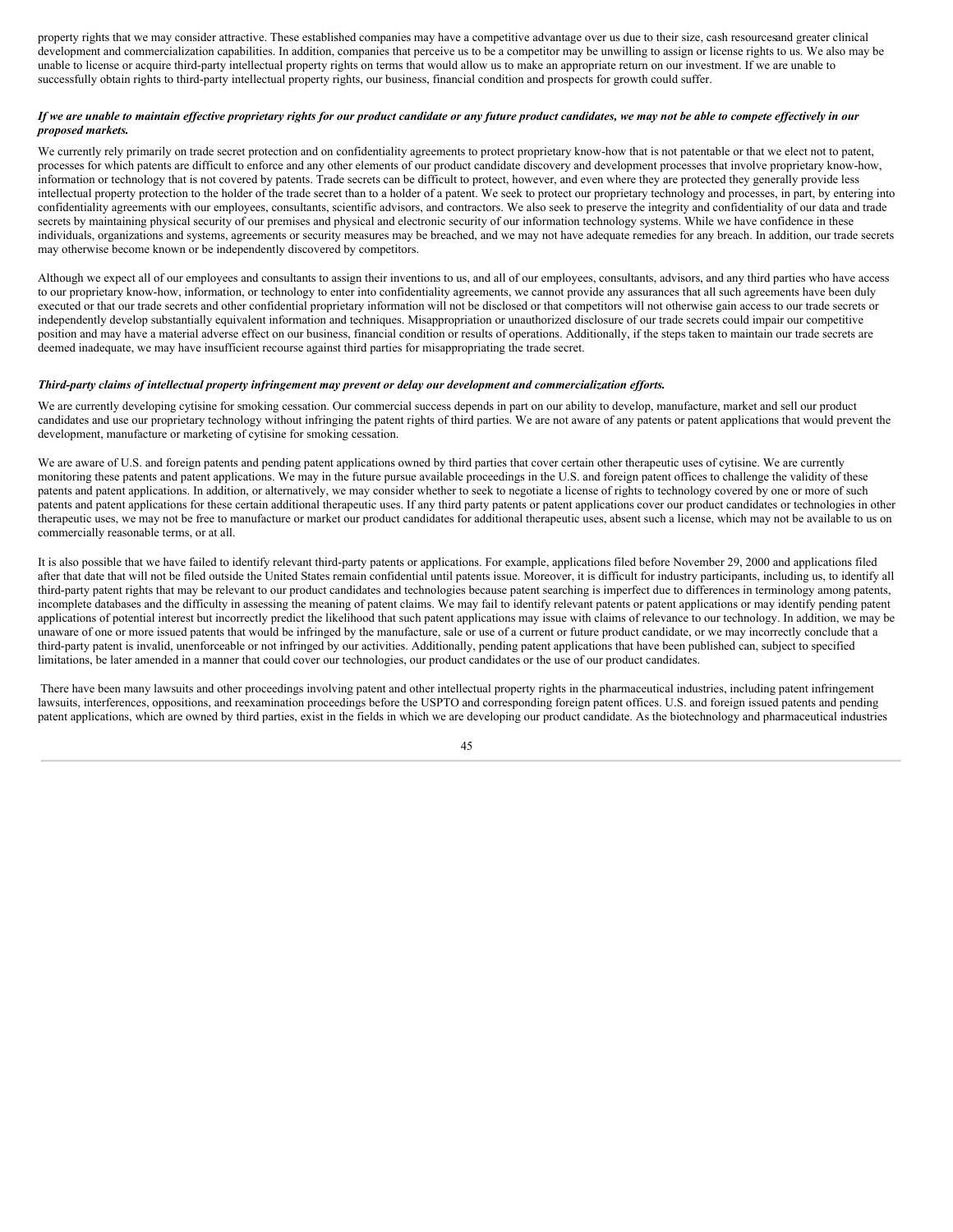expand and more patents are issued, the risk increases that our product candidate may be subject to claims of infringement of the patent rights of third parties.

Parties making claims against us may obtain injunctive or other equitable relief, which could effectively block our ability to further develop and commercialize one or more of our product candidates. Defense of these claims, regardless of their merit, would involve substantial litigation expense and would be a substantial diversion of employee resources from our business. In the event of a successful claim of infringement against us, we may have to pay substantial damages, including treble damages and attorneys' fees for willful infringement, pay royalties, redesign our infringing products or obtain one or more licenses from third parties, which may be impossible or require substantial time and monetary expenditure.

#### We intend to rely on patent rights for certain aspects of our product candidates and certain future product candidates. If we are unable to obtain or maintain an adequate *proprietary position from this approach, we may not be able to compete ef ectively in our markets.*

Although we rely or will rely primarily on trade secret protection as part of our intellectual property rights strategies, we also intend to rely on patent rights to protect certain aspects of our technologies and upon the patent rights of third parties from which we license certain of our technologies.

We have sought to protect our proprietary position by filing patent applications in the United Kingdom and intend to file patent applications in the United States related to future product candidates. This process is expensive and time consuming, and we may not be able to file and prosecute all necessary or desirable patent applications at a reasonable cost or in a timely manner or at all. It is also possible that we will fail to identify patentable aspects of our research and development output before it is too late to obtain patent protection.

The patent position of pharmaceutical companies generally is highly uncertain and involves complex legal and factual questions for which legal principles remain unsolved. The patent applications that we own may fail to result in issued patents with claims that cover our product candidates in the United States or in other foreign countries. There is no assurance that all potentially relevant prior art relating to our patent applications or our patents (once issued) have been found, which can invalidate a patent or prevent a patent from issuing from a pending patent application. Even if patents do successfully issue, and even if such patents cover our future product candidates, third parties may challenge their validity, enforceability, or scope, which may result in such patents being narrowed, found unenforceable or invalidated. Furthermore, even if they are unchallenged, our patents and patent applications may not adequately protect our intellectual property, provide exclusivity for our future product candidates, or prevent others from designing around our claims. Any of these outcomes could impair our ability to prevent competition from third parties, which may have an adverse impact on our business.

We cannot offer any assurances about which, if any, patents will issue, the breadth of any such patent or whether any issued patents will be found invalid and unenforceable or will be threatened by third parties. Any successful opposition to these patents or any other patents owned by or licensed to us after patent issuance could deprive us of rights necessary for the successful commercialization of any future product candidates that we may develop. Further, if we encounter delays in regulatory approvals, the period of time during which we could market a future product candidate under patent protection could be reduced.

If we cannot obtain and maintain effective protection of exclusivity from our regulatory efforts and intellectual property rights, including patent protection or data exclusivity, for our product candidates, we may not be able to compete effectively and our business and results of operations would be harmed.

#### Changes in patent law could diminish the value of patents in general, thereby impairing our ability to protect our product candidates.

Obtaining and enforcing patents in the biopharmaceutical industry involves both technological and legal complexity, and is therefore costly, time-consuming, and inherently uncertain. In addition, the United States has recently enacted and is currently implementing wide-ranging patent reform legislation. Recent U.S. Supreme Court rulings have narrowed the scope of patent protection available in certain circumstances and weakened the rights of patent owners in certain situations. In addition to increasing uncertainty with regard to our ability to obtain patents in the future, this combination of events has created uncertainty with respect to the value of patents once obtained, if any. Depending on decisions by the U.S. Congress, the federal courts and the U.S. Patent and Trademark Office, or the USPTO, the laws and regulations governing patents could change in unpredictable ways that would weaken our ability to obtain new patents or to enforce our existing patents and patents that we might obtain in the future.

In a recent case, Assoc. for Molecular Pathology v. Myriad Genetics, Inc., the U.S. Supreme Court held that certain claims to naturally-occurring substances are not patentable. Cytisine is a naturally-occurring product and is not patentable. Our intellectual property strategy involves novel formulations of cytisine and there is no guarantee that such patents will be issued or if issued, will be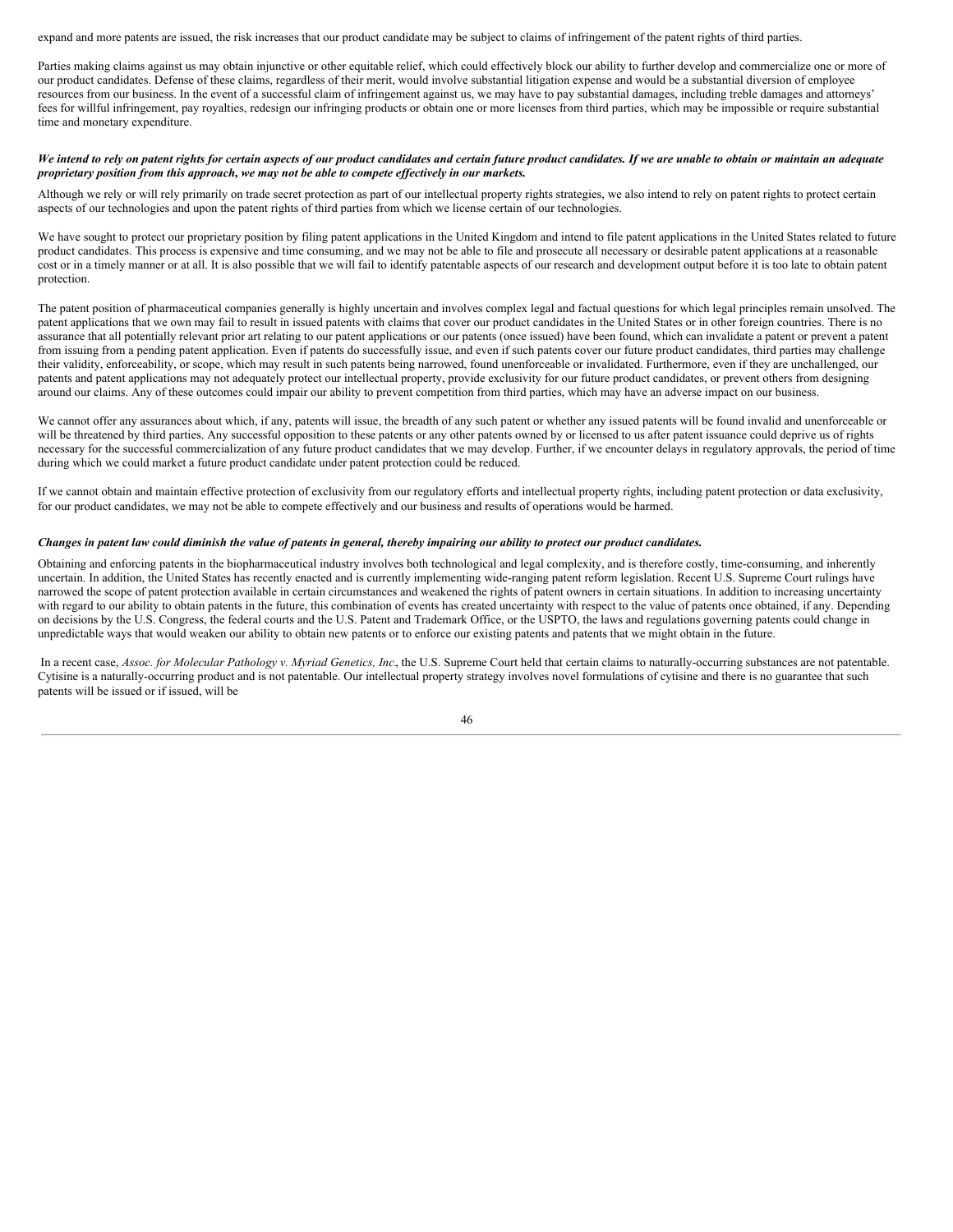broad enough to prevent competitors from developing competing cytisine products. Although we do not believe that any patents that may issue from our pending patent applications directed at our product candidate, if issued in their currently pending forms, as well as patent rights licensed by us, will be found invalid based on this decision, we cannot predict how future decisions by the courts, the U.S. Congress or the USPTO may impact the value of our patent rights. There could be similar changes in the laws of foreign jurisdictions that may impact the value of our patent rights or our other intellectual property rights.

#### We may be subject to claims that our employees, consultants, or independent contractors have wrongfully used or disclosed confidential information of third parties or that *our employees have wrongfully used or disclosed alleged trade secrets of their former employers.*

We employ individuals who were previously employed at other biotechnology or pharmaceutical companies. Although we have written agreements and make every effort to ensure that our employees, consultants, and independent contractors do not use the proprietary information or intellectual property rights of others in their work for us, we may in the future be subject to any claims that our employees, consultants, or independent contractors have wrongfully used or disclosed confidential information of third parties. Litigation may be necessary to defend against these claims. If we fail in defending any such claims, in addition to paying monetary damages, we may lose valuable intellectual property rights or personnel, which could adversely impact our business. Even if we are successful in defending against such claims, litigation could result in substantial costs and be a distraction to management and other employees.

#### **Risks Related to our Common Stock**

#### *The price for our common stock is volatile.*

The market prices for our common stock and thatof early-stage pharmaceutical, biotechnology and other life sciences companies have historically been particularly volatile. Some of the factors that may cause the market price of our common stock to fluctuate include:

- our ability to raise additional capital, the terms of such capital, and our ability to continue as a going concern;
	- the ability of us or our partners to develop cytisine and other product candidates and conduct clinical trials that demonstrate such product candidates are safe and effective;
	- the ability of us or our partners to obtain regulatory approvals for cytisine or other product candidates, and delays or failures to obtain such approvals;
	- failure of any of our product candidates to demonstrate safety and efficacy, receive regulatory approval and achieve commercial success;
	- failure to maintain our existing third party license, manufacturing and supply agreements;
	- failure by us or our licensors to prosecute, maintain, or enforce our intellectual property rights;
	- changes in laws or regulations applicable to our candidates;
	- any inability to obtain adequate supply of product candidates or the inability to do so at acceptable prices;
	- adverse regulatory authority decisions;
	- introduction of new or competing products by our competitors;
	- failure to meet or exceed financial and development projections we may provide to the public;
	- the perception of the pharmaceutical industry by the public, legislatures, regulators and the investment community;
	- announcements of significant acquisitions, strategic partnerships, joint ventures, or capital commitments by us or our competitors;
	- disputes or other developments relating to proprietary rights, including patents, litigation matters, and our ability to obtain intellectual property protection for our technologies;
	- additions or departures of key personnel;
	- significant lawsuits, including intellectual property or stockholder litigation;
	- if securities or industry analysts do not publish research or reports about us, or if they issue an adverse or misleading opinions regarding our business and stock;
	- changes in the market valuations of similar companies;

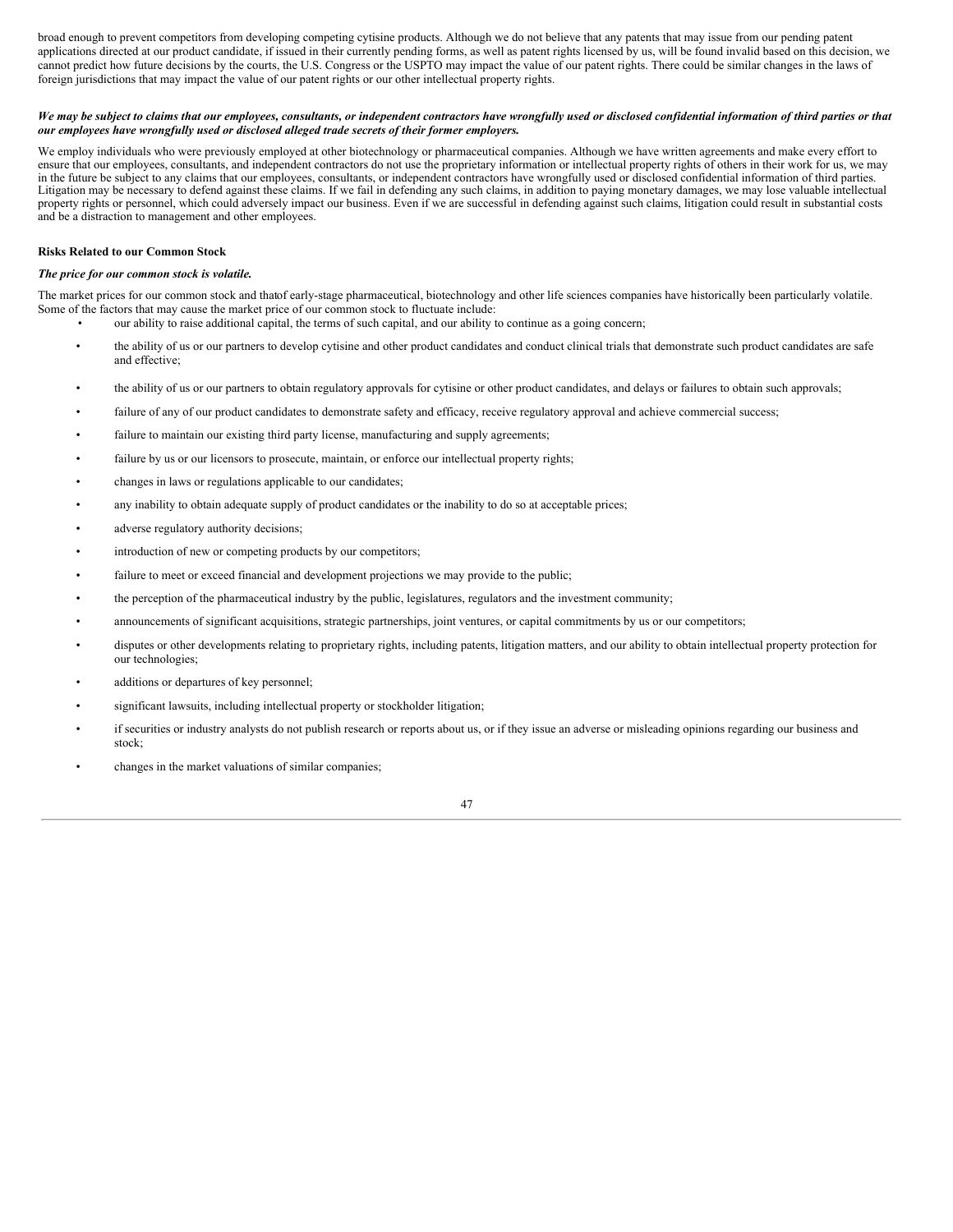- general market or macroeconomic conditions;
- sales of our common stock us or our stockholders in the future;
- trading volume of our common stock;
- adverse publicity relating to our markets generally, including with respect to other products and potential products in such markets;
- changes in the structure of health care payment systems; and
- period-to-period fluctuations in the our financial results.

Moreover, the stock markets in general have experienced substantial volatility that has often been unrelated to the operating performance of individual companies. These broad market fluctuations may also adversely affect the trading price of our common stock. An increase in the market price of our common stock, which is uncertain and unpredictable, may be the sole source of gain from an investment in our common stock. An investment in our common stock may not be appropriate for investors who require dividend income. We have never declared or paid cash dividends on our capital stock and do not anticipate paying any cash dividends on our capital stock in the foreseeable future. We currently intend to retain all available funds and any future earnings to fund the development and growth of our business. As a result, capital appreciation, if any, of our common stock will be the sole source of gain for stockholders for the foreseeable future. Accordingly, an investment in our common stock may not be appropriate for investors who require dividend income or investors who are not prepared to bear a significant risk of losses from such an investment.

#### *We are at risk of securities class action litigation.*

In the past, securities class action litigation has often been brought against a company following a decline in the market price of its securities, including in circumstances where such declines occur in close proximity to the announcement of clinical trial results. Additionally, our stock price and those of other biotechnology and biopharmaceutical companies have experienced significant stock price volatility in recent years. If we face such litigation, it could result in substantial costs and a diversion of management's attention and resources, which could harm our business.

#### If the ownership of our common stock is highly concentrated, it may prevent you and other stockholders from influencing significant corporate decisions and may result in *conflicts of interest that could cause our stock price to decline.*

Executive officers and directors and their affiliates beneficially own or control a significant percentage of the outstanding shares of our common stock. Accordingly, these executive officers, directors and their affiliates, acting as a group, will have substantial influence over the outcome of corporate actions requiring stockholder approval, including the election of directors, any merger, consolidation or sale of all or substantially all of our assets or any other significant corporate transactions. These stockholders may also delay or prevent a change of control, even if such a change of control would benefit the other stockholders. The significant concentration of stock ownership may adversely affect the trading price of our common stock due to investors' perception that conflicts of interest may exist or arise

#### Because our recent merger resulted in an ownership change under Section 382 of the Code for OncoGenex, pre-merger net operating loss carryforwards and certain other *tax attributes are now subject to limitations.*

If a corporation undergoes an "ownership change" within the meaning of Section 382 of the Code, the corporation's net operating loss carryforwards and certain other tax attributes arising from before the ownership change are subject to limitations on use after the ownership change. In general, an ownership change occurs if there is a cumulative change in the corporation's equity ownership by certain stockholders that exceeds fifty percentage points over a rolling three-year period. Similar rules may apply under state tax laws. Our recent merger involving OncoGenex and Achieve Life Sciences, Inc. resulted in an ownership change for OncoGenex and, accordingly, OncoGenex's net operating loss carryforwards and certain other tax attributes will be subject to limitations on their use after the merger. Additional ownership changes in the future could result in additional limitations on the combined organization's net operating loss carryforwards. Consequently, even if we achieve profitability, we may not be able to utilize a material portion of our net operating loss carryforwards and other tax attributes, which could have a material adverse effect on cash flow and results of operations.

#### Anti-takeover provisions under Delaware law could make an acquisition of us more difficult and may prevent attempts by our stockholders to replace or remove our *management.*

Because we are incorporated in Delaware, we are governed by the provisions of Section 203 of the Delaware General Corporate Law, which prohibits stockholders owning in excess of 15% of our outstanding voting stock from merging or combining with us. Although we believe these provisions collectively will provide for an opportunity to receive higher bids by requiring potential acquirors to

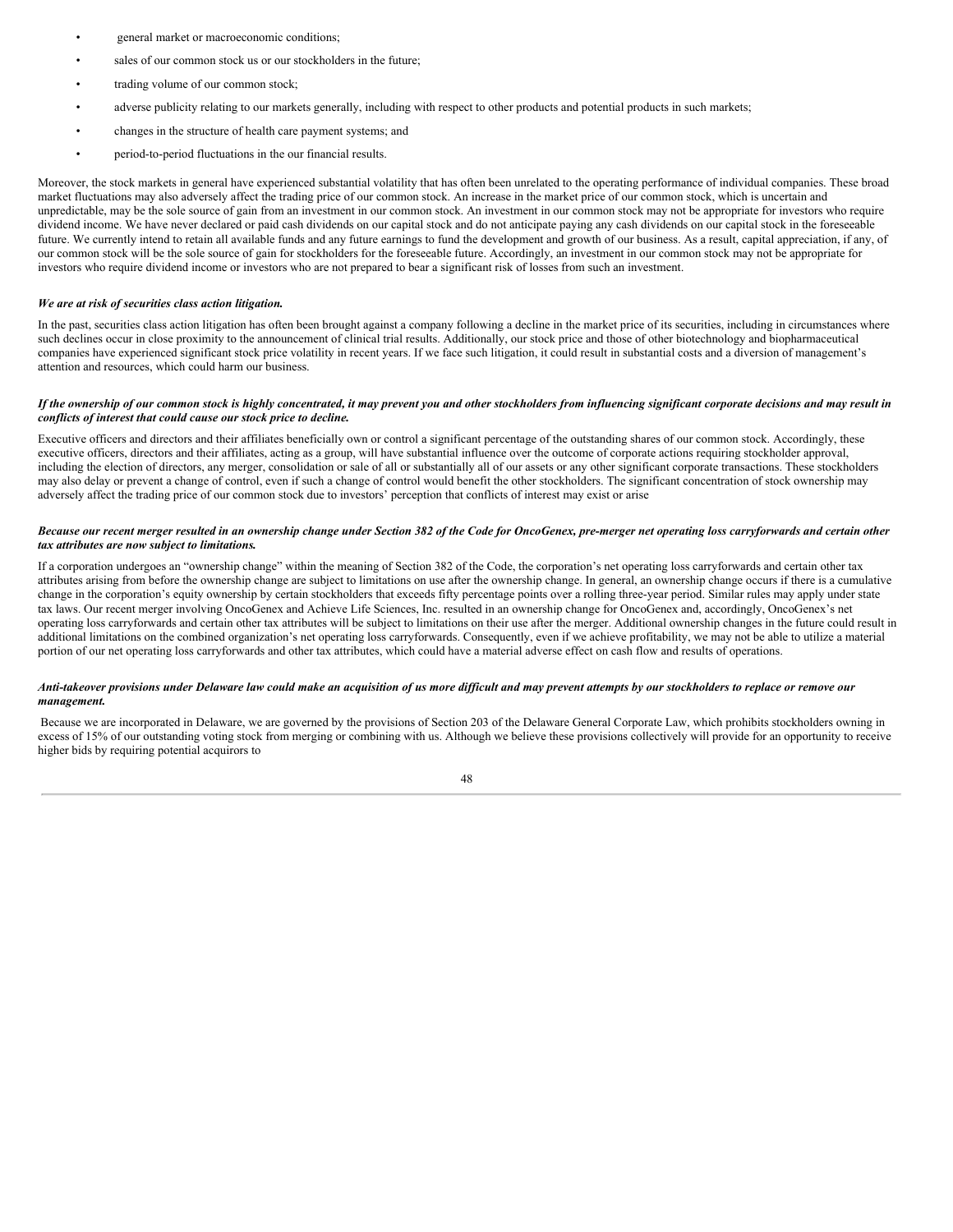negotiate with our board of directors, they would apply even if the offer may be considered beneficial by some stockholders. In addition, these provisions may frustrate or prevent any attempts by our stockholders to replace or remove then current management by making it more difficult for stockholders to replace members of the board of directors, which is responsible for appointing the members of management.

#### Our bylaws provide that the Court of Chancery of the State of Delaware is the exclusive forum for substantially all disputes between us and our stockholders, which could limit our stockholders' ability to obtain a favorable judicial forum for disputes with us or our directors, officers or other employees.

Our bylaws provide that the Court of Chancery of the State of Delaware is the sole and exclusive forum for any derivative action or proceeding brought on our behalf, any action asserting a breach of fiduciary duty owed by any of our directors, officers or other employees to us or our stockholders, any action asserting a claim against us arising pursuant to any provisions of the Delaware General Corporation Law, our certificate of incorporation or our bylaws, or any action asserting a claim against us that is governed by the internal affairs doctrine. The choice of forum provision may limit a stockholder's ability to bring a claim in a judicial forum that it finds favorable for disputes with us or our directors, officers or other employees, which may discourage such lawsuits against us and our directors, officers and other employees. If a court were to find the choice of forum provision contained in the bylaws to be inapplicable or unenforceable in an action, we may incur additional costs associated with resolving such action in other jurisdictions.

#### The sale of additional shares of common stock to LPC may cause the price of our common stock to decline and result in dilution to our existing stockholders

Pursuant to our purchase agreement with LPC, we have the right, from time to time, in our sole discretion and subject to certain conditions, to direct LPC to purchase additional shares of common stock having an aggregate value of \$10.0 million and we have exercised this right. We have directed LPC to purchase additional shares and may further direct LPC to purchase additional shares as often as every business day over the 30-month term of the Purchase Agreement in increments of up to 80,000 shares of common stock, with such amounts increasing as the closing sale price of our common stock increases. The purchase price of shares of common stock pursuant to the Purchase Agreement have been and will be based on prevailing market prices of common stock at the time of sale without any fixed discount, and we have controlled and will control the timing and amount of any sales of common stock to LPC. In addition, we have directed and we may direct LPC in the future to purchase additional amounts as accelerated purchases if on the date of a regular purchase the closing sale price of the common stock is not below \$2.00 per share. The sale of additional shares of our common stock pursuant to our purchase agreement with LPC has or will have a dilutive impact on our existing stockholders. Sales by us to LPC could cause the market price of our common stock to decline significantly. Sales of our common stock under the purchase agreement, or the perception that such sales will occur, could also encourage short sales by third parties, which could contribute to the further decline of our stock price. Additionally, the sale of a substantial number of shares of our common stock under the purchase agreement, or the perception that such sales will occur, could make it more difficult for us to sell equity or equity-related securities in the future at a time and at a price that we might otherwise wish.

#### If we raise additional capital, the terms of the financing transactions may cause dilution to existing stockholders or contain terms that are not favorable to us.

In the future, we may seek to raise additional financing through private placements or public offerings of our equity or debt securities. We cannot be certain that additional funding will be available on acceptable terms, if at all. To the extent that we raise additional financing by issuing equity securities, we may do so at a price per share that represents a discount to the then-current per share trading price of our common stock and our stockholders may experience significant dilution. Any debt financing, if available, may involve restrictive covenants, such as limitations on our ability to incur additional indebtedness, limitations on our ability to acquire or license intellectual property rights and other operating restrictions that could adversely affect our ability to conduct our business.

#### We are a smaller reporting company and we cannot be certain if the reduced disclosure requirements applicable to smaller reporting companies will make our common *stock less attractive to investors.*

We are currently a "smaller reporting company" as defined in the Securities Exchange Act of 1934, and are thus allowed to provide simplified executive compensation disclosures in our filings, are exempt from the provisions of Section 404(b) of the Sarbanes-Oxley Act requiring that an independent registered public accounting firm provide an attestation report on the effectiveness of internal control over financial reporting and have certain other decreased disclosure obligations in our SEC filings. We cannot predict whether investors will find our common stock less attractive because of our reliance on any of these exemptions. If some investors find our common stock less attractive as a result, there may be a less active trading market for our common stock and our stock price may be more volatile

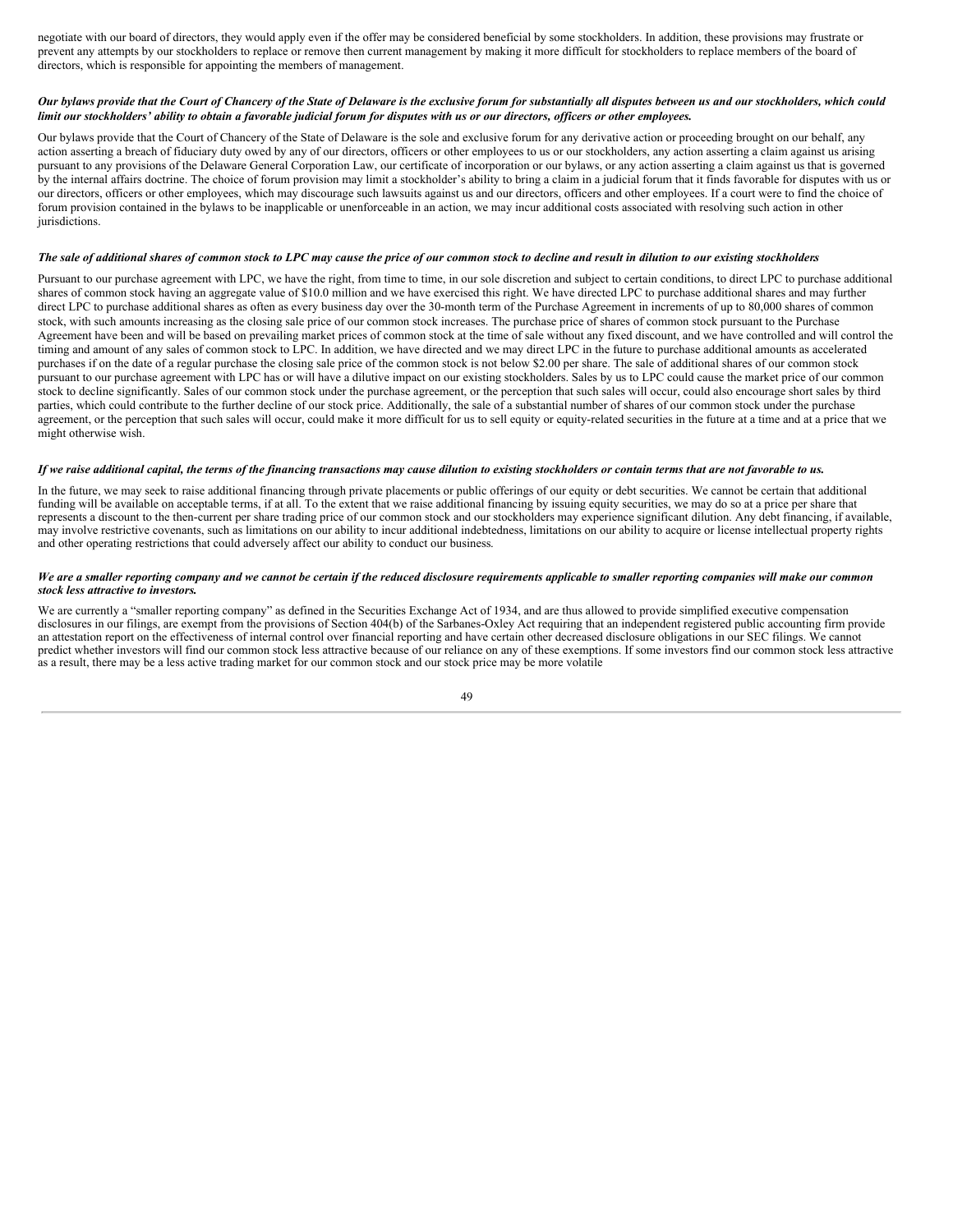<span id="page-49-0"></span>

| Item 6.                  | <b>Exhibits</b>                                                                                                                                                                                      |
|--------------------------|------------------------------------------------------------------------------------------------------------------------------------------------------------------------------------------------------|
| <b>Exhibit</b><br>Number | <b>Description</b>                                                                                                                                                                                   |
| $10.1*$                  | Amendment to University of Bristol License Agreement, dated January 22, 2018, by and between Achieve Life Science, Inc., and the University of Bristol                                               |
| 31.1                     | Certification of Chief Executive Officer pursuant to Rule 13a-14(a) or 15d-14(a) of the Securities Exchange Act of 1934, as adopted pursuant to Section 302 of<br>the Sarbanes-Oxley Act of 2002     |
| 31.2                     | Certification of Chief Financial Officer pursuant to Rule 13a-14(a) or 15d-14(a) of the Securities Exchange Act of 1934, as adopted pursuant to Section 302 of<br>the Sarbanes-Oxley Act of 2002     |
| 32.1#                    | Certification of Chief Executive Officer pursuant to 18 U.S.C. Section 1350, as adopted pursuant to Section 906 of the Sarbanes-Oxley Act of 2002                                                    |
| 32.2#                    | Certification of Chief Financial Officer pursuant to 18 U.S.C. Section 1350, as adopted pursuant to Section 906 of the Sarbanes-Oxley Act of 2002                                                    |
| 101.INS                  | <b>XBRL Instance Document</b>                                                                                                                                                                        |
| 101.SCH                  | XBRL Taxonomy Extension Schema Document                                                                                                                                                              |
| 101.CAL                  | XBRL Taxonomy Extension Calculation Linkbase Document                                                                                                                                                |
| 101.DEF                  | XBRL Taxonomy Extension Definition Linkbase Document                                                                                                                                                 |
| 101.LAB                  | XBRL Taxonomy Extension Label Linkbase Document                                                                                                                                                      |
| 101.PRE                  | XBRL Taxonomy Extension Presentation Linkbase Document                                                                                                                                               |
| *                        | Portions of this exhibit have been omitted based on an application for confidential treatment submitted to the SEC. The omitted portions of this exhibit have been filed<br>separately with the SEC. |

# The certifications attached as Exhibits 32.1 and 32.2 accompany this Quarterly Report on Form 10-Q pursuant to 18 U.S.C. Section 1350, as adopted pursuant to Section 906 of the Sarbanes-Oxley Act of 2002, and shall not be deemed filed for purposes of Section 18 of the Securities Exchange Act of 1934, as amended.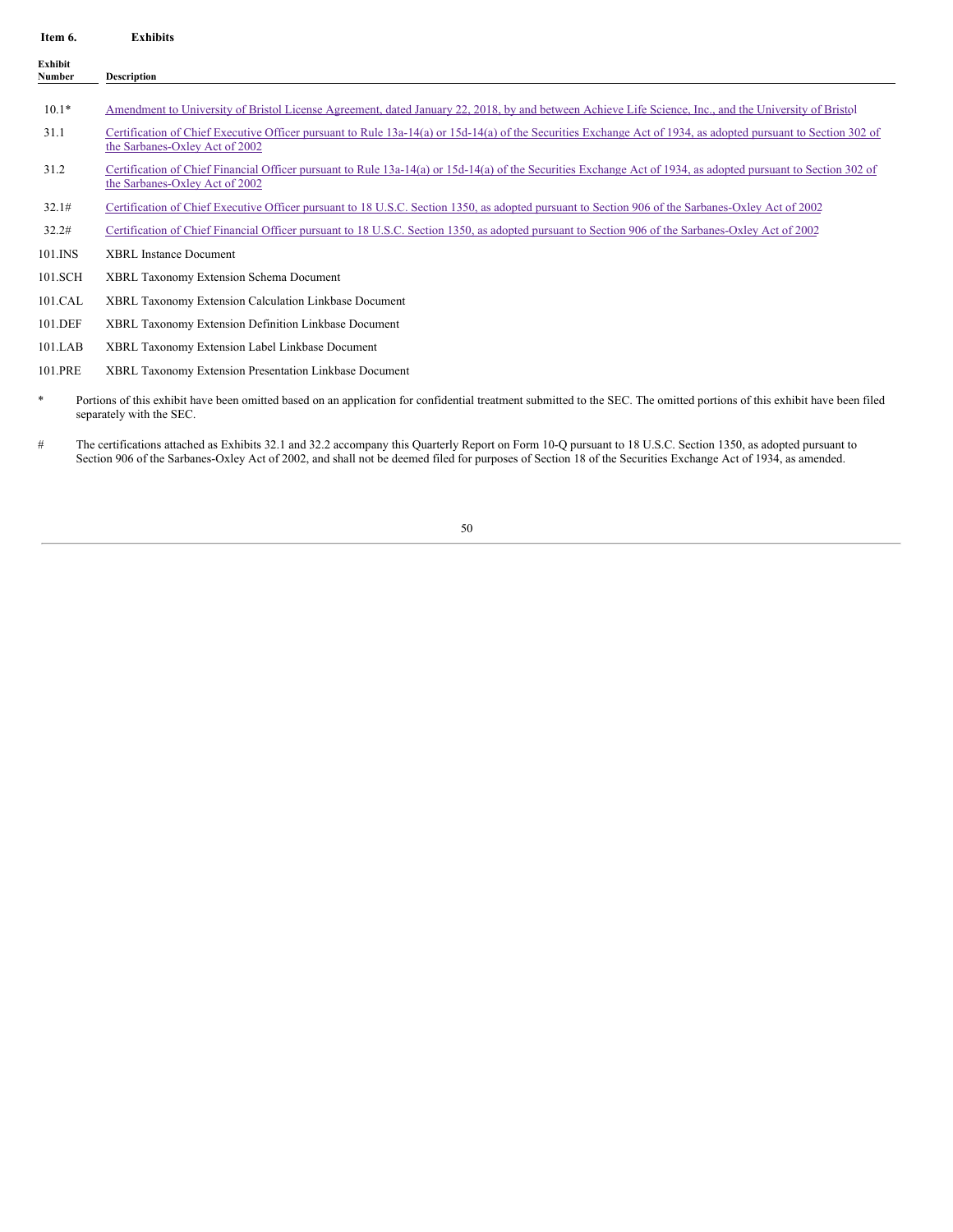#### <span id="page-50-0"></span>**SIGNATURES**

Pursuant to the requirements of the Securities Exchange Act of 1934, the registrant has duly caused this report to be signed on its behalf by the undersigned, thereunto duly authorized.

#### ACHIEVE LIFE SCIENCES, INC.

### Date: May 9, 2018 By: /s/ Richard Stewart

Richard Stewart Chairman and Chief Executive Officer

Date: May 9, 2018 By: /s/ John Bencich

John Bencich Executive Vice President, Chief Financial Officer and Chief Operating Officer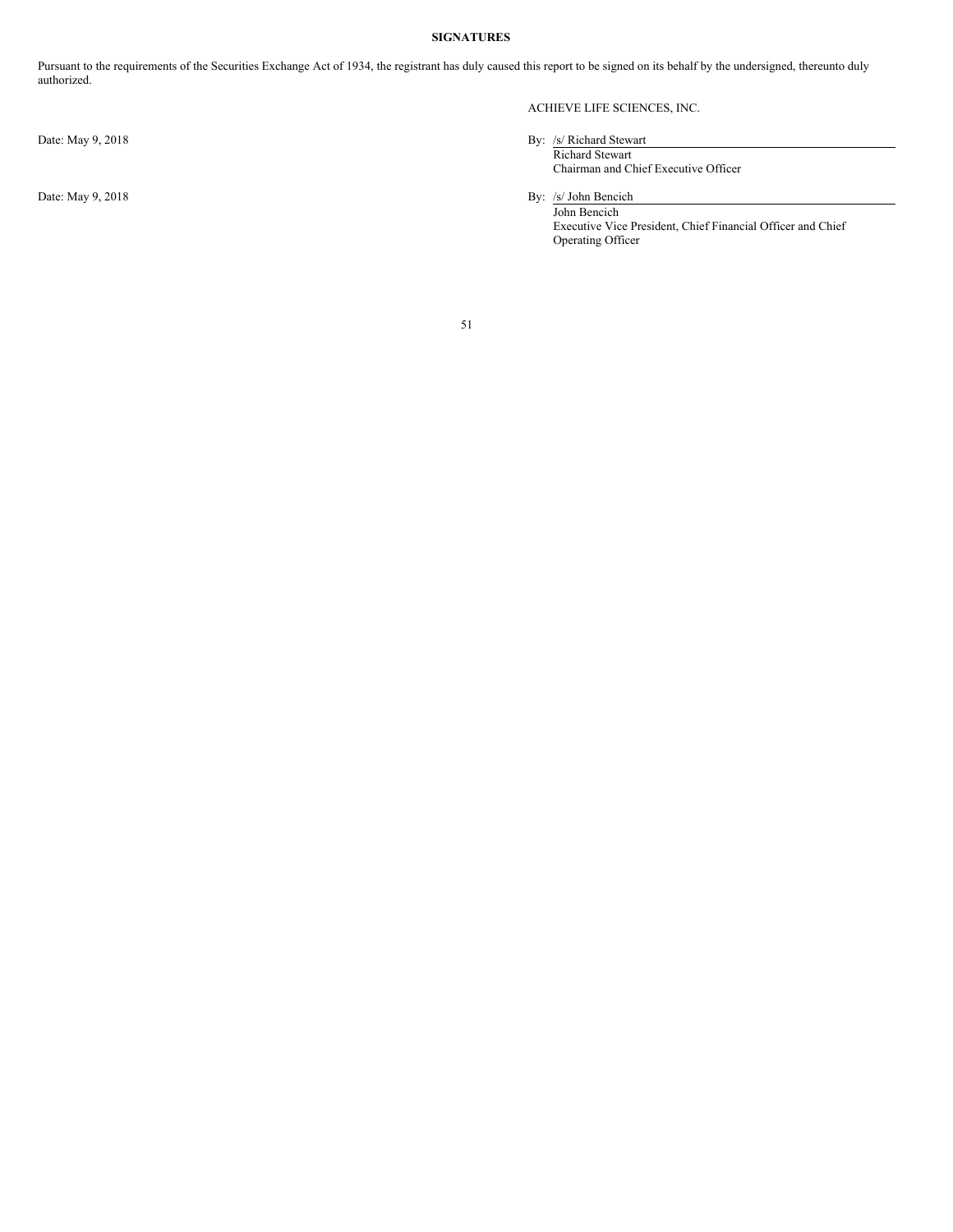[\*\*\*] Certain confidential information contained in this document, marked by brackets, has been omitted and filed separately with the Securities and Exchange Commission pursuant to Rule 24b-2 of the Securities Exchange Act of 1934, as amended.

#### **Amendment One to Licence of Technology**

This Amendment One to Licence of Technology Agreement (this "**Amendment**") is entered into as of this 22nd day of January 2018 (the "**Amendment Effective Date**"), by and between The University of Bristol, Senate House, Tyndall Avenue, Bristol, BS8 1TH, England ("**Licensor**") and Achieve Life Sciences, Inc., a Delaware corporation having its principal place of business at 19820 North Creek Parkway, Suite 201, Bothell, Washington, 98011 ("**Licensee**"). Licensor and Licensee are each referred to herein a "**Party**" or, collectively, as the " **Parties**." Capitalized terms used herein and not defined shall have the meaning assigned to them in the Agreement.

WHEREAS, the Licensor and Licensee entered into an agreement named "Licence of Technology" dated 13th July 2016 (the "**Agreement**") whereby, among other things, the Licensee was granted the exclusive option to negotiate an exclusive license in the Option Field (as defined in the Agreement);

WHEREAS, the Licensor now wishes to exercise such option, and the Parties further wish to modify certain terms of the Agreement, as set forth in this Amendment;

NOW, THEREFORE, for good and valuable consideration, the sufficiency of which is hereby acknowledged, the Parties agree to this Amendment as follows, effective as of the Amendment Effective Date:

1. The definition of "Field" (as set forth in Schedule 1 – Definitions (Clause 1) of the Agreement is hereby replaced in its entirety with the following:

"**Field**" means all human medicinal uses including prophylaxis, treatment, cure or alleviation of all symptoms, whether or not associated with smoking cessation.

For purposes of this Agreement, "**Original Field**" means the Field as originally defined in the Agreement.

2. The definition of "Licensor's Improvements" (as set forth in Schedule 1 – Definitions (Clause 1) of the Agreement) is hereby replaced in its entirety with the following:

**Licensor's Improvements** means any Improvements made following the Effective Date until the third anniversary of the Amendment Effective Date solely by the Inventor or the Inventor's group (or a subset of them) within the Field, and the Intellectual Property Rights pertaining to them of which the Licensor has been made aware and is legally able to licence.

- 3. Sections 2.3. and 2.5 are hereby deleted.
- 4. The following is added to Section 10.1.1:

An initial licence fee equal to the sum of  $[***]$  US dollars ( $[***]$ ) on the execution of this Amendment and  $[***]$  US dollars ( $[***]$ ) on the earlier to occur of  $[***]$  or  $[***]$ .

5. Sections 10.1.2 – 10.1.5 are hereby replaced with thefollowing:

Amendment One to Licence of Technology

**\*\*\*Confidential Treatment Requested.**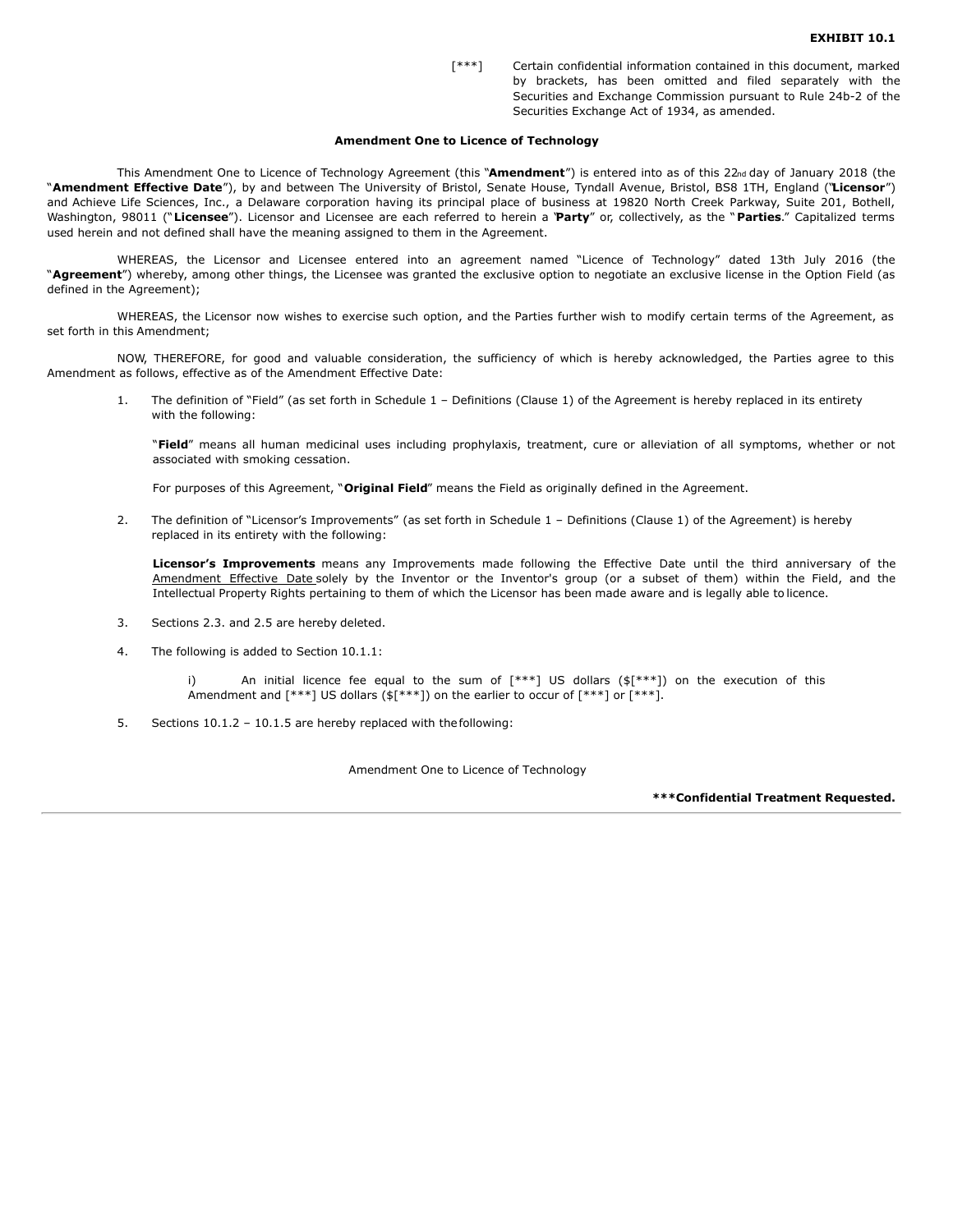<span id="page-52-0"></span>

| 10.1.2 | (i) $\lceil *** \rceil$ US dollars (\$ $\lceil *** \rceil$ ) on $\lceil *** \rceil$ and |
|--------|-----------------------------------------------------------------------------------------|
|--------|-----------------------------------------------------------------------------------------|

(ii)  $[***]$  US dollars (\$ $[***]$ ) on  $[***]$ ;

- 10.1.3 (i) [\*\*\*] US dollars (\$[\*\*\*]) on [\*\*\*] and (ii)  $[***]$  US dollars (\$ $[***]$ ) on  $[***]$ ; 10.1.4 [\*\*\*] US dollars (\$[\*\*\*]) on [\*\*\*];
- 10.1.5 [\*\*\*] US dollars (\$[\*\*\*]) on [\*\*\*];
- 6. Sections 13.9.1 and 13.9.2 are hereby replaced with thefollowing:
	- 13.9.1 where the Licensee has terminated under clause 13.3, the Licensee must bring all sub-licences to an end on the same date;
	- 13.9.2 where the Licensor has terminated this agreement under clause 13.2 or 13.5, or the Licensee has terminated under clause 13.2, any sub-licences granted will continue to remain in force as a direct licence from the Licensor provided that the relevant Sublicensee has entered into a letter of covenant with the Licensor in the form detailed in Schedule 3;
- 7. Capitalized terms that are not defined herein shall have the meanings set forth in the Agreement. Except as set forth herein, the Agreement shall continue in full force and effect. This Agreement may be executed in two (2) or more counterparts, each of which shall be deemed an original, but all of which together shall constitute one and the same instrument. Facsimile and other electronically scanned signatures shall have the same effect as their originals.

IN WITNESS WHEREOF, and intending to be legally bound hereby, the Parties have caused this Amendment to be executed by their duly authorized representatives as of the Amendment Effective Date.

*[Signature Page Follows]*

Amendment One to Licence of Technology

2

**\*\*\*Confidential Treatment Requested.**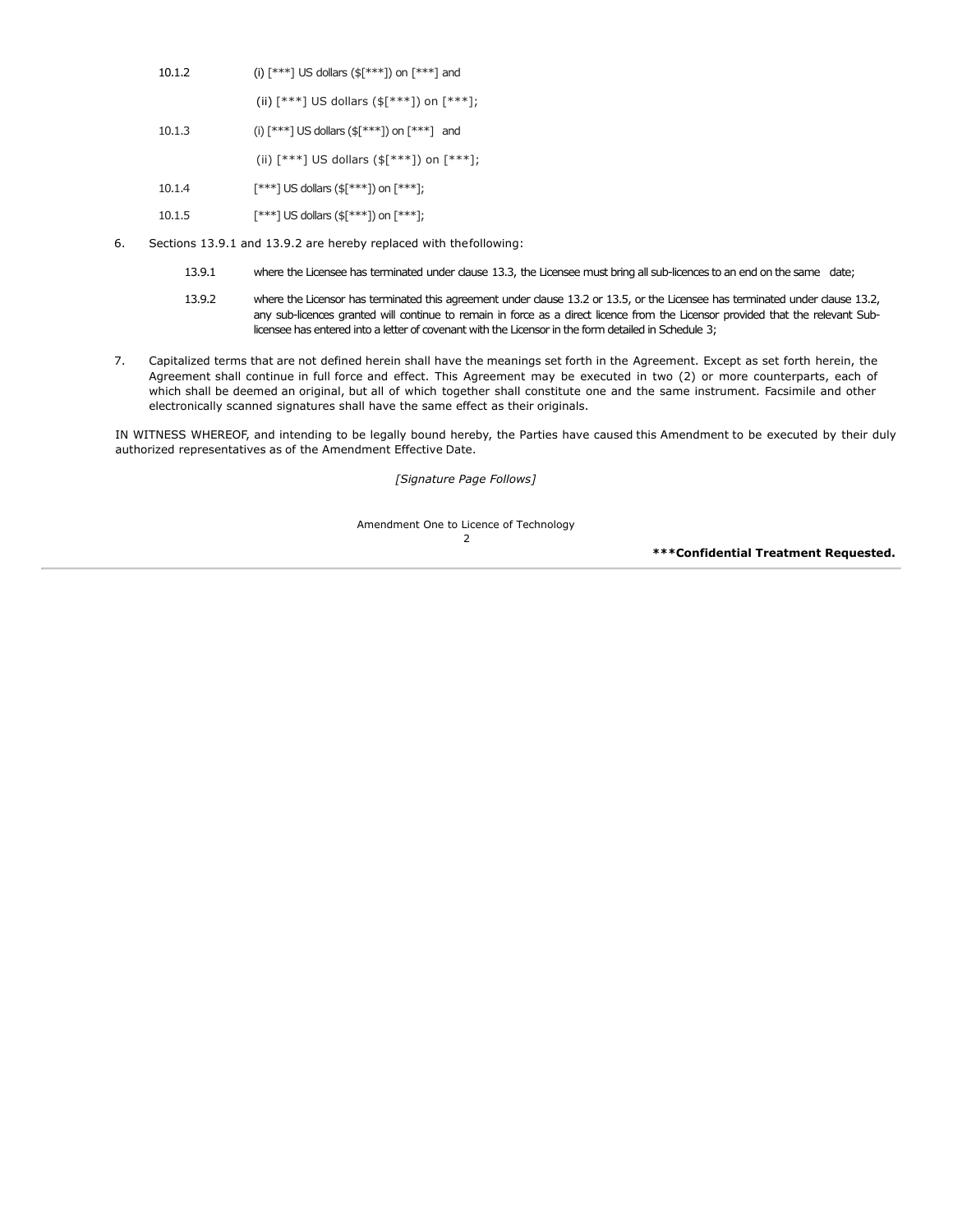**SIGNED** for and on behalf of **SIGNED** for and on behalf of

/s/ SUE SUNDSTROM /s/ RICK STEWART

**Name:** SUE SUNDSTROM **Name:** RICK STEWART

**Position:** HEAD OF COMMERCIALISATION & **Position:** CHAIRMAN & CEO. IMPACT DEVELOPMENT

**THE UNIVERSITY OF BRISTOL**: **ACHIEVE LIFE SCIENCES, INC.:**

Amendment One to Licence of Technology 3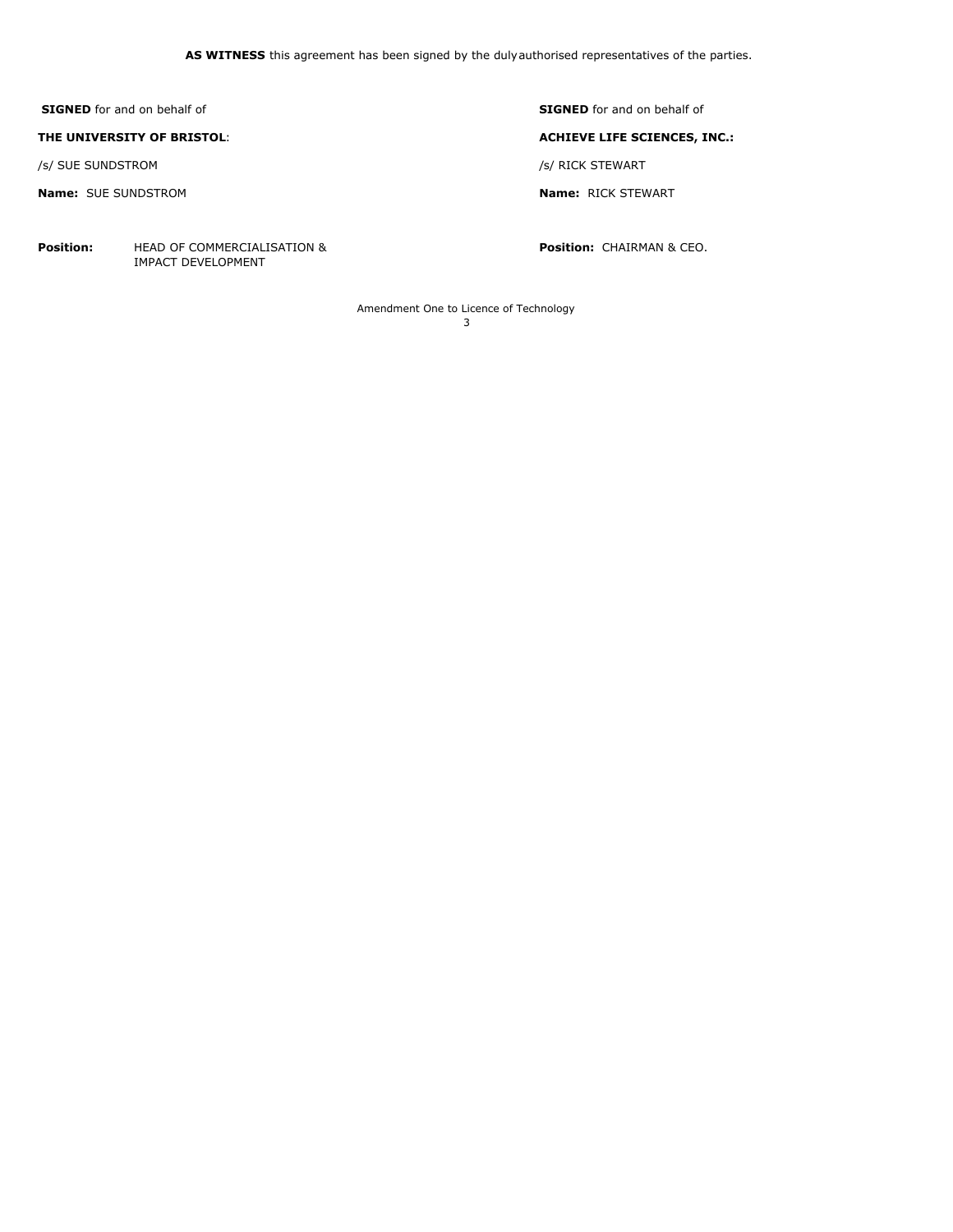#### <span id="page-54-0"></span>**Certification Pursuant to Rule 13a-14(a) or Rule 15d-14(a) of the Securities Exchange Act of 1934**

I, Richard Stewart, certify that:

1. I have reviewed this quarterly report on Form 10-Q of Achieve Life Sciences, Inc.;

2. Based on my knowledge, this report does not contain any untrue statement of a material fact or omit to state a material fact necessary to make the statements made, in light of the circumstances under which such statements were made, not misleading with respect to the period covered by this report;

3. Based on my knowledge, the financial statements, and other financial information included in this report, fairly present in all material respects the financial condition, results of operations and cash flows of the registrant as of, and for, the periods presented in this report;

4. The registrant's other certifying officer and I responsible for establishing and maintaining disclosure controls and procedures (as defined in Exchange Act Rules 13a-15(e) and 15d-15(e)) and internal control over financial reporting (as defined in Exchange Act Rules 13a-15(f) and 15d-15(f)) for the registrant and have:

(a) Designed such disclosure controls and procedures, or caused such disclosure controls and procedures to be designed under our supervision, to ensure that material information relating to the registrant, including its consolidated subsidiaries, is made known to us by others within those entities, particularly during the period in which this report is being prepared;

(b) Designed such internal control over financial reporting, or caused such internal control over financial reporting to be designed under our supervision, to provide reasonable assurance regarding the reliability of financial reporting and the preparation of financial statements for external purposes in accordance with generally accepted accounting principles;

(c) Evaluated the effectiveness of the registrant's disclosure controls and procedures and presented in this report our conclusions about the effectiveness of the disclosure controls and procedures, as of the end of the period covered by this report based on such evaluation; and

(d) Disclosed in this report any change in the registrant's internal control over financial reporting that occurred during the registrant's most recent fiscal quarter (the registrant's fourth fiscal quarter in the case of an annual report) that has materially affected, or is reasonably likely to materially affect, the registrant's internal control over financial reporting; and

5. The registrant's other certifying officer and I have disclosed, based on our most recent evaluation of internal control over financial reporting, to the registrant's auditors and the audit committee of the registrant's board of directors (or persons performing the equivalent functions):

(a) all significant deficiencies and material weaknesses in the design or operation of internal control over financial reporting which are reasonably likely to adversely affect the registrant's ability to record, process, summarize and report financial information; and

(b) any fraud, whether or not material, that involves management or other employees who have a significant role in the registrant's internal control over financial reporting.

Date: May 9, 2018

/s/ Richard Stewart

Richard Stewart Chairman and Chief Executive Officer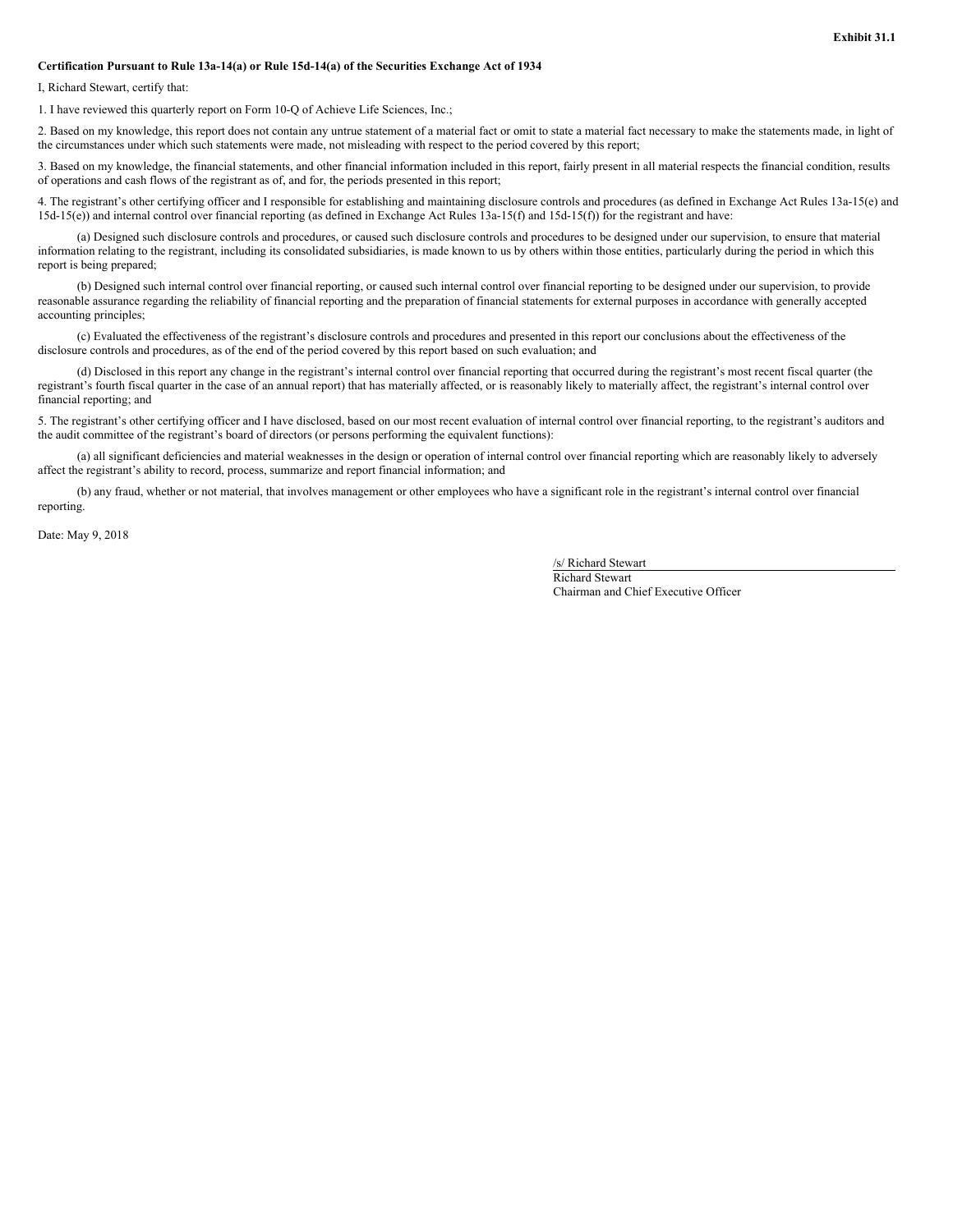#### <span id="page-55-0"></span>**Certification Pursuant to Rule 13a-14(a) or Rule 15d-14(a) of the Securities Exchange Act of 1934**

I, John Bencich, certify that:

1. I have reviewed this quarterly report on Form 10-Q of Achieve Life Sciences, Inc.;

2. Based on my knowledge, this report does not contain any untrue statement of a material fact or omit to state a material fact necessary to make the statements made, in light of the circumstances under which such statements were made, not misleading with respect to the period covered by this report;

3. Based on my knowledge, the financial statements, and other financial information included in this report, fairly present in all material respects the financial condition, results of operations and cash flows of the registrant as of, and for, the periods presented in this report;

4. The registrant's other certifying officer and I are responsible for establishing and maintaining disclosure controls and procedures (as defined in Exchange Act Rules 13a-15(e) and  $15d-15(e)$ ) and internal control over financial reporting (as defined in Exchange Act Rules  $13a-15(f)$  and  $15d-15(f)$ ) for the registrant and have:

(a) Designed such disclosure controls and procedures, or caused such disclosure controls and procedures to be designed under our supervision, to ensure that material information relating to the registrant, including its consolidated subsidiaries, is made known to us by others within those entities, particularly during the period in which this report is being prepared;

(b) Designed such internal control over financial reporting, or caused such internal control over financial reporting to be designed under our supervision, to provide reasonable assurance regarding the reliability of financial reporting and the preparation of financial statements for external purposes in accordance with generally accepted accounting principles;

(c) Evaluated the effectiveness of the registrant's disclosure controls and procedures and presented in this report our conclusions about the effectiveness of the disclosure controls and procedures, as of the end of the period covered by this report based on such evaluation; and

(d) Disclosed in this report any change in the registrant's internal control over financial reporting that occurred during the registrant's most recent fiscal quarter (the registrant's fourth fiscal quarter in the case of an annual report) that has materially affected, or is reasonably likely to materially affect, the registrant's internal control over financial reporting; and

5. The registrant's other certifying officer and I have disclosed, based on our most recent evaluation of internal control over financial reporting, to the registrant's auditors and the audit committee of the registrant's board of directors (or persons performing the equivalent functions):

(a) all significant deficiencies and material weaknesses in the design or operation of internal control over financial reporting which are reasonably likely to adversely affect the registrant's ability to record, process, summarize and report financial information; and

(b) any fraud, whether or not material, that involves management or other employees who have a significant role in the registrant's internal control over financial reporting.

Date: May 9, 2018

/s/ John Bencich

John Bencich Executive Vice President, Chief Financial Officer and Chief Operating Officer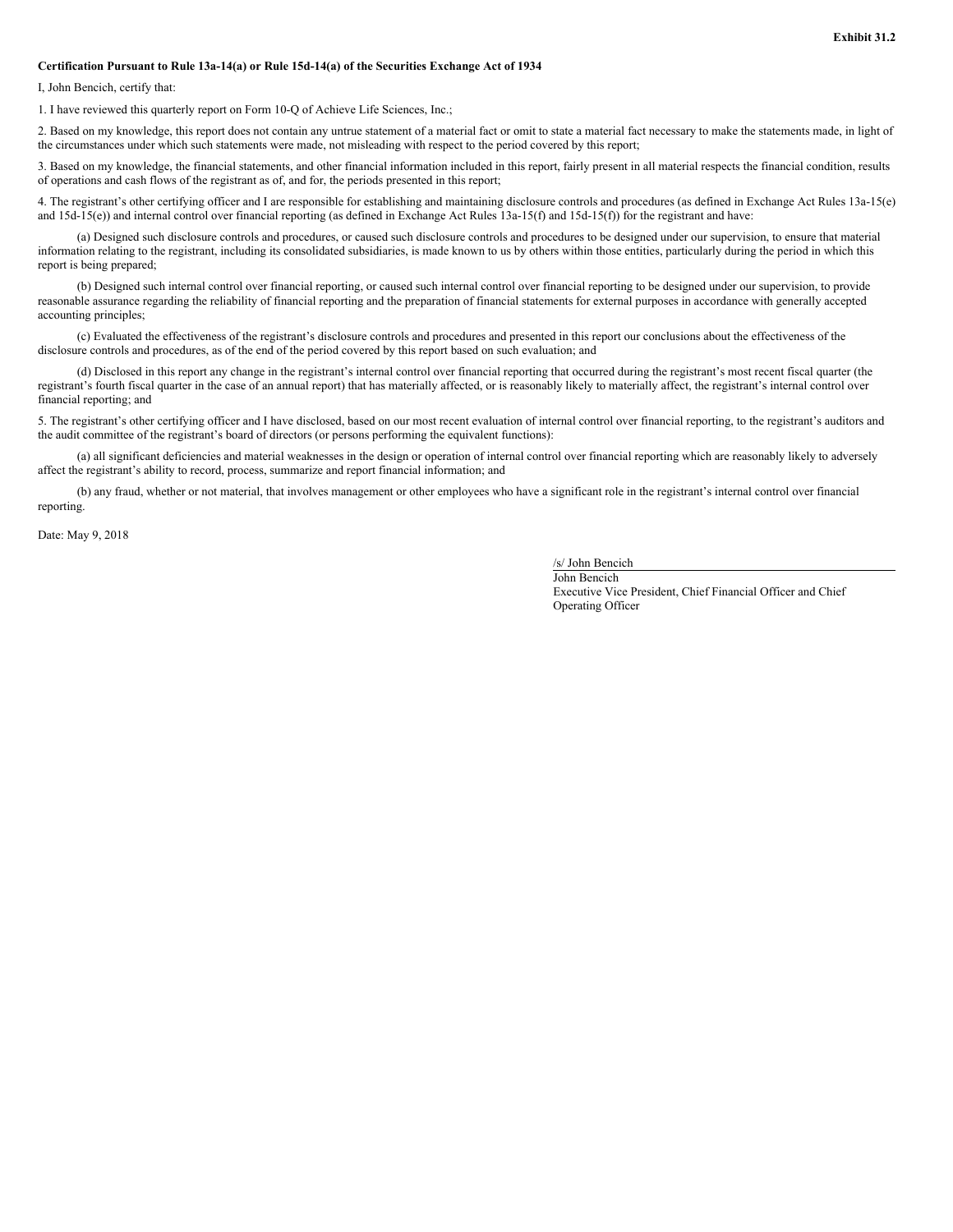#### <span id="page-56-0"></span>Certification pursuant to 18 U.S.C. Section 1350, as adopted pursuant to Section 906 of the Sarbanes-Oxley Act of 2002

I, Richard Stewart, Chairman and Chief Executive Officer of Achieve Life Sciences, Inc. (the "Company"), certify, pursuant to Rule 13a-14(b) or Rule 15d-14(b) of the Securities Exchange Act of 1934 and 18 U.S.C. Section 1350, that:

(1) the Quarterly Report on Form 10-Q of the Company for the three months ended March 31, 2018 (the "Report") fully complies with the requirements of Section 13(a) or 15(d) of the Securities Exchange Act of 1934 (15 U.S.C. 78m or 780(d)); and

(2) the information contained in the Report fairly presents, in all material respects, the financial condition and results of operations of the Company.

Dated: May 9, 2018

/s/ Richard Stewart

Richard Stewart Chairman and Chief Executive Officer